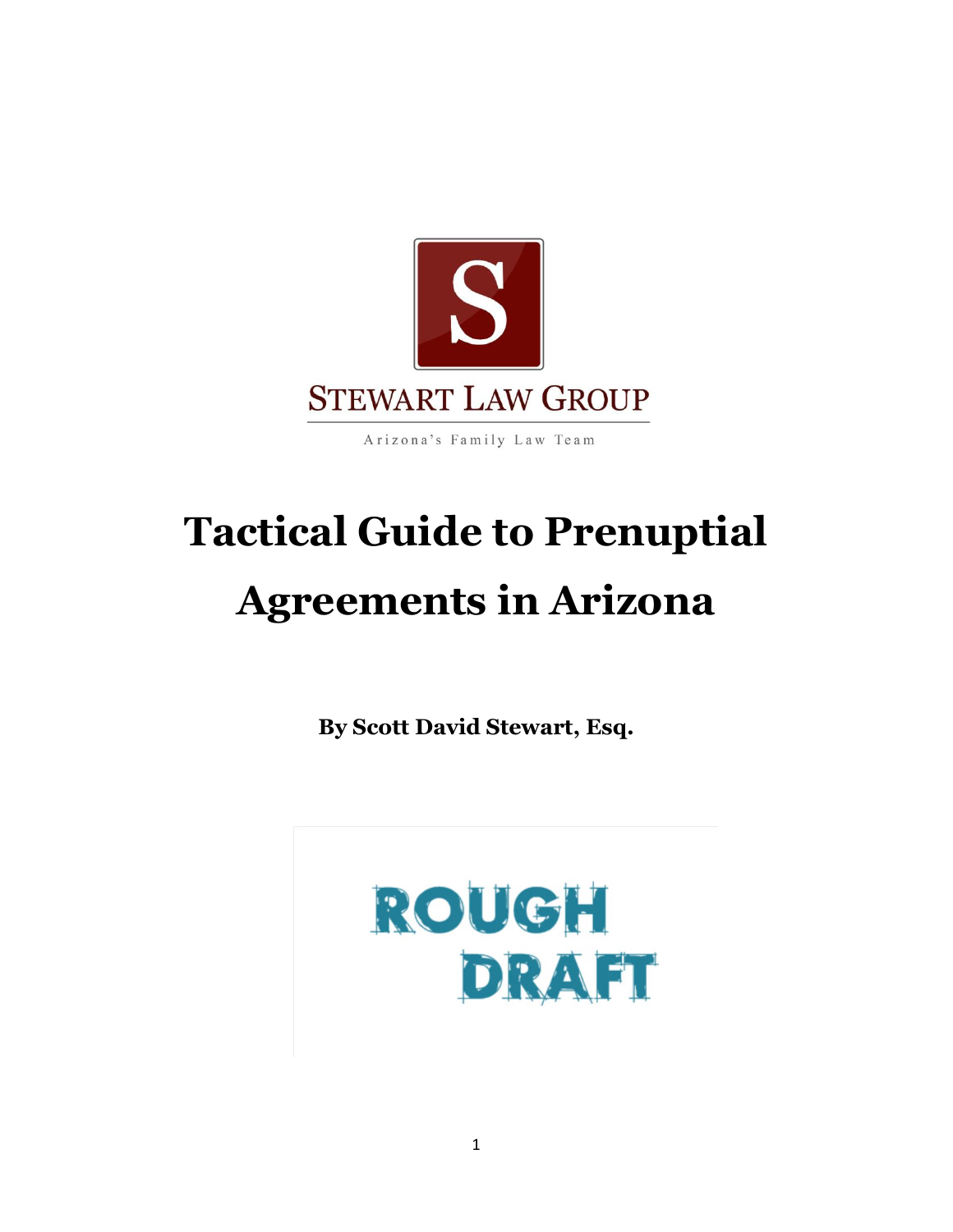#### An imprint of Stewart Law Group USA

# [777 E Thomas Rd Ste 210, Phoenix AZ 85014](https://www.arizonalawgroup.com/phoenix) [Scottsdale](https://www.arizonalawgroup.com/scottsdale) ● [Chandler](https://www.arizonalawgroup.com/chandler) ● [Glendale](https://www.arizonalawgroup.com/glendale) ● [Mesa](https://www.arizonalawgroup.com/mesa) ● [Peoria](https://www.arizonalawgroup.com/peoria-az-divorce-lawyer) ● [Tempe](https://www.arizonalawgroup.com/tempe/) ● [Gilbert](https://www.arizonalawgroup.com/gilbert/) [www.ArizonaLawGroup.com](http://www.arizonalawgroup.com/)

TACTICAL GUIDE TO PRENUPTIAL AGREEMENTS IN ARIZONA, First Edition. Copyright © 2018 by Scott David Stewart, Esq. All rights reserved. Printed in the United States of America. No part of this book may be used or reproduced in any manner whatsoever without written permission of the author.

#### FIRST EDITION

#### ISBN 978-0-9886052-1-3

Without limiting the rights under copyright reserved above, no part of this publication may be reproduced, stored in or introduced into a retrieval system, or transmitted in any form or by any means (electronic, mechanical, photocopying, recording, or otherwise) without the prior written permission of both the copyright owner and the publisher of this book.

The scanning, uploading, and distribution of this book via the Internet or other means without permission from the owner and publisher is illegal and punishable by law. Please purchase only authorized electronic editions and do not participate in or encourage electronic piracy of copyrighted materials. Your support of the author's rights is appreciated.

For information please write the publisher:

Stewart Law Group 777 E Thomas Rd Ste 210 Phoenix AZ 85014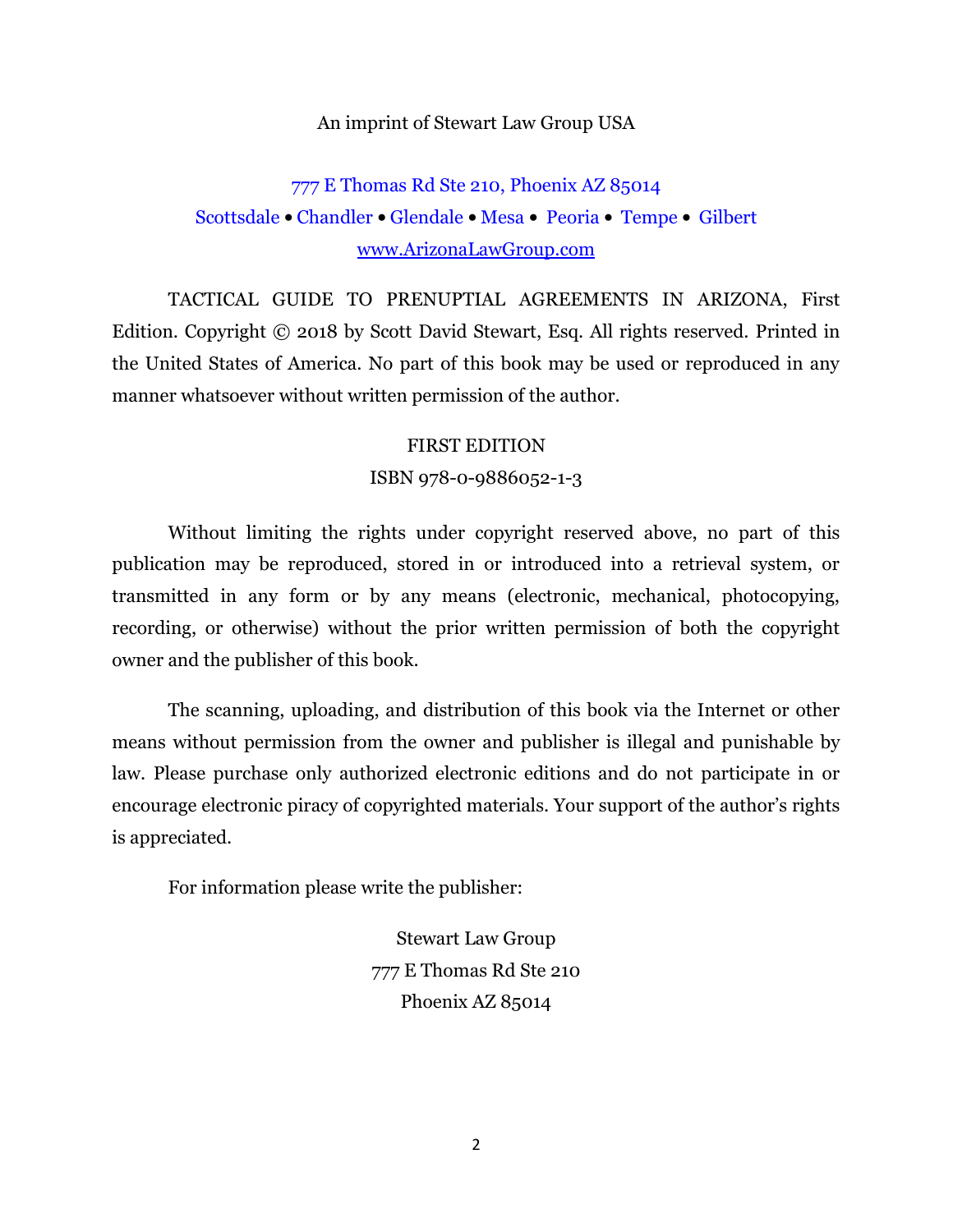#### **LEGAL DISCLAIMER**

The general information in this book is not, nor is it intended to be, specific legal advice. You should consult an attorney for specific legal advice regarding your individual situation.

This book is provided as a general reference work and is for informational purposes only. You are advised to check for changes to current law and to consult with a qualified attorney on any legal issue. The receipt of or use of this book does not create an attorney-client relationship with Stewart Law Group, its principals, or any of its attorneys.

Because this book was prepared for general readership without investigation into the facts of each particular case, it is not legal advice. Neither Stewart Law Group nor any of its attorneys has an attorney-client relationship with you. The thoughts and commentary about the law contained in this book are provided merely as a public service and do not constitute solicitation or legal advice.

While we endeavored to provide accurate information in this book, we cannot guarantee that the material provided herein is accurate, adequate, or complete. This general legal information is provided on an 'as is' basis. We make no warranties and disclaim liability for damages resulting from its use. Legal advice must be tailored to the specific circumstances of each case and laws are constantly changing. Therefore, nothing provided in this book should be used as a substitute for the advice of competent legal counsel.

The material in this book may be considered advertising under applicable rules.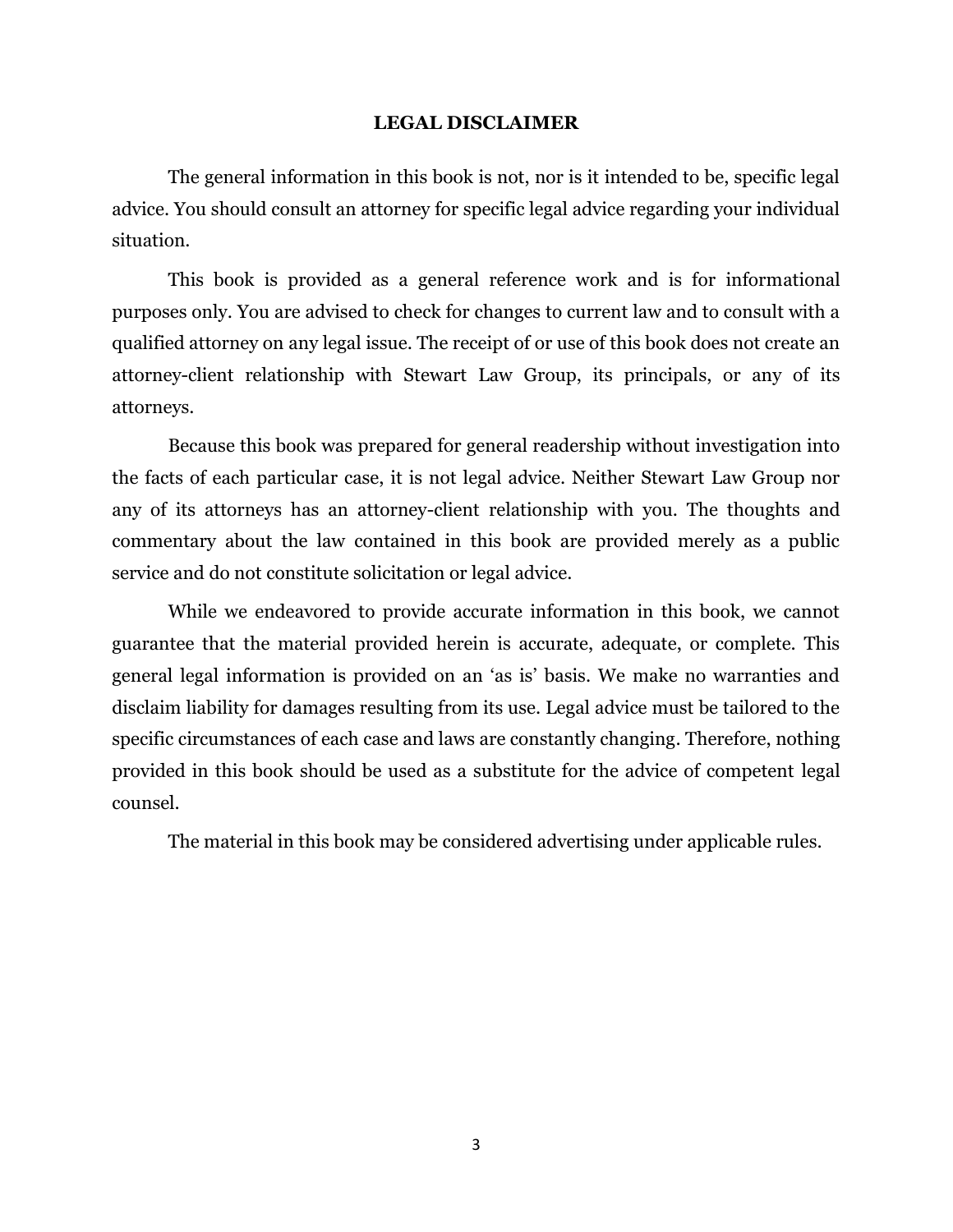# **CONTENTS**

- CHAPTER 1. Introduction to Prenuptial Agreements
- CHAPTER 2. Why Get a Prenuptial Agreement?
- CHAPTER 3. Terms and Conditions in Prenuptial Agreements
- CHAPTER 4. What Is Required for Validity?
- CHAPTER 5. Proving Voluntariness in the Courtroom
- CHAPTER 6. Amendments, Revocations & Postmarital Agreements
- CHAPTER 7. Role of the Family Law Attorney
- About the Author: Scott David Stewart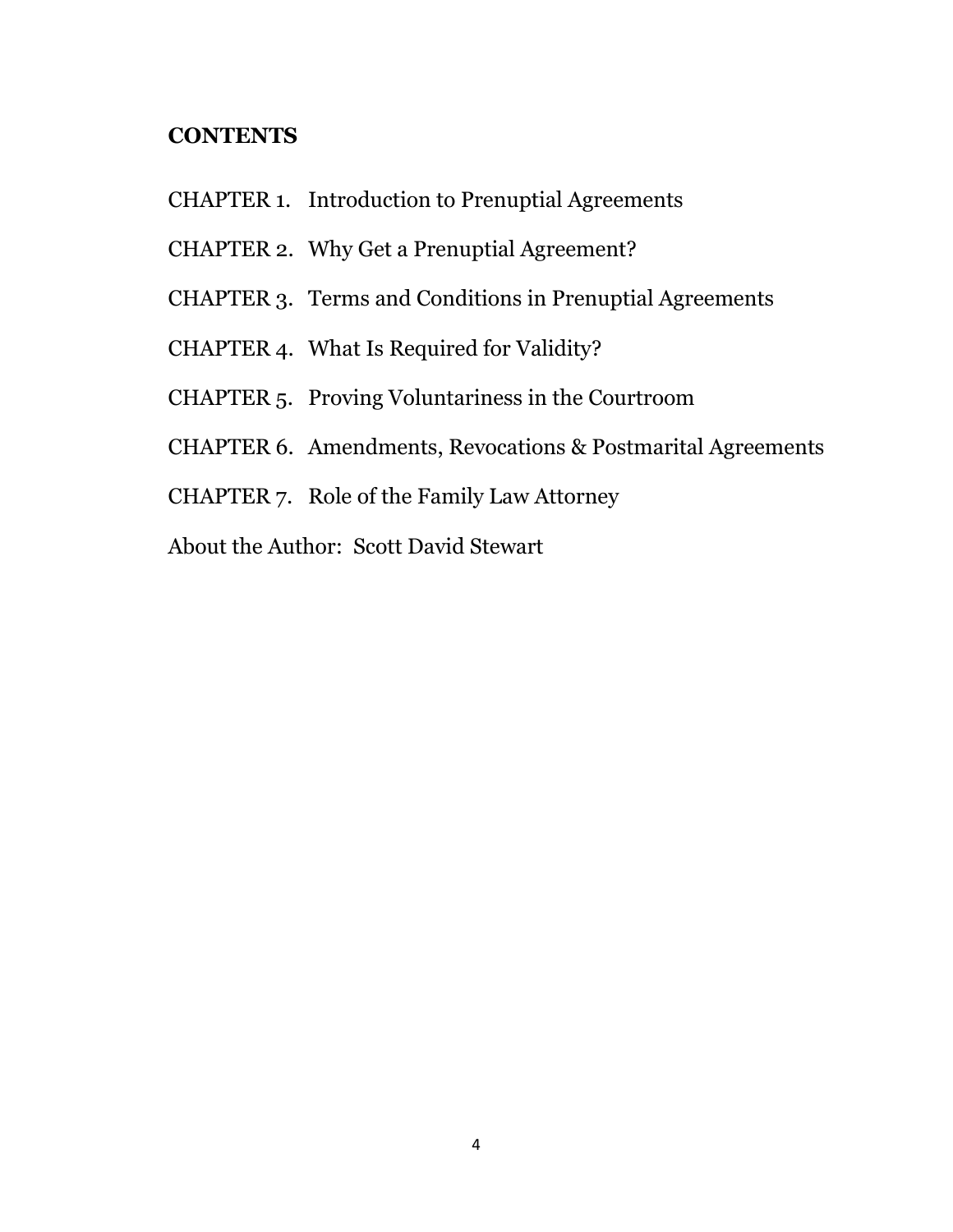#### **ACKNOWLEDGEMENTS**

Many friends supported this project with positive energy, kindly sharing their legal experience and thoughts on best practices. My thanks to retired attorney Robert C. Howard, Jr., for his insight and recommendations. To Laura Valade, J.D., for her diligent research and editing. To every attorney with the firm, for their professionalism and dedication to improving the legal profession. Most importantly, to my amazing wife and children who remind me, each and every day, how truly blessed I am.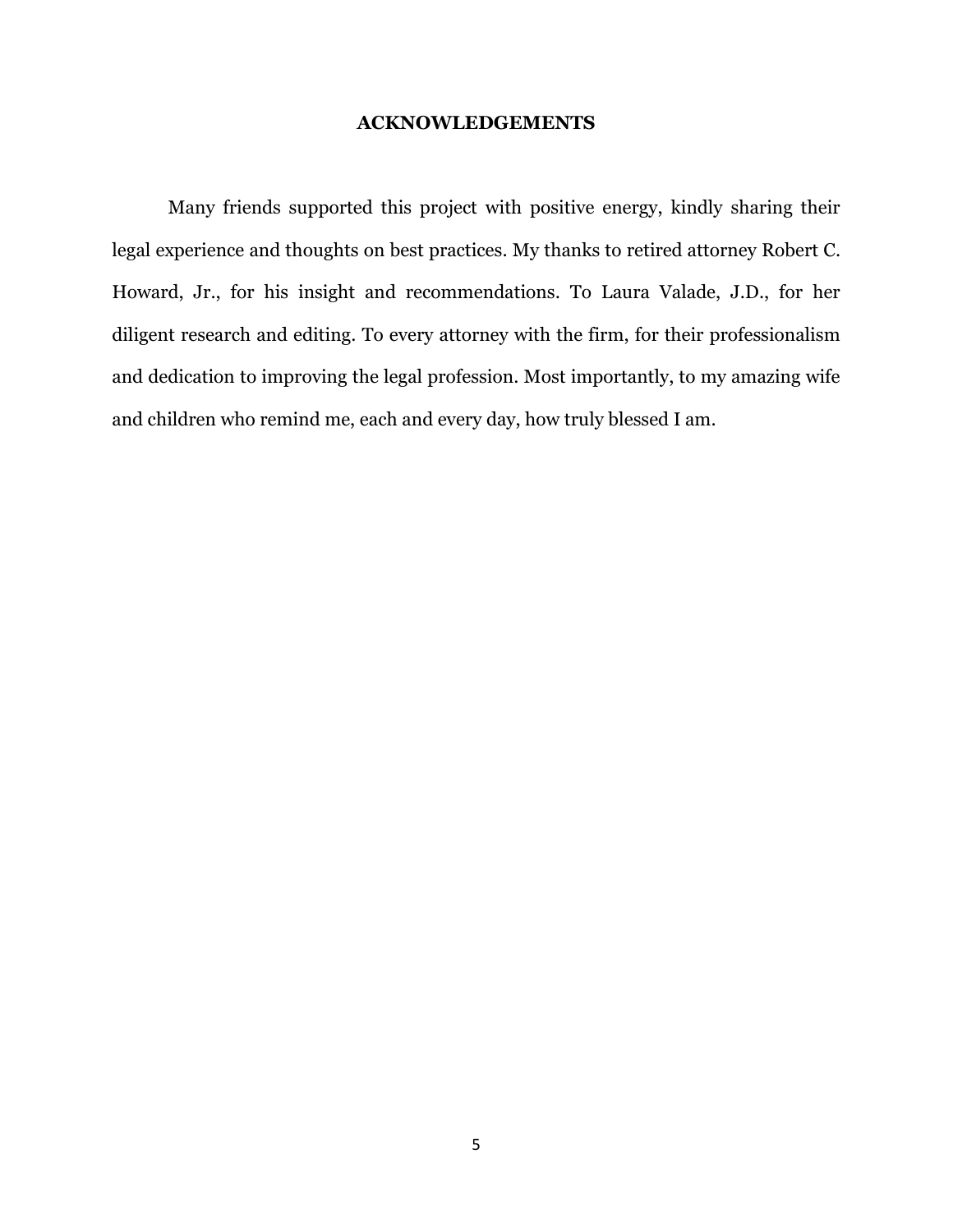# **CHAPTER 1 Introduction to Prenuptial Agreements**

The **Tactical Guide to Prenuptial Agreements in Arizona** is an ideal starting point for anyone getting married and wondering whether a "prenup" might be beneficial. Who really needs one? What is required for validity? How is a legal challenge litigated in court? What should the agreement cover? Find out what the prenup is all about. In the pages that follow, the reader will learn the basics about creating a valid, enforceable prenuptial agreement under Arizona law.

## **What Is a Prenuptial Agreement?**

A prenuptial agreement is a binding contract unique in the law. A very special agreement for two very special people. The word "prenuptial" refers to the premarital status of two individuals preparing to marry each other. A prenuptial agreement is only possible when made between prospective spouses in contemplation of their marriage. Getting married is a material condition!

Prenuptial agreements are effective upon marriage, but not before. What happens when the wedding is postponed after the agreement was signed? The two may want to ratify their agreement in writing to revive it and ensure enforceability. If the wedding is called off permanently, then the prenup is invalidated and unenforceable. See [ARS § 25-](https://www.arizonalawgroup.com/arizona-family-law-statutes/ars-25-201-premarital-agreements/)  $201(1)$ .

For these reasons, prenuptial contracts are also known as premarital agreements. Similarly, postnuptial agreements (or postmarital contracts) are only made between spouses. A postnuptial agreement may have its origins in a prenup. More about postnuptial agreements, modifications, and revoking a prenup in **Chapter 6**.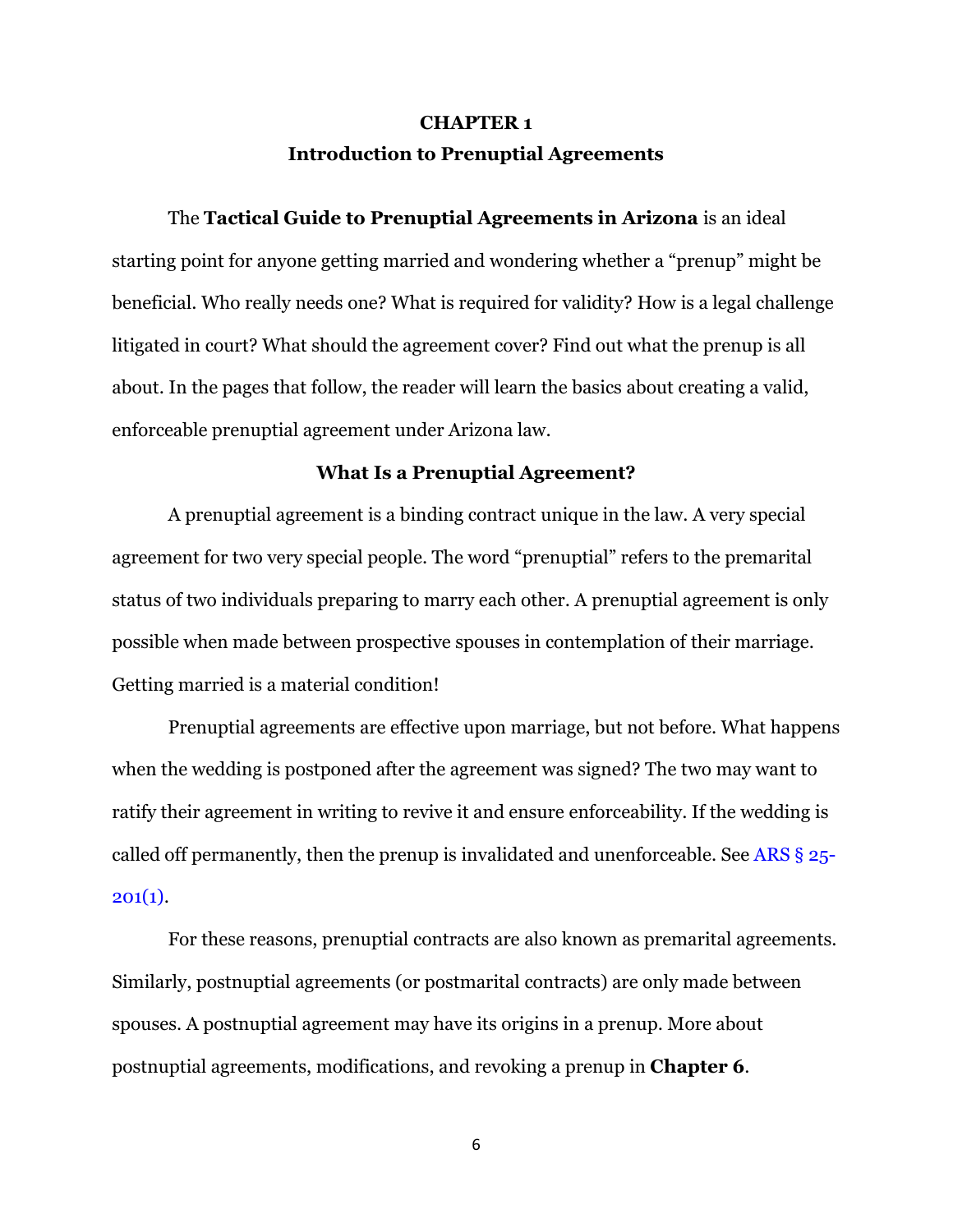Prenuptial agreements are not a modern development. These so-called "marriage contracts" have been around for centuries. Here in the U.S., the prevailing view once held premarital agreements contrary to public policy as anti-marriage. That perspective began to change with the Florida Supreme Court's landmark decision in Mr. and Mrs. Posner's divorce. *Posner v. Posner*[, 233 So2d 381 \(Fla. 1970\).](http://law.justia.com/cases/florida/supreme-court/1970/37162-0.html)

The *Posner* court held the opposite was true. That antenuptial agreements (or prenups) actually promote the public policy of encouraging marriage. How so? By settling property and alimony issues before the wedding even takes place. Especially where one party is extraordinarily wealthy while the other has very limited financial resources. Without a prenup, a marriage of such economic extremes is far less likely to take place at all.

Although it took another two decades, the **Arizona Uniform Premarital Agreement Act** became law in this state on March 25, 1991. The statute as amended is found in ARS § 25-201, et seq.

Drafting a prenup to withstand legal challenge when it really matters – upon divorce or a spouse's death – is not a do-it-yourself project. In addition to spousal maintenance and property division in the event of divorce, some agreements specify each spouse's household duties and financial obligations, how the children will be raised, and more. See [ARS § 25-203.](https://www.arizonalawgroup.com/arizona-family-law-statutes/ars-25-203-scope-premarital-agreement/) An unenforceable or partially enforceable prenup could cause significant problems for both spouses. In **Chapter 7**, we explain the attorney's role in drafting, negotiating, and reviewing a proposed premarital agreement.

Understand that Arizona's law is intended to encourage marriage generally. To unify expectations and help the relationship work more smoothly. Given roughly half of all first marriages and more than 60% of all second marriages end in divorce, having a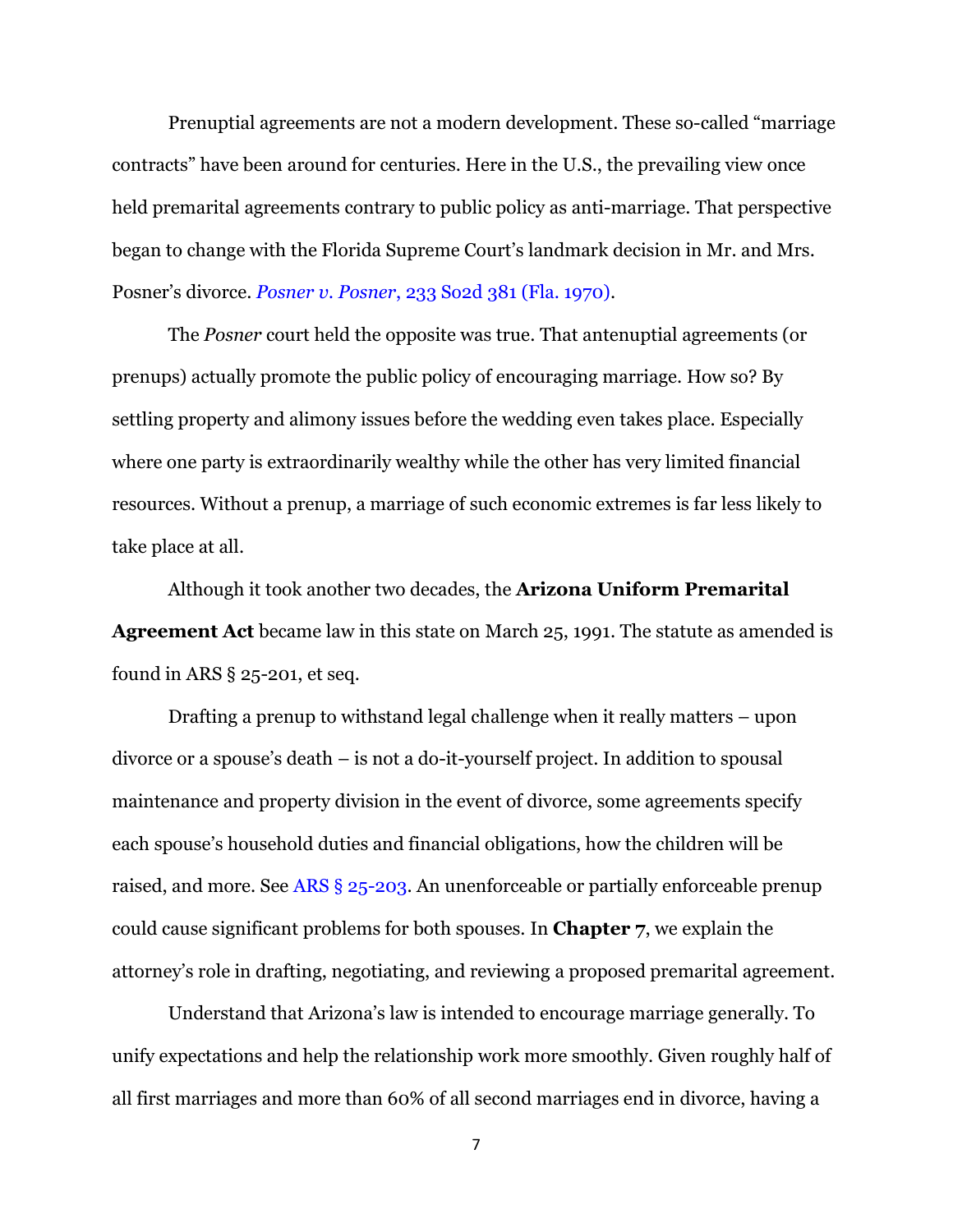prenuptial agreement can ease the financial complexities of marital dissolution by making divorce proceedings significantly less arduous, both emotionally and financially. The same can be said of prenuptial agreements in probate proceedings following a spouse's death. An overview of what must be included for a prenup to be valid is set forth in **Chapter 4**.

As you'll see in **Chapter 2**, prenups are not for everyone. Some people view them as unromantic and pessimistic. Twisting the wedding vow to cherish one another "until death do us part" into a cold-hearted exit plan. Standing alone, that is an emotional argument lacking in reason.

Others view premarital contracts more pragmatically, especially when the marriage introduces children from a previous relationship. The more affluent of the two parties may prefer, very reasonably, the security of a known outcome in the event of death or divorce. To that individual (perhaps a wealthy retiree or business owner), the prenup may be an essential ingredient to a successful marriage. Regardless, prenuptial agreements must always be voluntary as covered in **Chapter 5**. Look to **Chapter 3** for a discussion about general terms and conditions found in these agreements.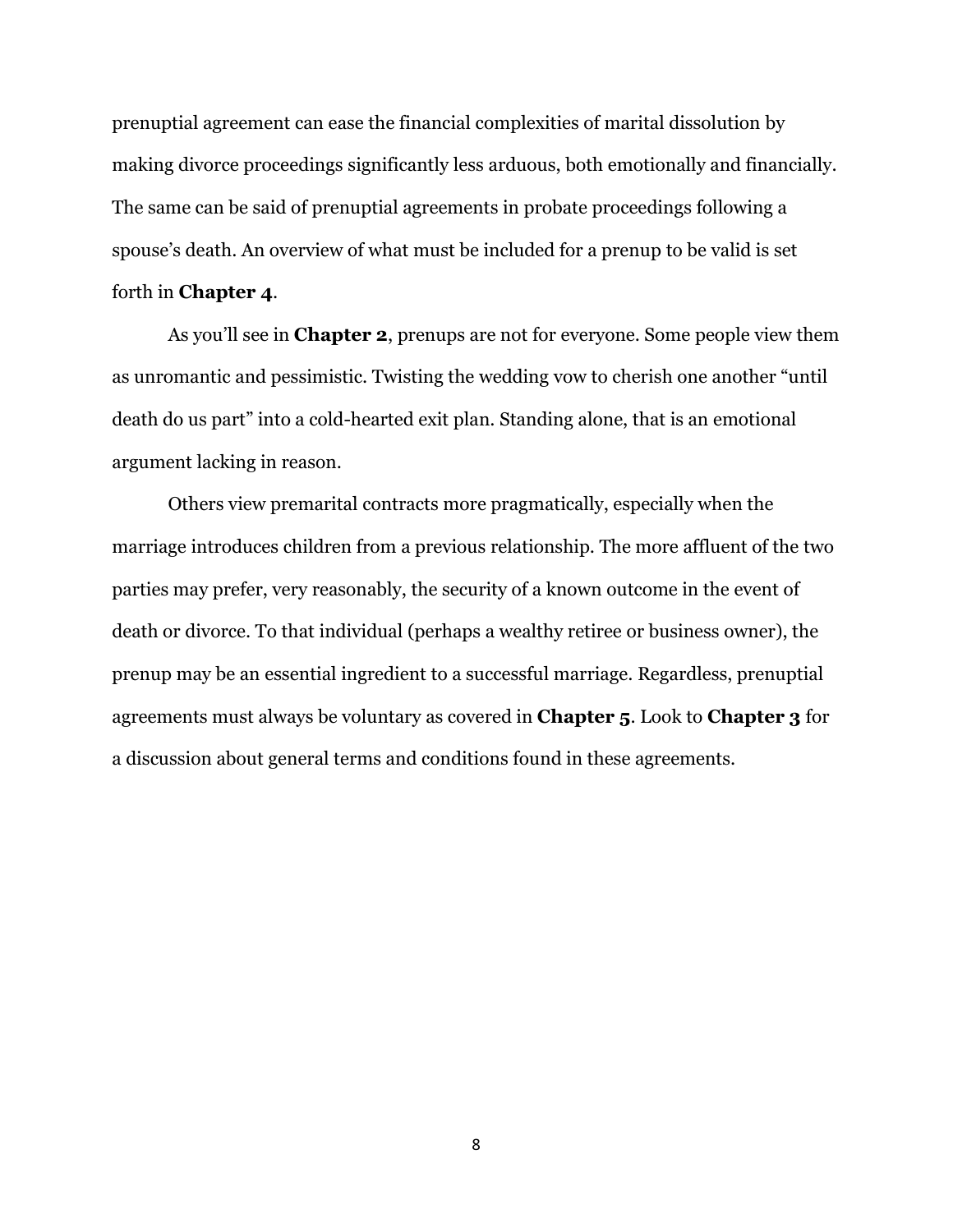# **CHAPTER 2 Why Get a Prenuptial Agreement?**

There are many reasons why couples should consider whether a prenuptial agreement might benefit them. Even if their final decision is "No, it's not for us," the conversation is well worth having. A prenup addresses numerous aspects of married life. The process of negotiating terms and conditions is beneficial in many ways, too. Mainly because it involves thoughtful, honest communication about a shared future. Open communication is an essential ingredient in the recipe for a successful marriage.

How does having the prenup conversation benefit the parties?

**Creating Balance:** By creating opportunity for a balanced understanding of community property law in Arizona.

Engaged couples should understand the effect marriage will have on their property, both with and without a prenuptial agreement. This is important to the marriage, to estate planning and probate, and to divorce or legal separation.

Myths about community property and separate property are dispelled with knowledge. "If I deposit my paychecks in a separate account, are they my separate property?" "Is my pension a separate or community asset?"

Couples do not always realize they are forming a 50/50 partnership in Arizona when they marry and reside here. By default, most earnings and debts incurred during the marriage are community property in nature. The impact of community property law may seem unfair to the higher earning spouse. And the impact of probate law may seem unfair to the economically disadvantaged spouse. A well-drafted prenuptial agreement can help them balance their respective concerns.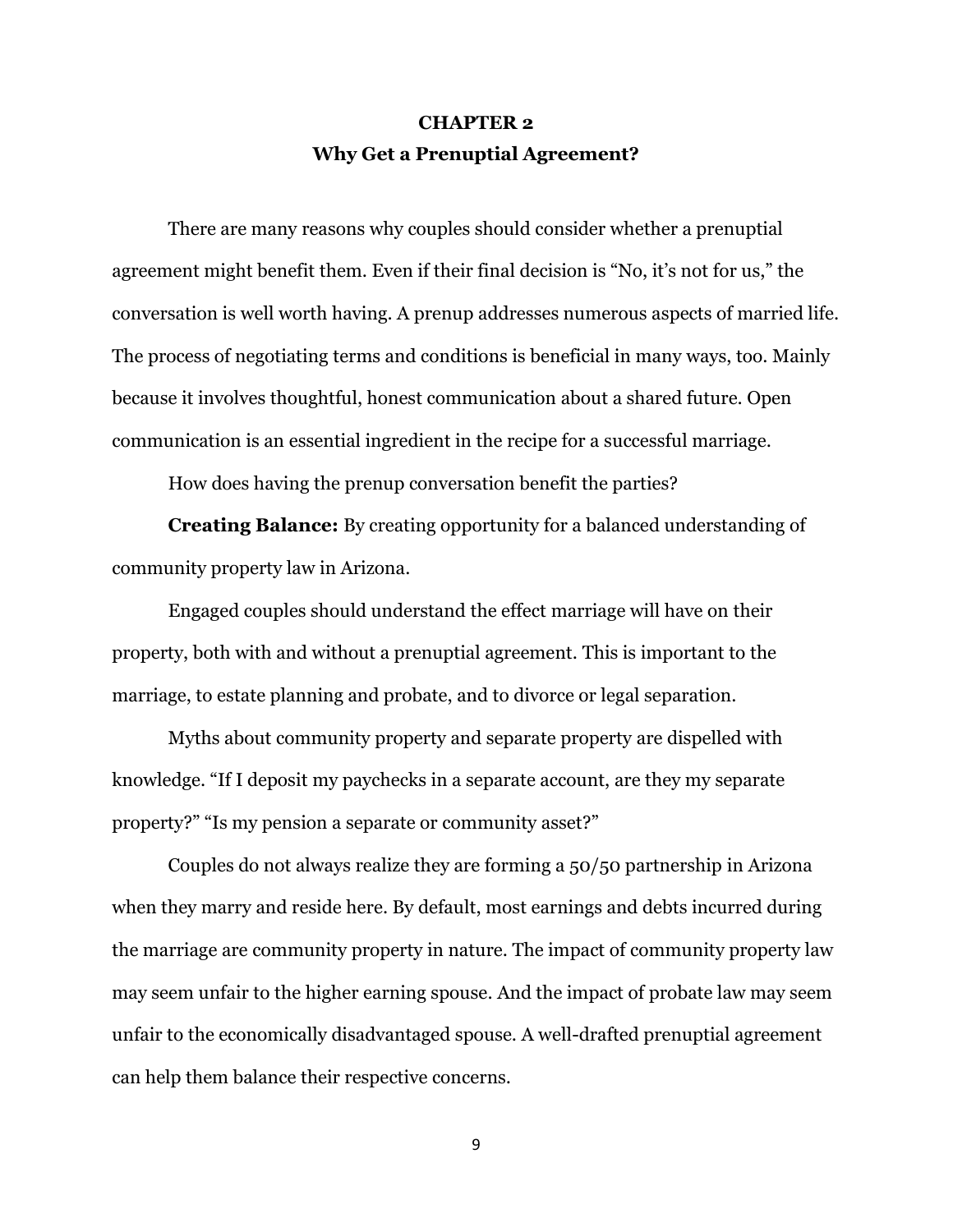**Managing Finances:** By initiating the conversation about desired money habits during marriage.

Dissatisfaction over marital finances can put tremendous stress on a relationship. We know this. Yet couples seldom broach the subject before getting married. One spouse may be a saver, the other a spendthrift. Or perhaps both are spendthrifts, prone to quickly get into debt. Even when both are savers, one may not save enough in the opinion of the other.

Preparing a prenuptial agreement necessarily triggers discussions about managing marital finances. They know what they are getting with the other's money habits and can decide how they might adjust their behaviors to be more compatible.

**Combining Relations:** By helping blend families financially and emotionally. It's seldom easy to avoid conflict between a new spouse and the other party's children from a previous marriage or relationship.

Whether the children are minors or adults, a prenuptial agreement may provide be instructive following a spouse's death. Responding emotionally, relationships can sour quickly when decedent's children oppose the surviving spouse in probate. Terms agreed to in the prenup can clarify what the surviving spouse is entitled to receive, avoiding a costly, contested probate action.

**Understanding Property:** By delving into the legal concepts of transmutation and commingling – that is, understanding what transforms one spouse's separate assets into community property.

The spouse who brings substantial wealth to the marriage may be concerned about preserving that wealth. Say, for example, to benefit his or her children from a previous marriage.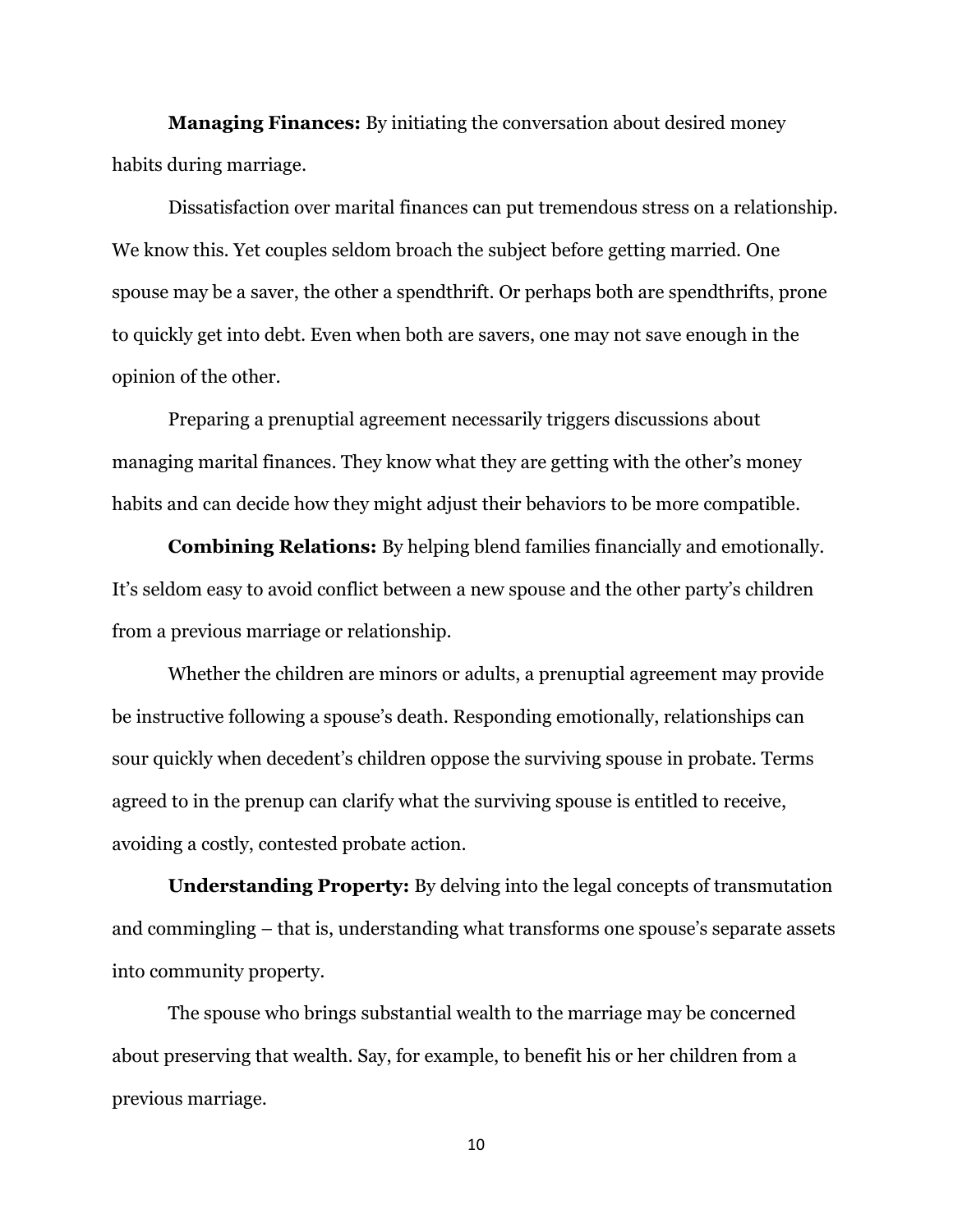**Maintaining Control:** By providing agreement and flexibility in handling marital assets and debts during the marriage.

Rather than requiring spouses follow Arizona's community property system, the prenuptial agreement puts them in control of how their assets and liabilities will be shared. This also gives them greater flexibility in how they will provide for one another. For instance, the amount and duration of spousal maintenance may be agreed to in the event there is a divorce.

**Dignifying Death:** By initiating end of life conversations.

Some discussions are difficult. Discussing healthcare, chronic medical conditions, passing of a spouse, long-term care needs, and desired end-of-life care. These are discussions all couples who plan to marry should have, regardless of age. For a mature individual planning a second marriage, statistically the number of years ahead are fewer than the years passed. A prenuptial agreement may include provisions intended to mesh with each spouse's estate plan.

**Dignifying Divorce:** By allowing the spouses to terminate their marriage with dignity while protecting their private lives from courtroom discovery.

If parties have a prenuptial agreement and choose to divorce, then they need not wallow in the muck, air their dirty laundry, or otherwise expose their personal lives in court. Instead, they point to the terms of their prenup which serves as the guiding instrument in their break-up.

**Saving Resources:** By saving money through orderly disposition of property in the event of a spouse's death or their divorce.

The cost of hiring attorneys to prepare the prenuptial agreement is typically less, often substantially less, than incurring the expense of litigating a divorce or contested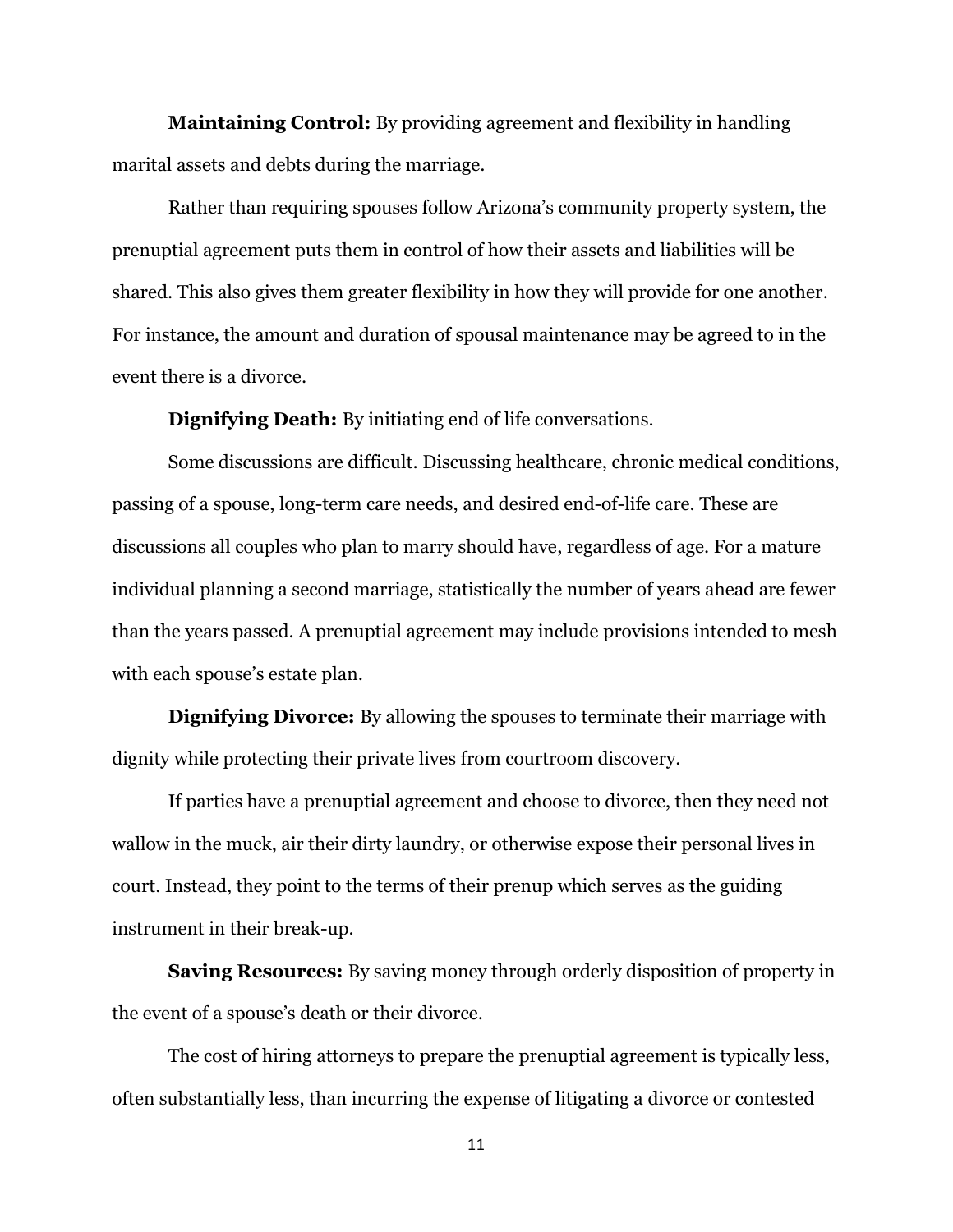probate action. Should the relationship fall apart, the prenup can save on time and litigation costs by providing for a clear, orderly disposition of accumulated wealth and liabilities.

In the absence of a prenup, Arizona's divorce statutes and case law will only provide general guidelines. This makes specific results at trial unpredictable. Uncertainty of outcome is an important factor in leading people to risk litigation over settlement. However, litigation always comes with significant cost.

Although rare, it is possible for parties to execute a premarital agreement, but have the marriage annulled. There are many [grounds for annulment](https://www.arizonalawgroup.com/arizona-divorce/annulment-arizona-marriage/) of marriage in ARS § 25-301: Fraud, bigamy, lack of parental consent to a son's or daughter's underage marriage, mental illness, duress, and so on. What happens to a prenup when the marriage is annulled? With a void marriage, one that has been annulled, the court will only consider enforcing those terms of the agreement that must be upheld in order to avoid inequitable results. See [ARS § 25-202\(F\).](https://www.arizonalawgroup.com/arizona-family-law-statutes/ars-25-202-enforcement-premarital-agreements/)

Do any of the above mirror your concerns or pique an interest in the potential benefits of negotiating a married future? Keep reading. The next step is to determine how you and your intended might benefit from a personalized premarital contract.

#### **Who Needs a Prenup?**

A prenuptial agreement is an action plan of the parties own making. The agreement includes terms and conditions effective upon the passing of specified events. For instance, an agreed term may provide the economically dependent spouse a predetermined amount of spousal maintenance if they legally separate or divorce. An agreed condition may be that the planned purchase of a vacation home can only follow a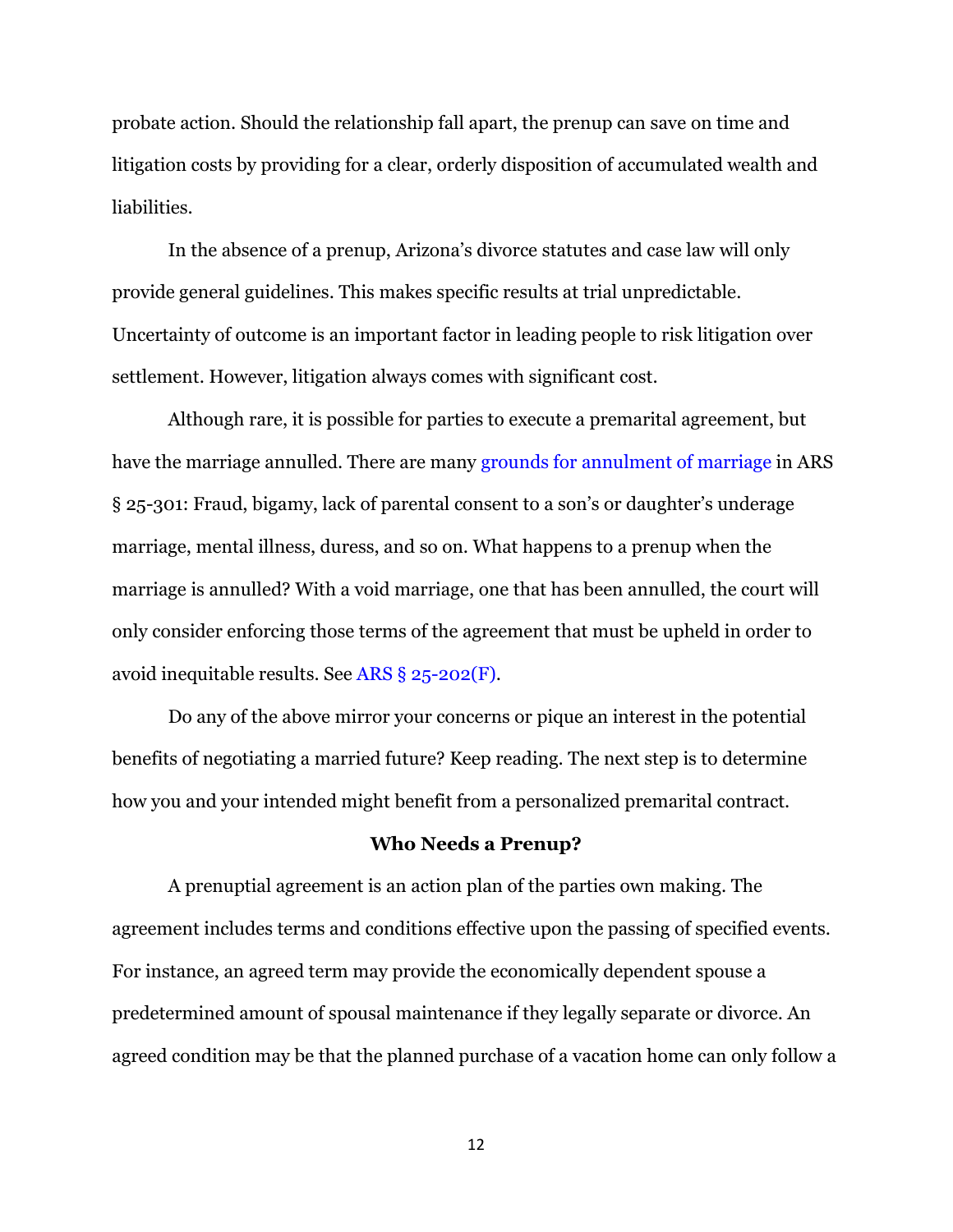debt free marital residence. The agreement could expressly state each spouse's portion of the mortgage payment.

What's the takeaway? Having flexibility and control over what happens with the marriage down the road. Ten years or so in the future (with married life no longer hypothetical) the spouses could choose to modify their prenup, revoke it in its entirety, create a superseding postmarital contract, or do nothing more at all.

## **Considerations Worthy of Negotiation**

To retain flexibility and control tomorrow, give marriage careful consideration today. Marriage is one huge commitment. Planning an idyllic wedding is exciting, a lifetime experience that should be joyful and memorable. But negotiating terms and conditions for a prenuptial agreement means imagining what this marriage could be and should be. That's not a simple task. (Especially if a first marriage for both – uncharted territory.) Start the conversation by raising the following questions.

#### **Assets and Debts**

Is a prenup necessary to protect significant assets? Is there a substantial imbalance of wealth or income? Are circumstances such that one will bring substantial debt to the marriage? What percentage of income will each spouse apply to funding an IRA, 401k, or other retirement plan? Involving a certified financial advisor or Certified Public Accountant (CPA) may be necessary for fruitful negotiations between parties with their lawyers' assistance.

## **Children**

Is this a second marriage for either party? Does either have children from a previous marriage or relationship? What is the plan for raising a child? Creating a plan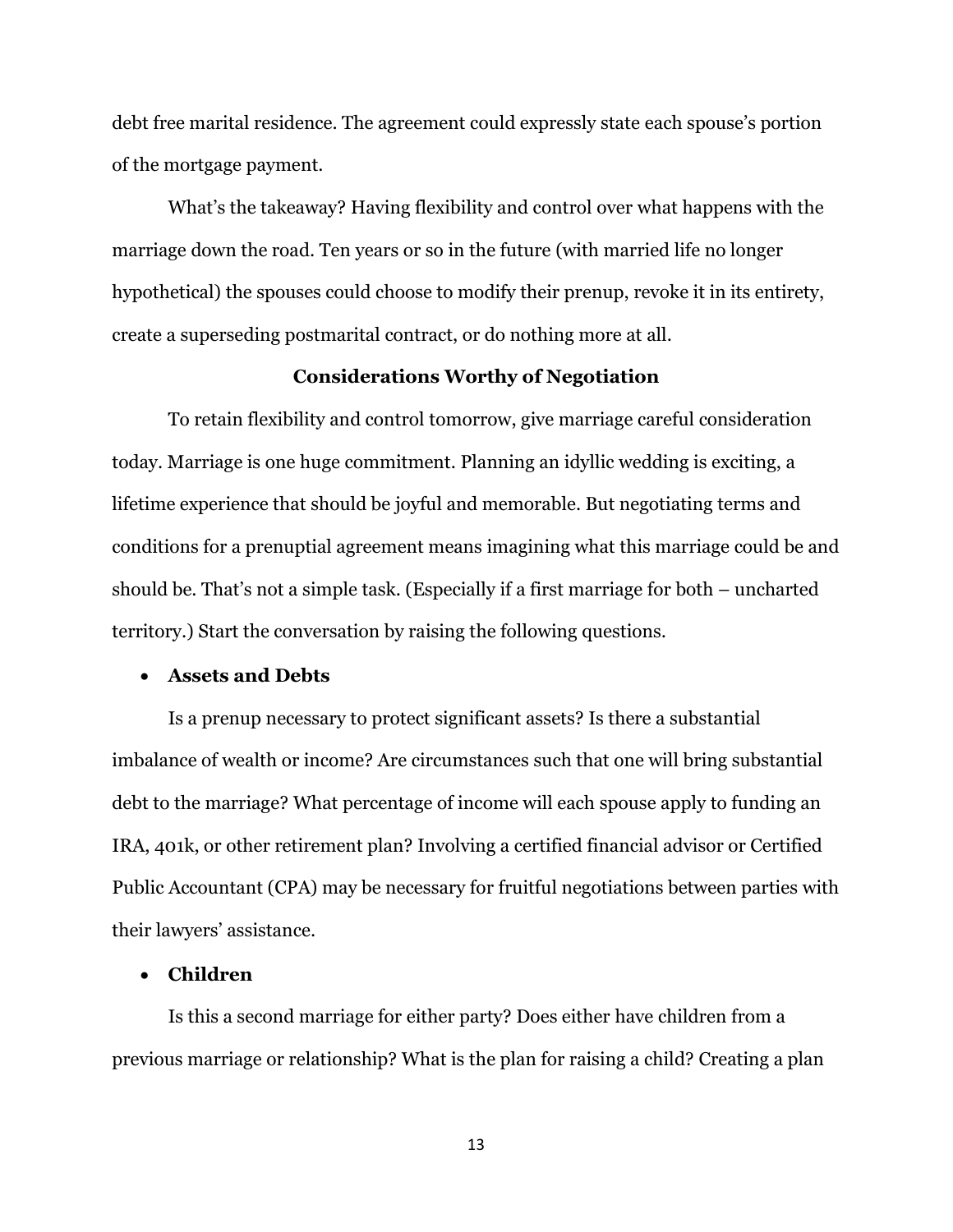for the child's treatment during the marriage, with divorce, or upon a parent's death will take careful consideration. Be sure to build flexibility and control into the prenup.

#### **Professional Practices or Business Interests**

Is either party a business owner? In the absence of a prenuptial agreement, a business with a community interest is divided upon dissolution of marriage or upon the death of the spouse who was the primary operator. This could mean termination of the organization and the end of a steady income stream. Consider, too, the consequences of dividing a professional practice as a marital asset in divorce.

#### **Retirement Ages**

What about age? Is one party significantly older than the other? On the wedding day, the younger spouse may have many earning years ahead while the older spouse is already drawing a pension or approaching retirement on a fixed income. Lovers may not care much about age differences, but age disparity may be cause for financial concern. If divorce results in an equal, or nearly equal, division of community assets and debts, then the financial resources of the older spouse may never recover sufficiently to provide for his or her own retirement.

In Arizona property division law, each spouse owns one-half of the community estate (assets and debts). Could that division be altered? Yes! By separation agreement negotiated during the divorce and by prenuptial agreement executed before the marriage. A valid prenup may include a property division plan that not only deviates from the 50/50 presumed division under Arizona law, but which also plans for the latein-life needs of the elder spouse.

## **College and Professional Degrees**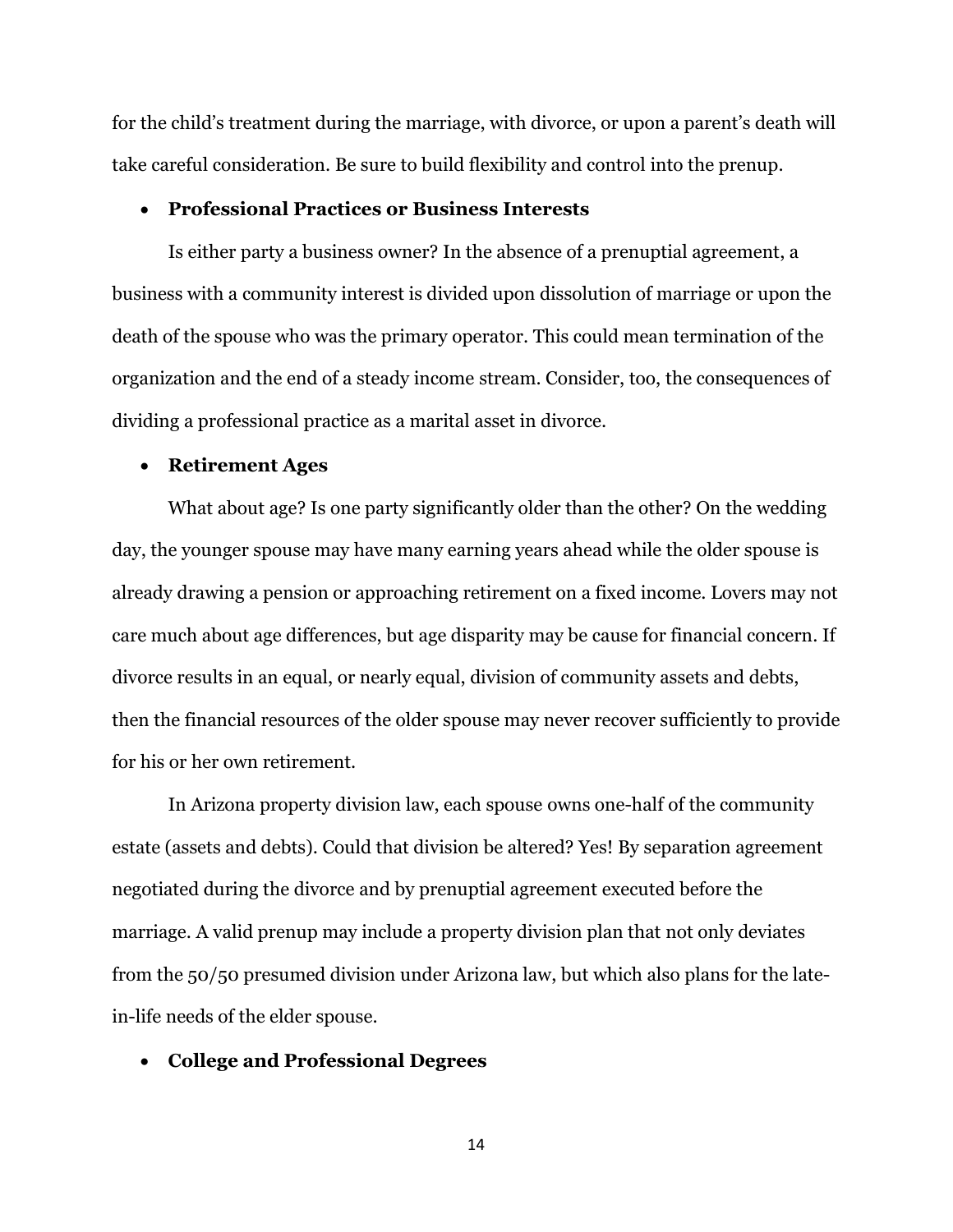Might one spouse support the other so the community benefits by future income from the other spouse's college or professional degree? One spouse may work two or more jobs to cover household and tuition expenses. This allows the other spouse to concentrate on earning a degree that, they believe, will ultimately benefit the marital community. Sometimes spouses postpone having children. What is a fair division of property if this couple divorces or separates? Or upon death, how should the decedent's estate be shared? What if survivors include decedent's children from a previous marriage? Again, a prenup is about control with flexibility.

## **Inheritances and Gifts**

Does either spouse anticipate a substantial inheritance during the marriage? A provision in the prenuptial agreement could determine how inheritance is handled upon a spouse's death. The prenup could provide that any inheritance remains the beneficiary's separate property despite his or her actions during the marriage. Actions that, in the absence of a prenup, would be commingling, transmutation, or gift to the community under Arizona law.

With an experienced family law attorney's help during negotiations, drafting, and execution, a prenuptial agreement can resolve these and other complex issues. The attorney knows, when the time arrives to enforce the agreement, the court must determine whether all substantive terms are fair. And whether procedural fairness existed in negotiating and executing the agreement before the wedding.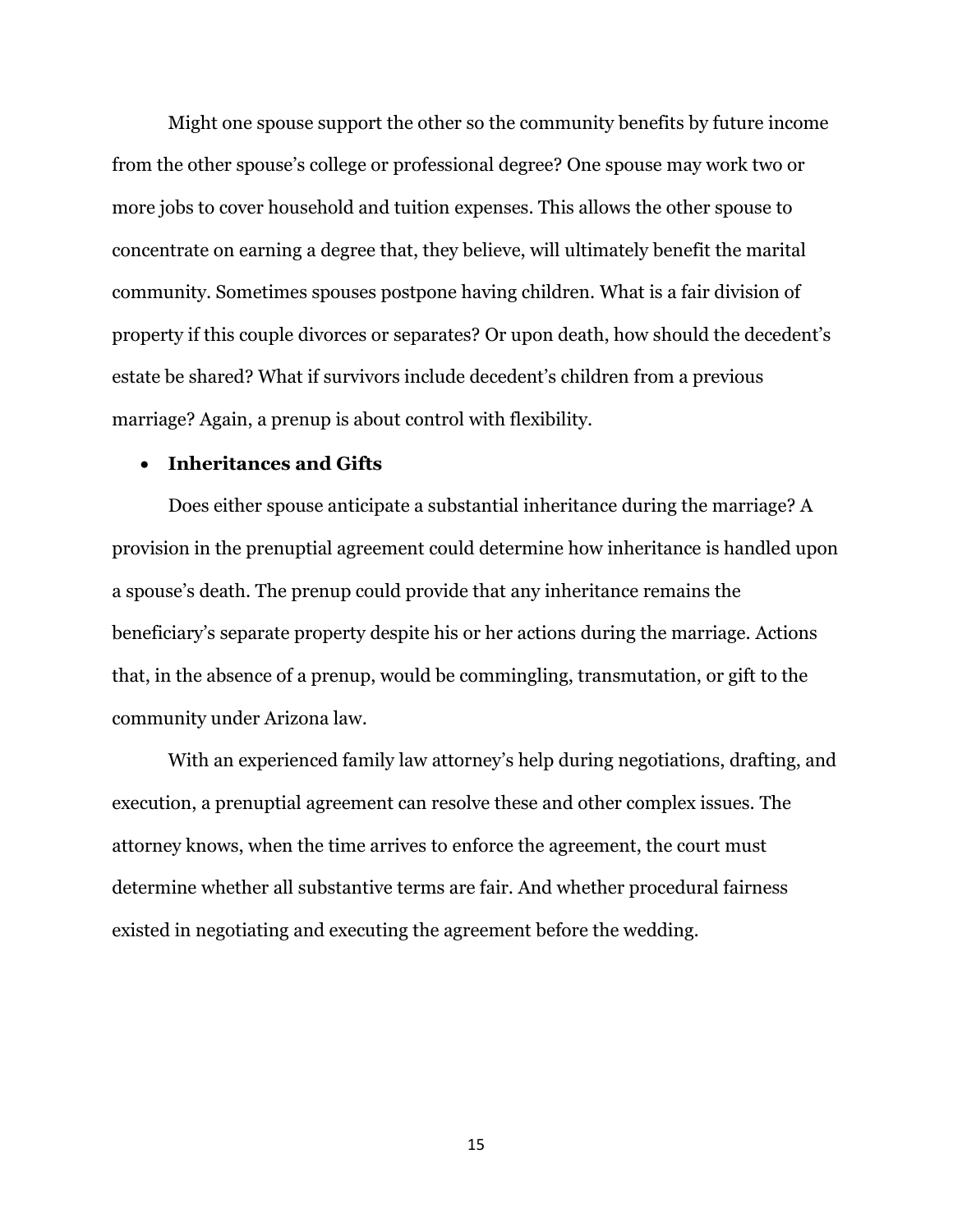# **CHAPTER 3 Terms and Conditions in Prenuptial Agreements**

Although a prenuptial agreement may do much in the way of planning ahead for compatible and companionable married life, some things are strictly off limits. Couples cannot agree to an act that violates public policy, nor can they contract to do something criminal or illegal. An agreement in a prenup to commit tax evasion by hiding earnings from the IRS, for instance, could never be enforced by one spouse against the other.

Arizona's statute lists the scope of what is permissible with a prenuptial agreement and what is expressly prohibited. The language of ARS § 25-203 is broad, allowing parties to negotiate reasonable terms with substantial flexibility:

*A. Parties to a premarital agreement may contract with respect to:*

*1. The rights and obligations of each of the parties in any of the property of either or both of them whenever and wherever acquired or located. 2. The right to buy, sell, use, transfer, exchange, abandon, lease, consume, expend, assign or create a security interest in, mortgage, encumber, dispose of or otherwise manage and control property. 3. The disposition of property on separation, marital dissolution, death or the occurrence or nonoccurrence of any other event.*

*4. The modification or elimination of spousal support.*

*5. The making of a will, trust or other arrangement to carry out the provisions of the agreement.*

*6. The ownership rights in and disposition of the death benefit from a life insurance policy.*

*7. The choice of law governing the construction of the agreement.*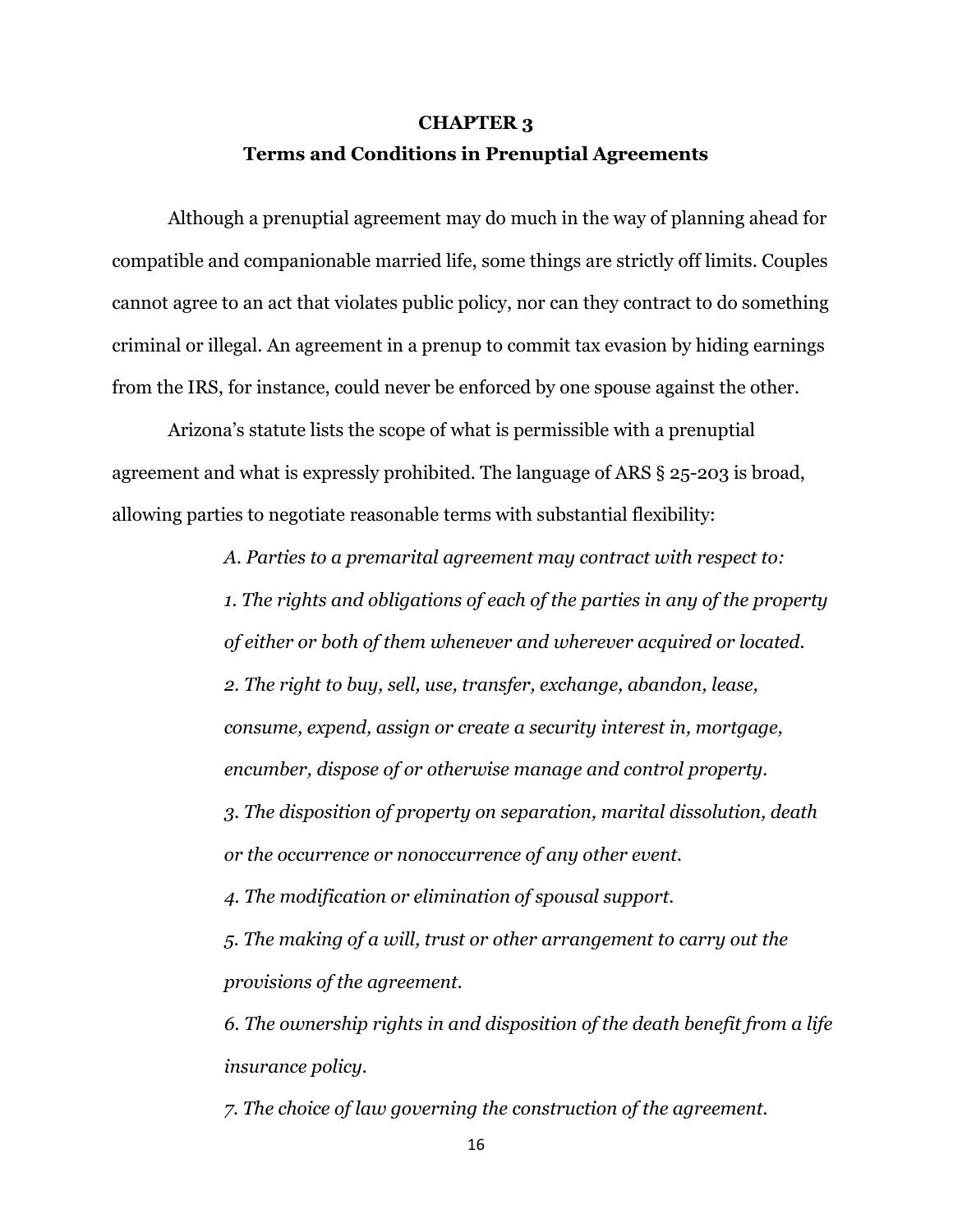*8. Any other matter, including their personal rights and obligations, not in violation of public policy or a statute imposing a criminal penalty. B. The right of a child to support may not be adversely affected by a premarital agreement.* 

Now take a look at terms and conditions typically found in Arizona prenuptial agreements.

## **Providing for Spousal Maintenance**

First on the list of terms and conditions is spousal maintenance in the event of divorce or separation (known as alimony in some jurisdictions). Most challenges to prenuptial agreements involve spousal support, usually because the couple accumulated more assets during the marriage and the prenup does not account for those assets. Talk to a lawyer. Arizona law allows for agreements to modify or eliminate support of a spouse. These are often fixed in a prenup. An individual may waive the right to financial support if upon separation or divorce in the future. Note: Either or both spouses may waive the right to spousal maintenance

However, there is an exception regarding waivers. A prenup cannot eliminate support or curtail payments to the point where the now economically dependent spouse is impoverished as a consequence. ARS § 25-202(D) states as follows:

> *"If a provision of a premarital agreement modifies or eliminates spousal support and that modification or elimination causes one party to the agreement to be eligible for support under a program of public assistance at the time of separation or marital dissolution, a court, notwithstanding the terms of the agreement, may require the other party to provide support to the extent necessary to avoid that eligibility."*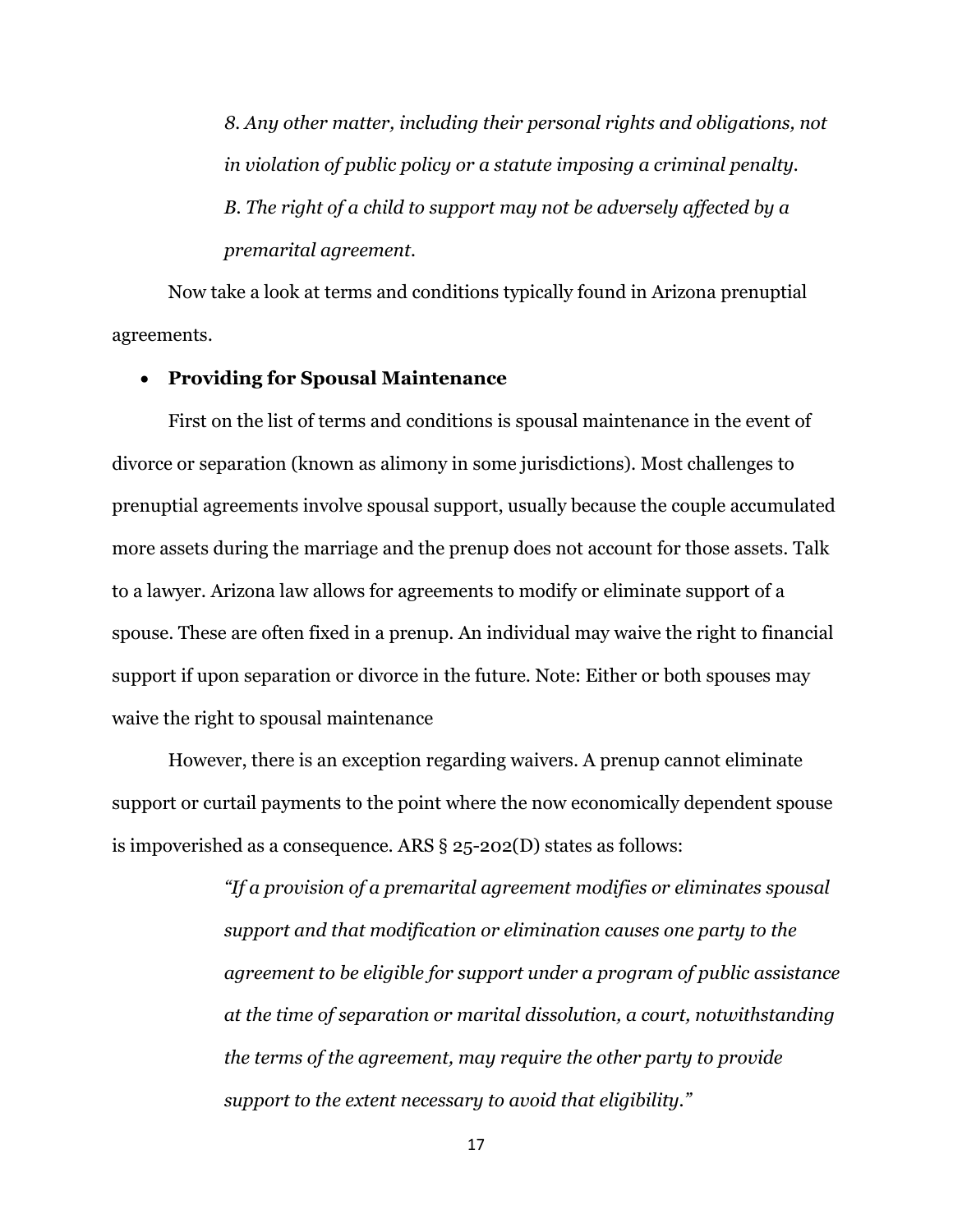In other words, such a provision or waiver would be unenforceable. Here's a quick test of whether the party's waiver of the right to support will ultimately be unenforceable: Will the waiving party become eligible for public assistance (welfare) for lack of support by the other spouse? If "Yes," then the support waiver cannot be wholly enforced.

## **Providing for Property Succession**

Second on the list of prenup terms and conditions regards property – separate and community. Treatment of assets and debts during marriage make up the most widely used provisions. For purposes of Arizona prenuptial agreements, "property" includes income, earnings, and any "interest, present or future, legal or equitable, vested or contingent" in the parties' real property (real estate) or personal property. ARS § 25-  $201(2)$ .

Not only are couples free to determine how property will be bought, sold, used, transferred, mortgaged, and managed during the marriage, but they may also decide how property will be divided in the event of divorce or legal separation. Before they marry, couples are free to negotiate division of community property, valuation of assets, allocation of debts, and the like.

Lots of important decisions may be made before the wedding. Who will keep the house? How will the mortgage be paid? Who gets which investment fund? Who shall have controlling interest of the family business? Both spouses work from the same game plan on marriage, separation, divorce, and untimely death of a spouse. Similar to a separation agreement settling property division in divorce, they may characterize future assets and debts as either separate or community property. Pretty amazing, really.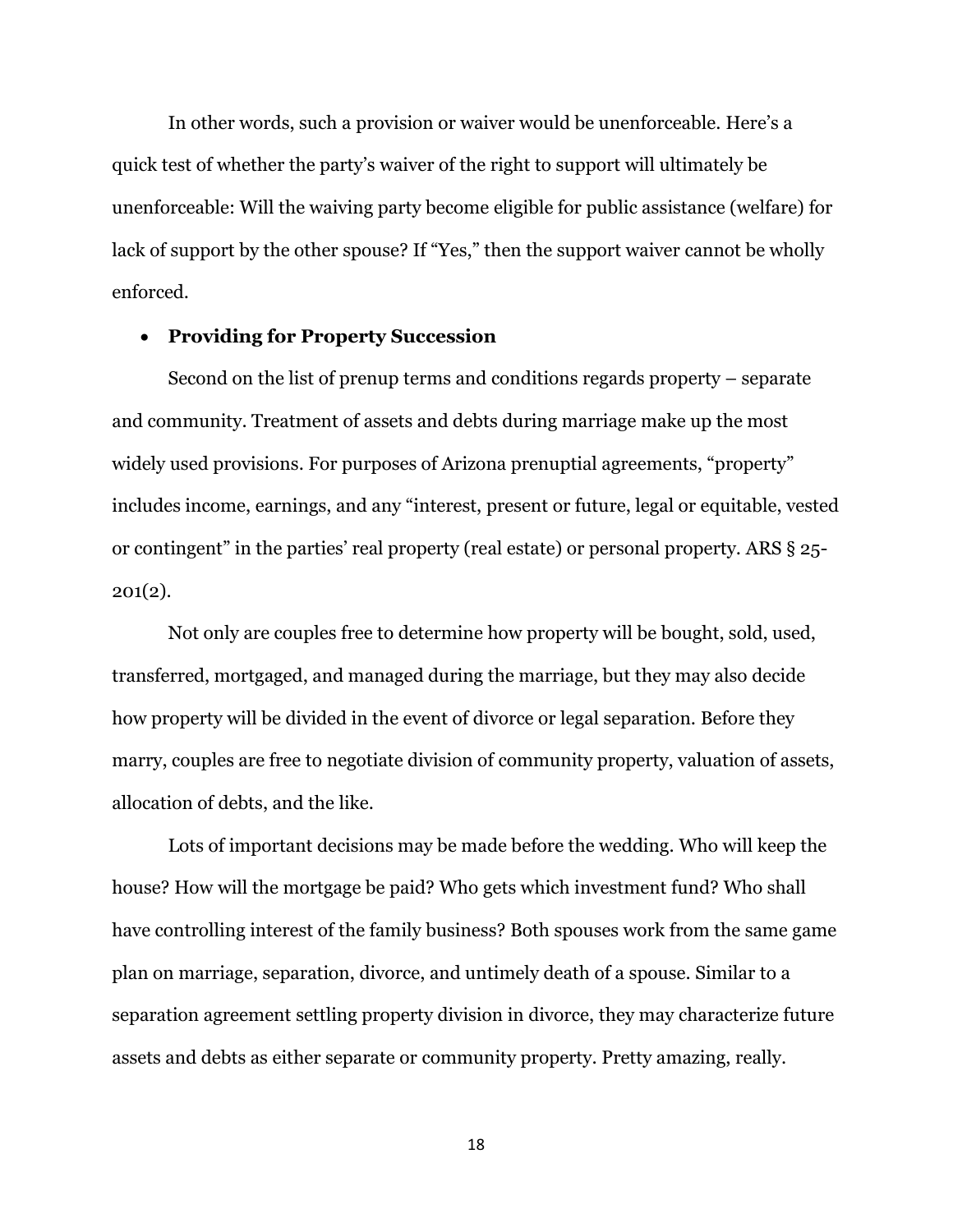Consider other assets, such as pensions and retirement accounts. Absent prenup to the contrary, in Arizona divorce law a pension or retirement account wholly funded during the marriage fits neatly within the legal definition of community property. See [ARS § 25-211.](https://www.arizonalawgroup.com/arizona-family-law-statutes/ars-25-211-property-acquired-marriage/) And in divorce, community property is divided equally between the spouses. By prenuptial agreement, either individual may waive his or her future marital interest in the other's IRA, pension, or 401k funded with marital earnings. If the right to a community share of the other spouse's retirement asset was waived by the prenup, then upon death or divorce the retirement asset is, by agreement, not marital property.

## **Attorney Fees and Costs**

The parties to a prenuptial agreement can also negotiate who shall pay the cost of preparing the prenup. This is particularly helpful when a wealthy individual wants a prenup in order to get married, but the other party needs financial assistance in order to hire his or her own attorney. As discussed later, having one's own attorney to assist in negotiating and drafting the prenuptial agreement is paramount. If the financially dominant party wholly controls the negotiation and the other party cannot afford to obtain review by independent counsel, then enforcement becomes problematical. What's the point of an invalid or unenforceable prenup? Get it right from the get go.

The agreement may also provide for the payment of legal fees, court costs, forensic valuations, child custody evaluations, and related expenses in divorce or legal separation proceedings. Additionally, the couple can agree on how probate court costs and expenses related to administration of the decedent's estate will be paid. For example, will the costs be paid from community resources or from the deceased spouse's separate bank account?

#### **Taxation Matters**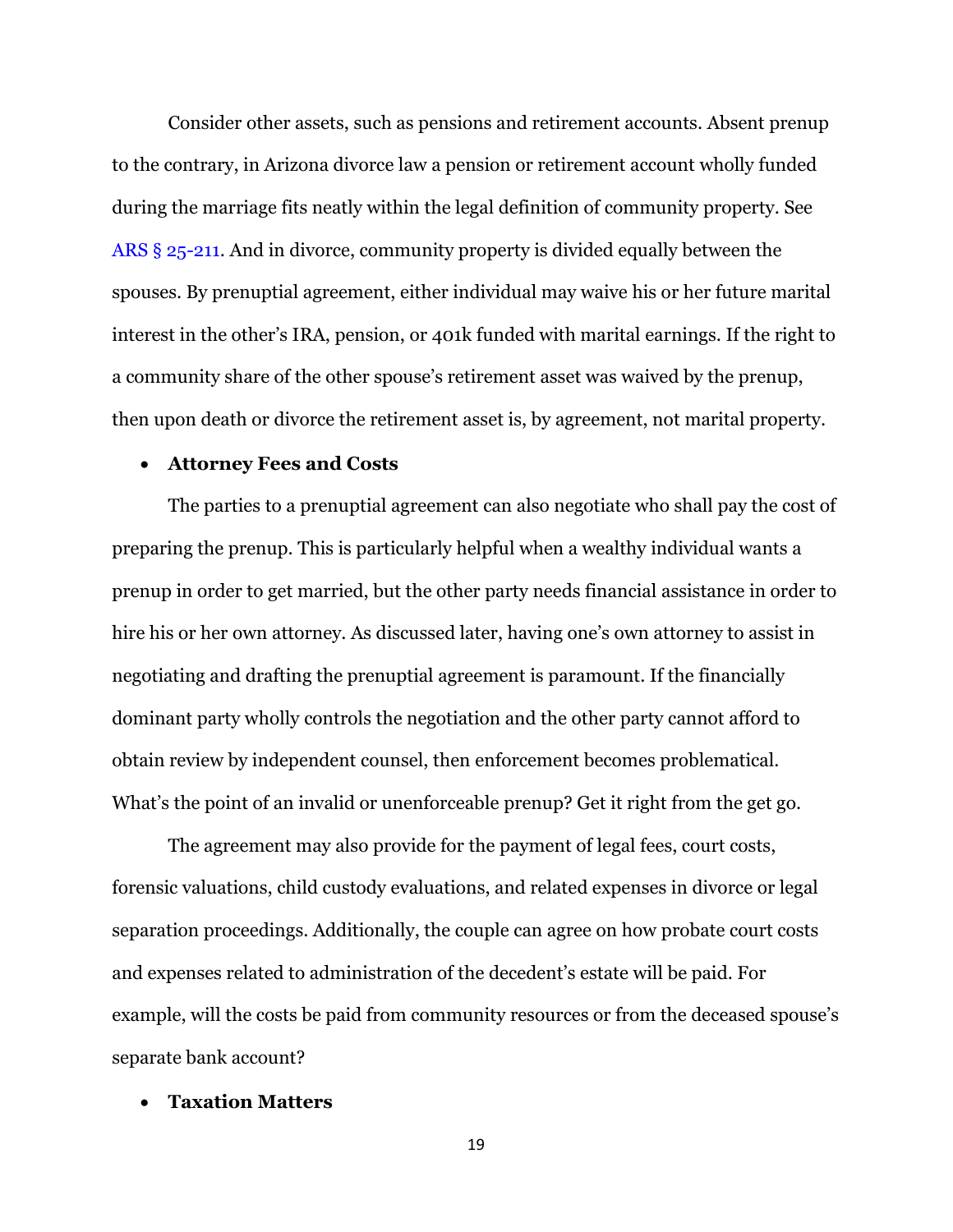A prenuptial agreement may include provisions addressing tax matters. The parties could designate responsibility for preparing a joint tax return, especially if one is more sophisticated or has specialized expertise or training in that area. They may agree on the portion each will contribute to the payment of taxes if, for example, one's income is substantially greater than the other's. Couples might agree that each will be responsible for taxes owed on separate property income and will pay the tax owed from a separate bank account. Agreeing to keep income earned on separate property segregated for tax purposes, too.

Deciding how tax matters will be handled in marriage is reason to consult a CPA or tax attorney. Before accepting any arrangement, understand current law and how the proposed agreement alters the outcome. Be mindful laws and rules change.

**Consider a recent example.** Along with other sweeping changes to U.S. tax law, the so-called "alimony deduction" was effectively repealed in 2019 by the Tax Cuts and Jobs Act of 2017, Public Law No. 115-97. (TCJA sunsets after 2025.)

Prior tax law allowed the payor to deduct spousal maintenance payments from income on his or her individual income tax return, an above-the-line deduction taken without itemization. (See [IRS Publication 504.](https://www.irs.gov/forms-pubs/about-publication-504)) Under prior law, it was the payee as recipient who included payments as income. The TCJA eliminated the alimony deduction, doing away with the requirement a recipient include spousal support as income.

That's still how it works after 2018 for taxpayers grandfathered under prior law allowing the deduction. The date of the order or decree determines whether the payor is grandfathered under prior law allowing a deduction for alimony payments. The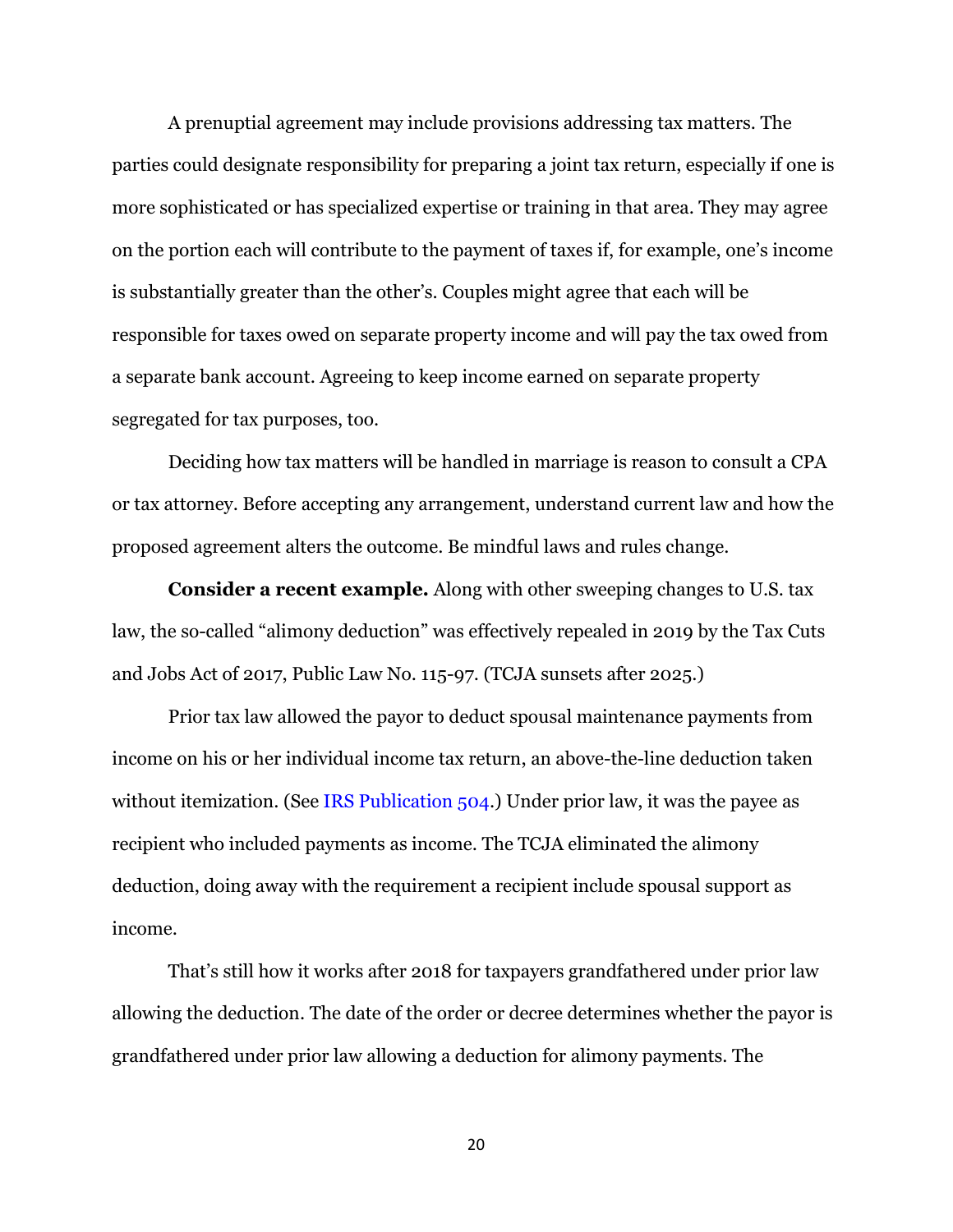separation instrument's date must be no later than December 31, 2018, for taxpayers to claim the alimony deduction.

Now consider how spousal maintenance is negotiated in divorce or legal separation. Typically, the wealthier party is asked to support the economically dependent spouse, at least for a time. (How much and for how long? Amount and duration depend upon financial need, ability to pay, and many other factors. See [ARS §](https://www.arizonalawgroup.com/arizona-family-law-statutes/ars-25-319-maintenance-computation-factors/)  [25-319.](https://www.arizonalawgroup.com/arizona-family-law-statutes/ars-25-319-maintenance-computation-factors/))

Among the two, the payor is likely to be in the higher income tax bracket. The alimony deduction represented a tax break for the payor. The recipient included alimony as income and was assessed the tax, but at a lower tax rate, perhaps much lower. During negotiations, the deduction incentivized paying more to support a dependent spouse who, in turn, enjoyed a lower tax rate (an incentive to seek higher support). A win-win situation. But things changed on January 1, 2019. For separation instruments entered after 2018, the alimony deduction is unavailable.

Although there is no alimony deduction under TCJA rules, there is a special rule for post-decree modifications. In modifying spousal maintenance ordered before 2019, the parties have a choice:

- A) When better served by TCJA rules (no alimony deduction), they can expressly provide that the TCJA rules shall apply to their spousal maintenance modification; or
- B) When better served by pre-TCJA rules, they can maintain grandfathered status under prior law on their modified pre-2019 decree (alimony deduction allowed).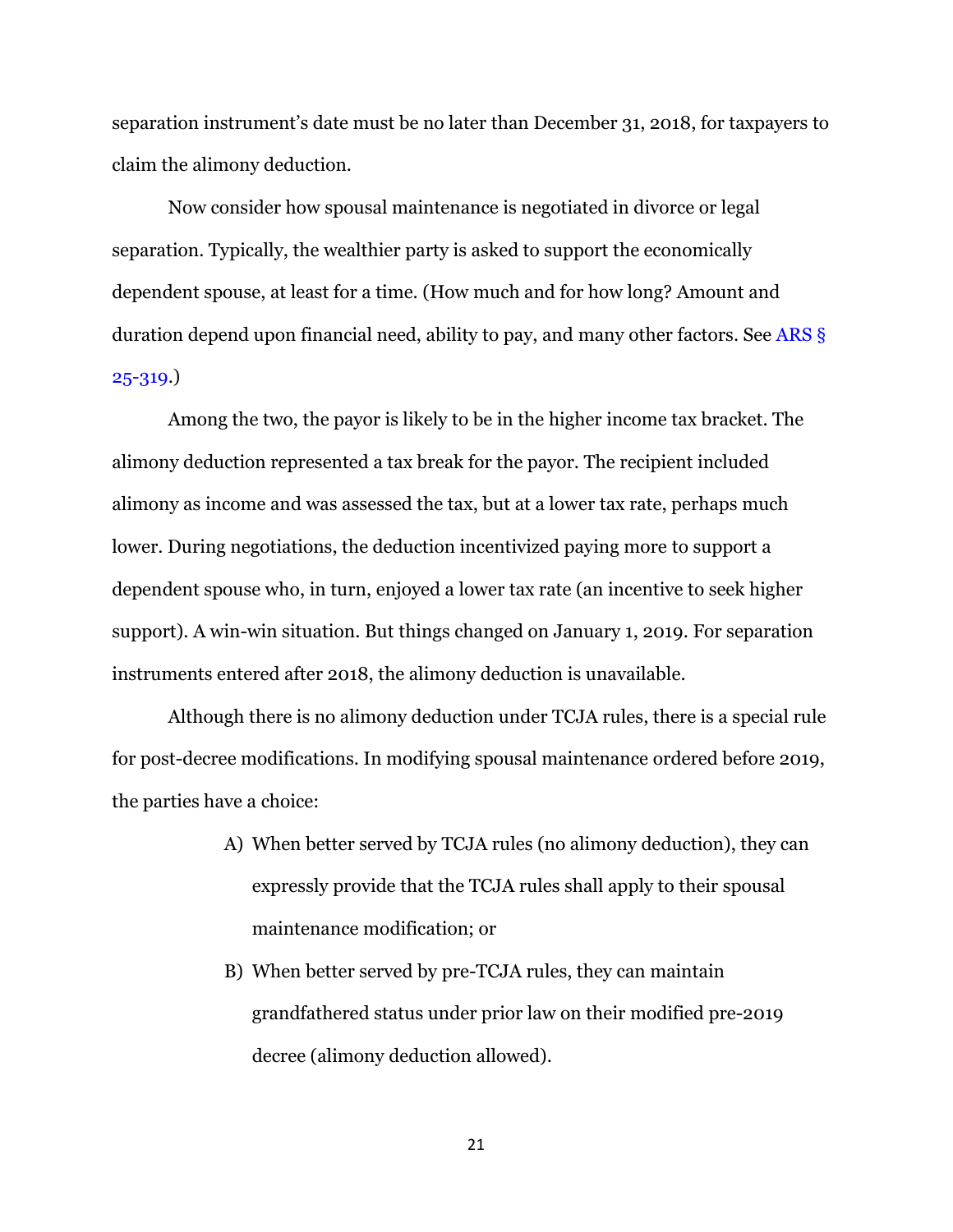A prenup may be used to obtain a more beneficial arrangement than TCJA or other law would otherwise dictate in absence of agreement. Be mindful that laws and rules on these and other family concerns could change anytime. Prepare to discuss various outcomes under current law with an attorney.

## **On the Child's Upbringing**

Some couples include terms and conditions in a premarital agreement that attempt to control custody upon a parent's death or divorce. Child custody is a general term meant to include both legal decision-making authority and parenting time access to the child. Custody terms are not something that can be constrained via prenup, though. Why is that? A premarital agreement cannot limit a party's constitutionally protected parental rights. Nor can the prenup provide a parenting plan that is not in the child's best interests. (The right to parent one's child is within the due process clauses of the Fifth and Fourteenth Amendments to the U.S. Constitution.)

Arizona custody law takes precedence over a premarital agreement with child custody terms. Couples cannot use a prenup to dictate parenting time or who shall have legal decision-making authority over a child if they separate or divorce. That is for the court to determine based upon statutory factors weighed according to what is in child's best interests. (See ARS § [25-403.](https://www.arizonalawgroup.com/arizona-family-law-statutes/ars-25-403-legal-decision-making/)) Nor can a prenup attempt to divest the court of custody jurisdiction over a minor child. If divorce with children happens, then parents should negotiate a parenting plan in good faith with their attorneys' assistance and submit their plan to the court.

Having said that, a couple might want to provide personal guidance for married life by reciting intentions regarding custody. For example, by stating their mutual desire for joint custody and equal parenting time if they divorce. They might agree to one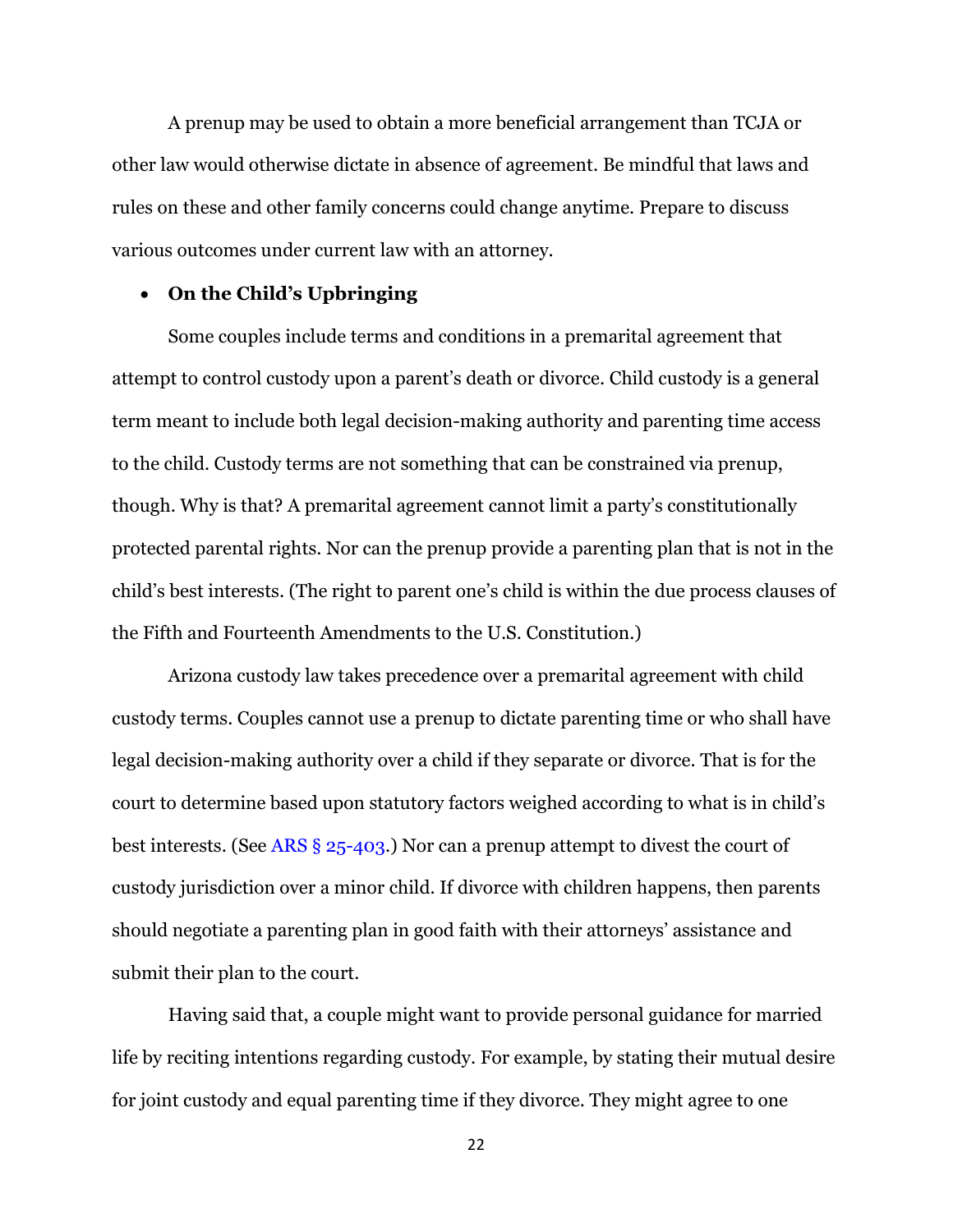parent being the primary caregiver who works from home until the child reaches a certain age. But what if that parent chooses a different career path? That's a personal right. Could the other spouse sue to enforce a prenup that requires the other parent work from home or not at all? Of course not. Understand how some wishes affect personal rights and obligations and, as such, are not enforceable and will not bind the judge in divorce proceedings. In any case, such a provision should be made severable from the premarital contract without affecting the overall validity and enforceability of the agreement's remaining terms and conditions.

Provisions directing the child's upbringing and education may be included in a prenup, although court enforcement might not always be forthcoming. Compare a proviso over education with a proviso over religious upbringing. An agreement the child shall attend private school and receive private lessons in music and the arts may be enforceable in divorce proceedings. By contrast, an agreement on the child's religious upbringing may not be enforceable. Courts generally do not interfere with a parent's decision to expose the child to a religious practice or belief that, standing alone, violates the prenuptial contract's religious-upbringing term. The exception being evidence of substantial risk of actual harm to the child from the religious practice or belief.

#### **Additional Child Support**

Can a couple provide for child support obligations and amounts in their premarital agreement? In Arizona law, a prenup cannot adversely impact child support. For example, the agreement cannot determine which parent will be wholly responsible for paying child support. Parties can agree on extra support for such things as private lessons, extracurricular activities, travel, and the like.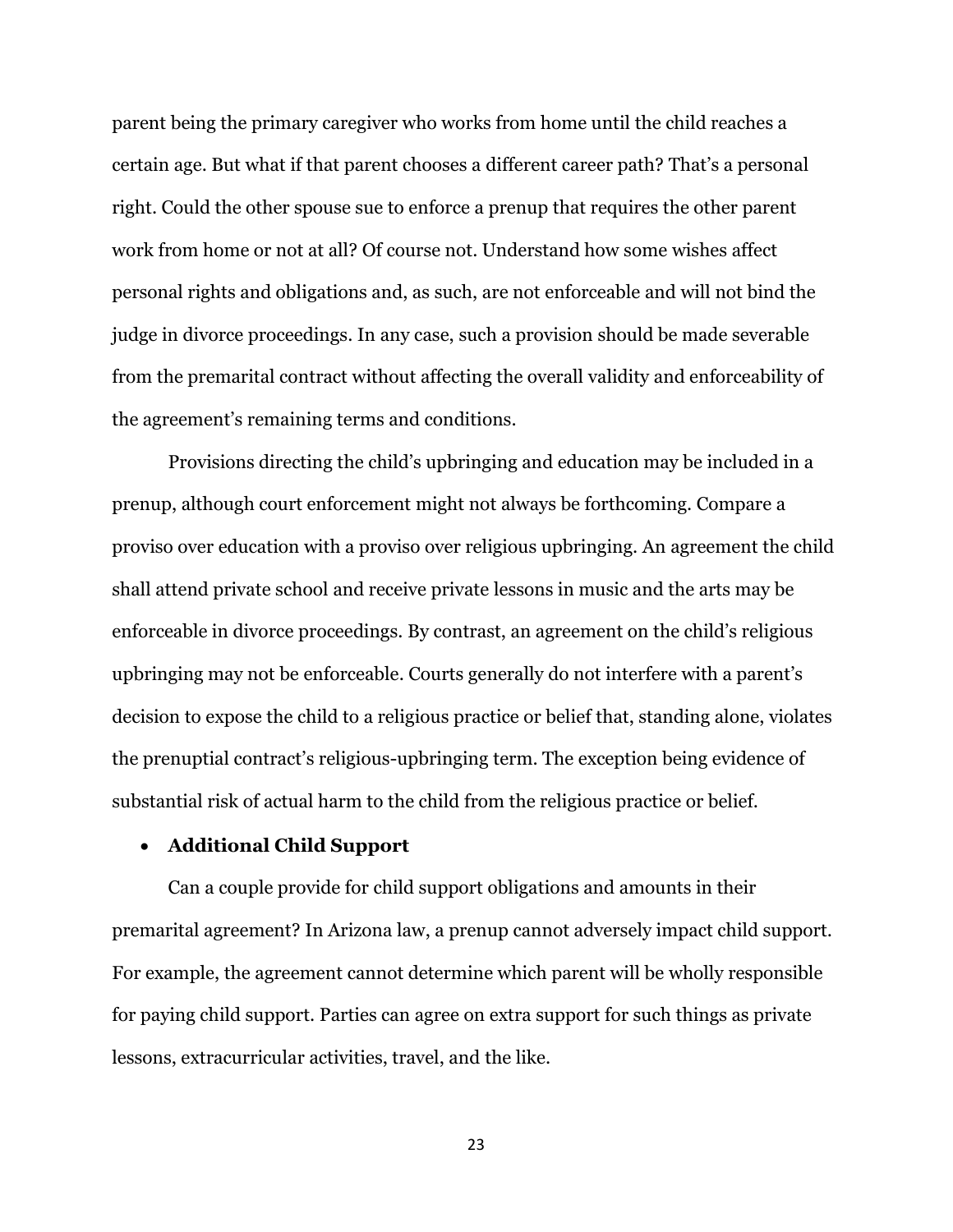With every custody proceeding, the court will order child support based upon calculations using the [Arizona Child Support Guidelines.](https://www.arizonalawgroup.com/child-support-calculator/) No child should be made to suffer for lack of support simply because his or her parents entered into a premarital contract with terms contrary to the Guidelines. Future parents can agree to child support in excess of what the Guidelines require, but cannot reduce or eliminate child support in violation of the Guidelines. For instance, they could agree to the wealthier parent providing additional monthly support, paying child-related expenses for extracurricular activities and funding a college trust. But couples cannot agree to eliminate or diminish a parent's legal obligation to support their child.

Generally, a prenuptial agreement cannot negatively impact the rights of third parties to the agreement, such as the creditor of one or both spouses. A provision in the agreement that creates a beneficial right in a child may be enforced by that child as a third party beneficiary. For example, where the agreement included funding a college trust, but parents either failed to pay in or removed funds from the educational trust for some other purpose. Consult an attorney about the scope of third party rights created by prenuptial contract.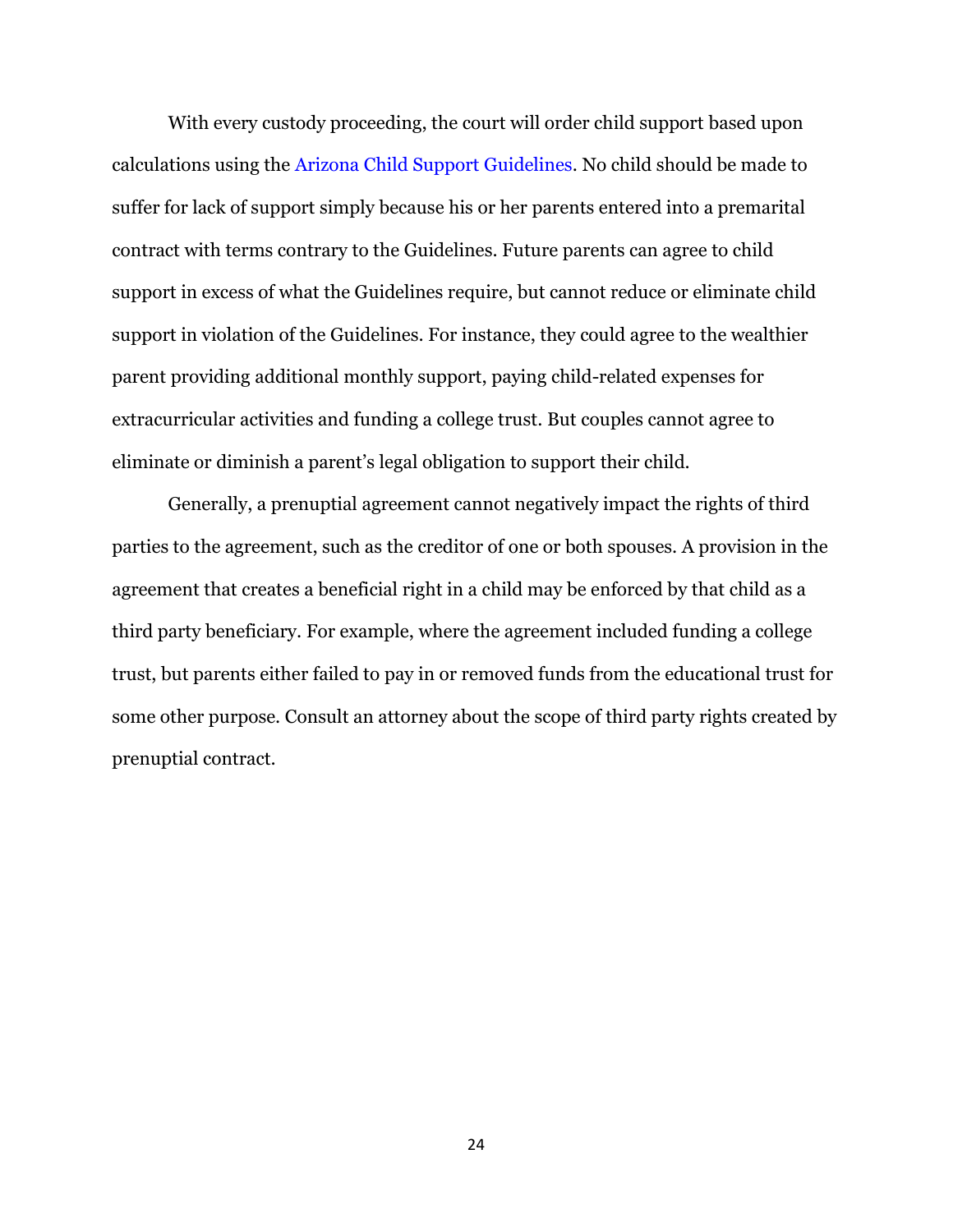# **CHAPTER 4 What Is Required for Validity?**

Validity of a premarital agreement must be proven in court if relevant to the outcome of a contested probate proceeding or divorce. A contest can occur when one spouse desires spousal maintenance in the divorce, for example, and challenges the prenup provision eliminating the other spouse's obligation to pay such support. The best assurance the court will uphold the terms of a prenup is to "dot the i's and cross the t's" – that is, make sure every procedural and substantive step in the process is conducted properly and lawfully. First of all, a prenup must be in writing and signed by the party to be charged. Meaning it must be signed by the spouse against whom enforcement is sought.

For the parties' agreement to withstand challenge by an adverse party in a divorce or probate action, it must be valid. To be valid, a prenup must satisfy all requirements in ARS § 25-202:

> *A. A premarital agreement must be in writing and signed by both parties. The agreement is enforceable without consideration. B. The agreement becomes effective on marriage of the parties. C. The agreement is not enforceable if the person against whom enforcement is sought proves either of the following:*

*1. The person did not execute the agreement voluntarily.*

*2. The agreement was unconscionable when it was executed and before execution of the agreement that person:*

*(a) Was not provided a fair and reasonable disclosure of the property or financial obligations of the other party.*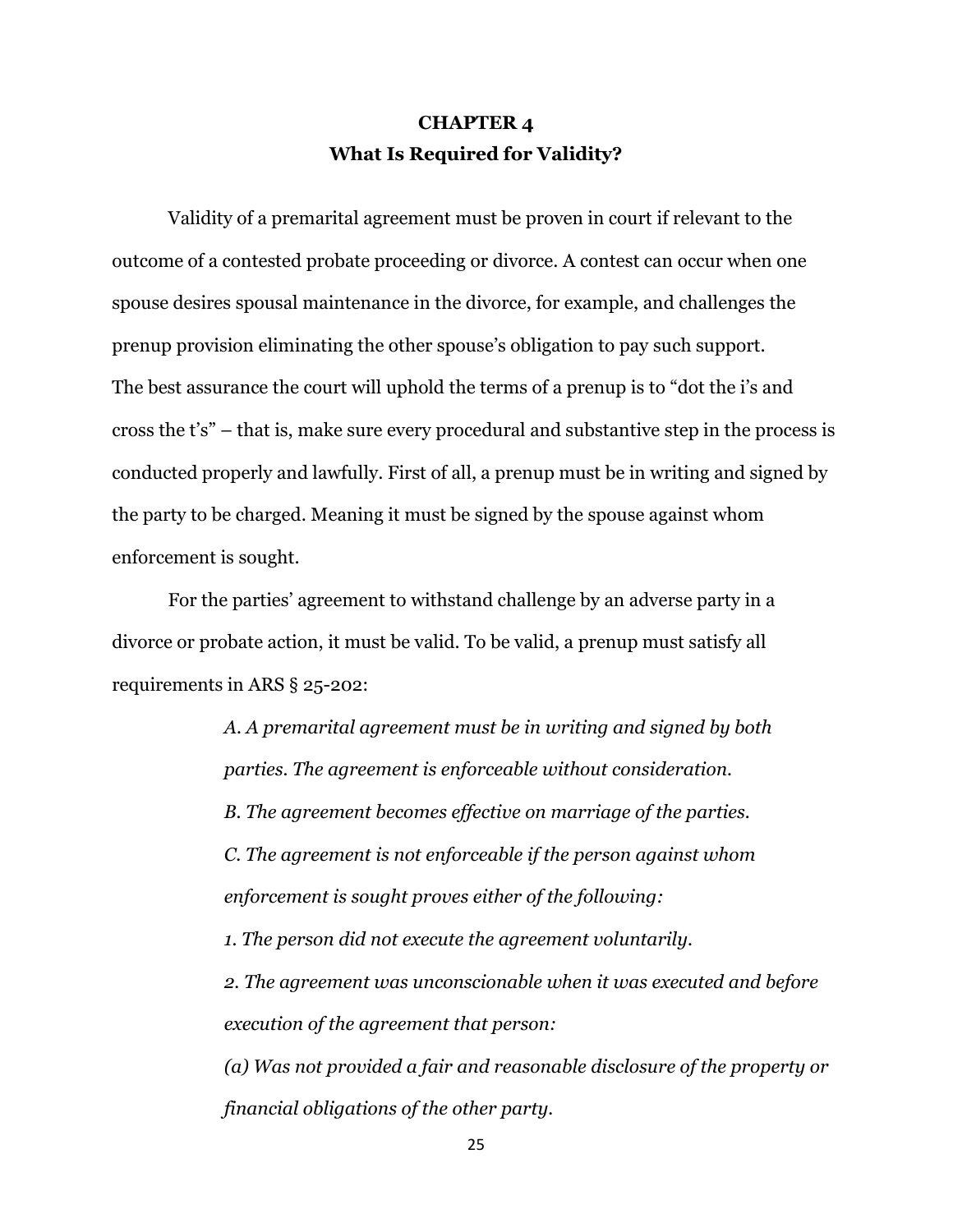*(b) Did not voluntarily and expressly waive, in writing, any right to disclosure of the property or financial obligations of the other party beyond the disclosure provided.*

*(c) Did not have, or reasonably could not have had, an adequate knowledge of the property or financial obligations of the other party. D. If a provision of a premarital agreement modifies or eliminates spousal support and that modification or elimination causes one party to the agreement to be eligible for support under a program of public assistance at the time of separation or marital dissolution, a court, notwithstanding the terms of the agreement, may require the other party to provide support to the extent necessary to avoid that eligibility. E. An issue of unconscionability of a premarital agreement shall be decided by the court as a matter of law.*

*F. If a marriage is determined to be void, an agreement that would otherwise have been a premarital agreement is enforceable only to the extent necessary to avoid an inequitable result.*

As discussed previously, prenuptial agreements are a unique type of contract. One special characteristic is that consideration per se (something of value given in exchange for a promise) is not required to bind the parties to "the deal." A binding agreement allows the court to enforce it against the violating party. Still, many argue that the promise to marry is adequate consideration when in exchange for a promise to sign a premarital agreement. With the requirement of consideration satisfied, the remaining requirements for validity are legal capacity to contract and voluntariness.

#### **Legal Capacity to Contract**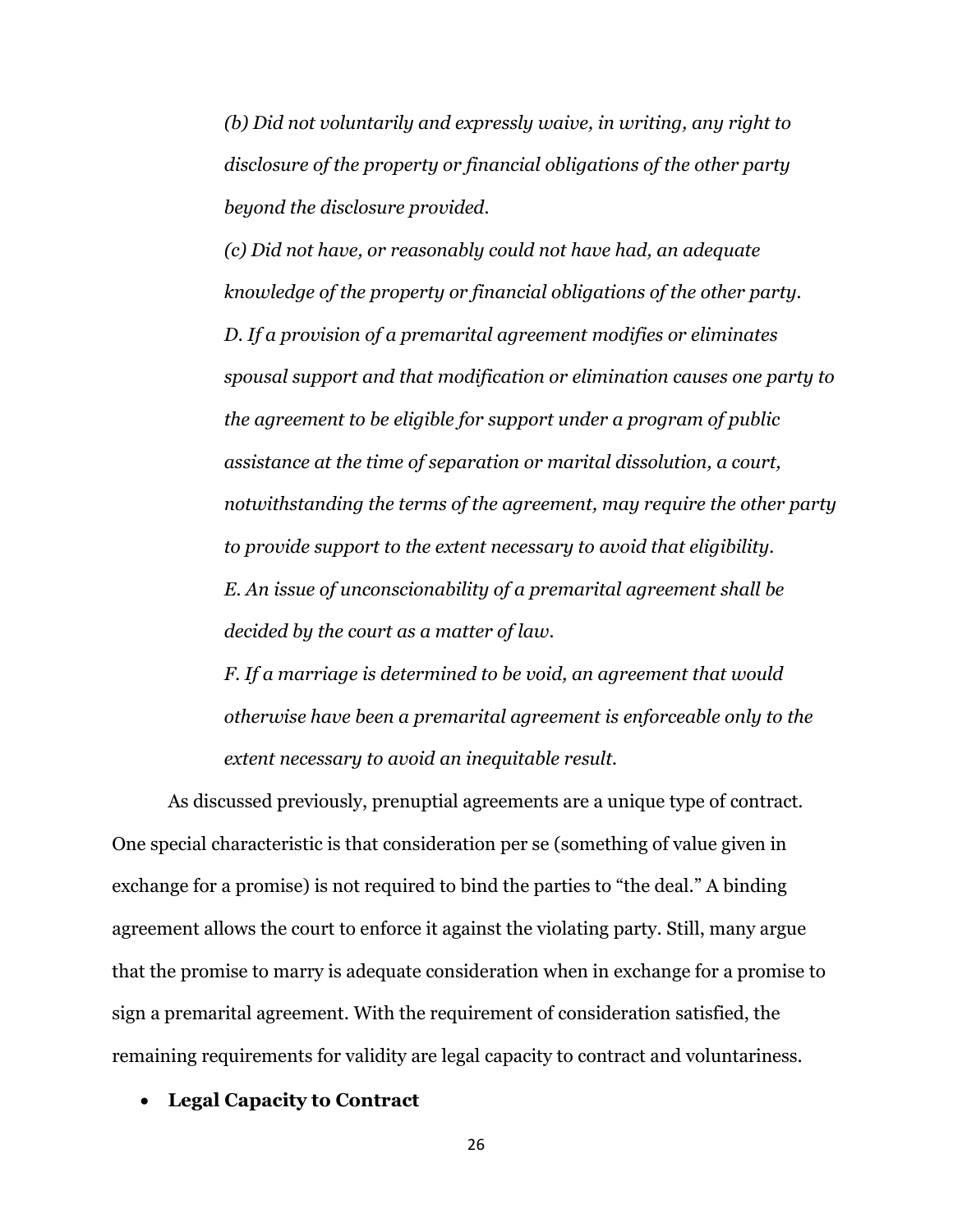Does the person have the requisite legal capacity to enter in a prenuptial agreement? If the prenup is challenged in the parties' divorce, for instance, then the court will look back to the circumstances surrounding the execution of the agreement. A party to a contract must have the ability to understand the nature, extent, character, and effect of the contract. He or she must be able to reasonably understand what signing the agreement will do in terms of limiting or waiving marital rights. Ability to understand the contract and an actual understanding of the contract are two distinct concepts, though.

#### **Contracting Must Have Been Voluntary**

A contract must be voluntary. Prenuptial agreements are, by their very nature, prone to being executed under emotional circumstances. For some, the marriage may not happen at all if the prenuptial agreement goes unsigned. Therefore, the courts look more closely at the requirement that it be a voluntarily entered agreement and not something else. The requirement of voluntariness cannot be waived by either party.

Voluntariness means the signing was intentional and not coerced. What does involuntariness look like? An agreement was entered into involuntarily if the individual was coerced into signing it. Coercion may be through fraud, duress, undue influence, or overreaching. Under duress, the individual is coerced into signing the contract by another's unlawful threat. Because of the threat, the weaker party had no alternative, but to sign the agreement.

When undue influence destroys voluntariness, the individual was deprived of any meaningful choice. His or her freedom of choice to decide whether to execute the agreement or not was effectively substituted by the will of another, usually the other party to the prenuptial agreement, but not always. For instance, the parties' relationship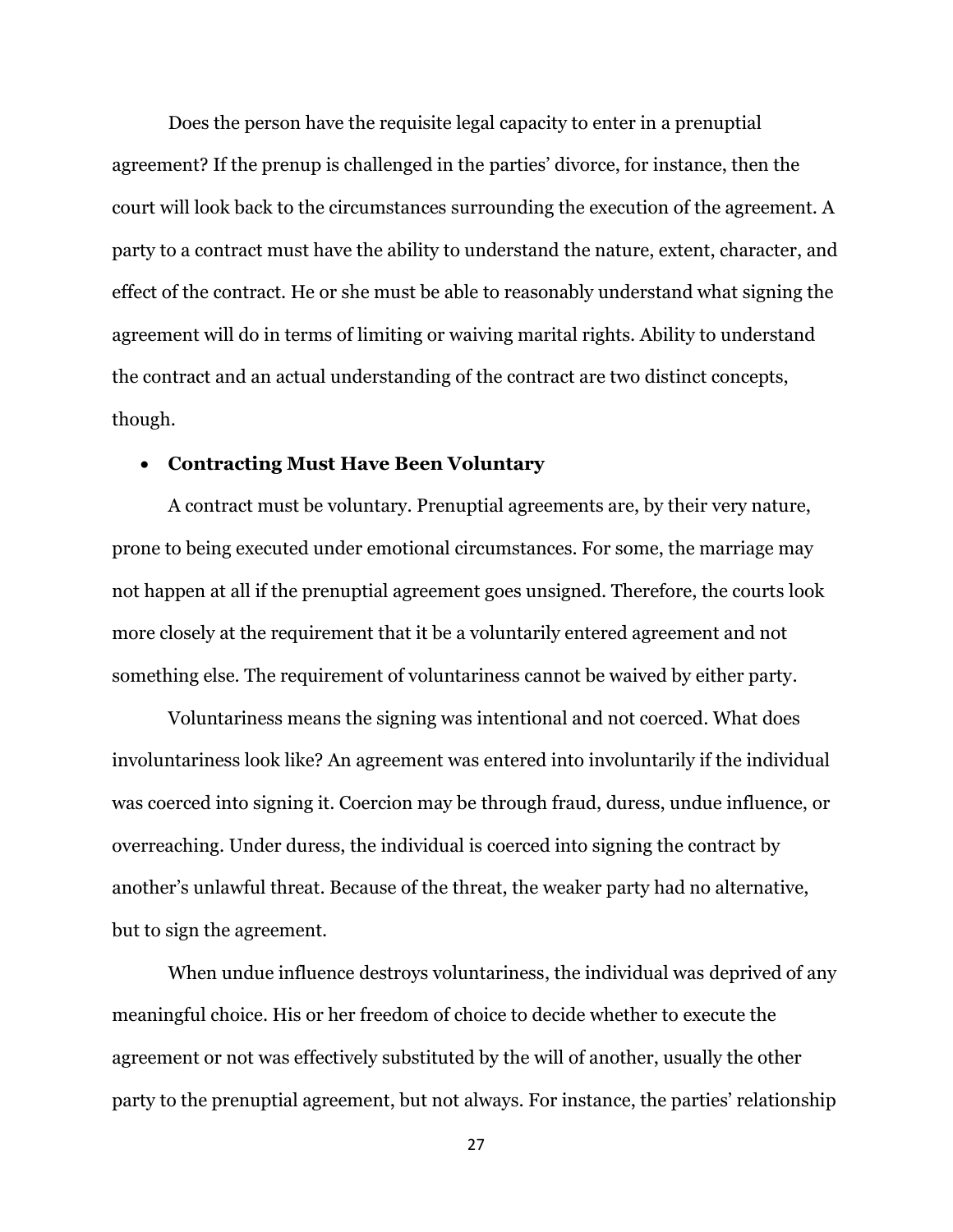may involve a weaker individual who is emotionally and financially controlled by a dominant partner. Or an overbearing parent who desires the prenup could unduly influence a son or daughter into executing the agreement. Undue influence is always something to look for among those in a close relationship, such as family, friends, coworkers, and two people planning to spend married life together.

With premarital agreements, contract validity also demands fairness, both procedurally and substantively. To satisfy procedural fairness, voluntariness is essential. With substantive fairness, if the agreement was unconscionable when signed, then it should be held invalid. See ARS  $\S 25$ -202(C)(1,2). What does unconscionability mean in this context? An unconscionable agreement is one that shocks the conscience or is expressly unconscionable according to statute. The judge determines unconscionability as a question of law. See ARS § 25-202(E).

A valid prenup is supported by fair and reasonable disclosure of the property or financial obligations of both individuals. Substantive unfairness may result if there was inadequate or nonexistent financial disclosure of assets and debts. The most common situation of substantive unfairness involves a party who did not know, and could not have known, about the other's finances. Without proper disclosure, the agreement is unconscionable having lacked substantive fairness *ab initio*, or from the beginning. Unlike voluntariness, however, a party can waive the right to fair and reasonable financial disclosure. Repeat: A party can waive his or her right to full financial disclosure. More on that next.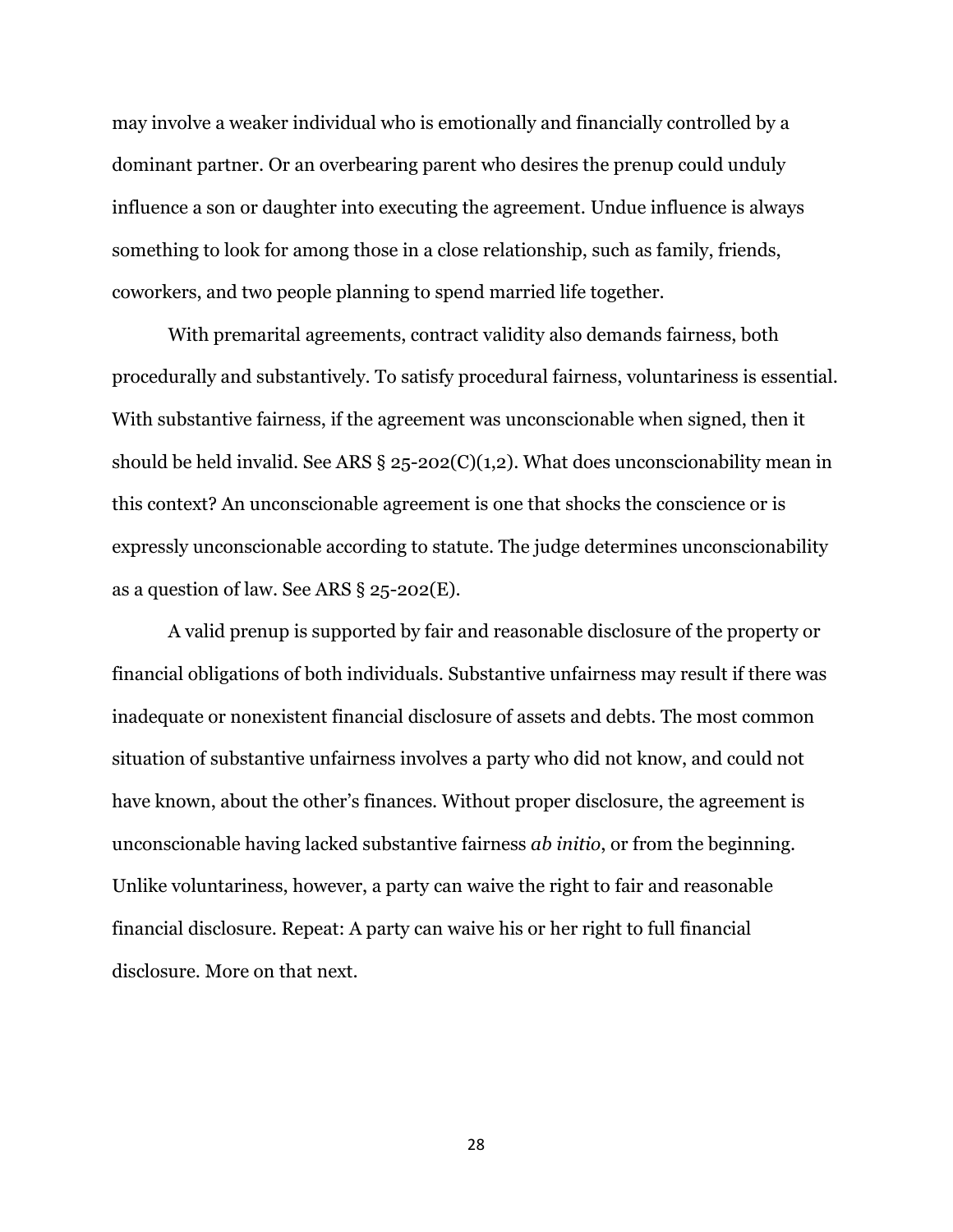# **CHAPTER 5 Proving Voluntariness in the Courtroom**

Familiar with the adage, "It's not a problem until it's a problem"? With most spouses, the prenuptial agreement does not undergo judicial scrutiny for years, perhaps decades, after its execution. The problem spouses encounter is discovering potential vulnerabilities with the agreement when enforcement is sought by one or both parties. As with any contract, the ideal time to make corrections and adjustments is after review by independent counsel and before signing it. However, that's not how things always play out.

Problems with the premarital agreement surface quickly when one party asks the court to enforce it while the other party objects on one or more grounds. A challenge initiates multi-factor analysis by the court. Something a bit more in-depth than establishing "Who drafted it?"

#### **Statute of Limitations**

Enforcement of the prenuptial agreement in probate or family court often occurs many years after the instrument was signed. By contrast, with a breach of contract or personal injury lawsuit, the years gone by without the plaintiff taking any legal action would result in dismissal. Why? Because the complaint was filed too late, outside the statute of limitations period.

With enforcement of a premarital agreement, though, marriage tolls the clock, allowing a spouse to sue and enforce the prenup decades after the agreement was signed. A special limitations period for prenups is in [ARS § 25-205:](https://www.azleg.gov/viewdocument/?docName=https://www.azleg.gov/ars/25/00205.htm)

> *"A statute of limitations applicable to an action asserting a claim for relief under a premarital agreement is tolled during the marriage of the*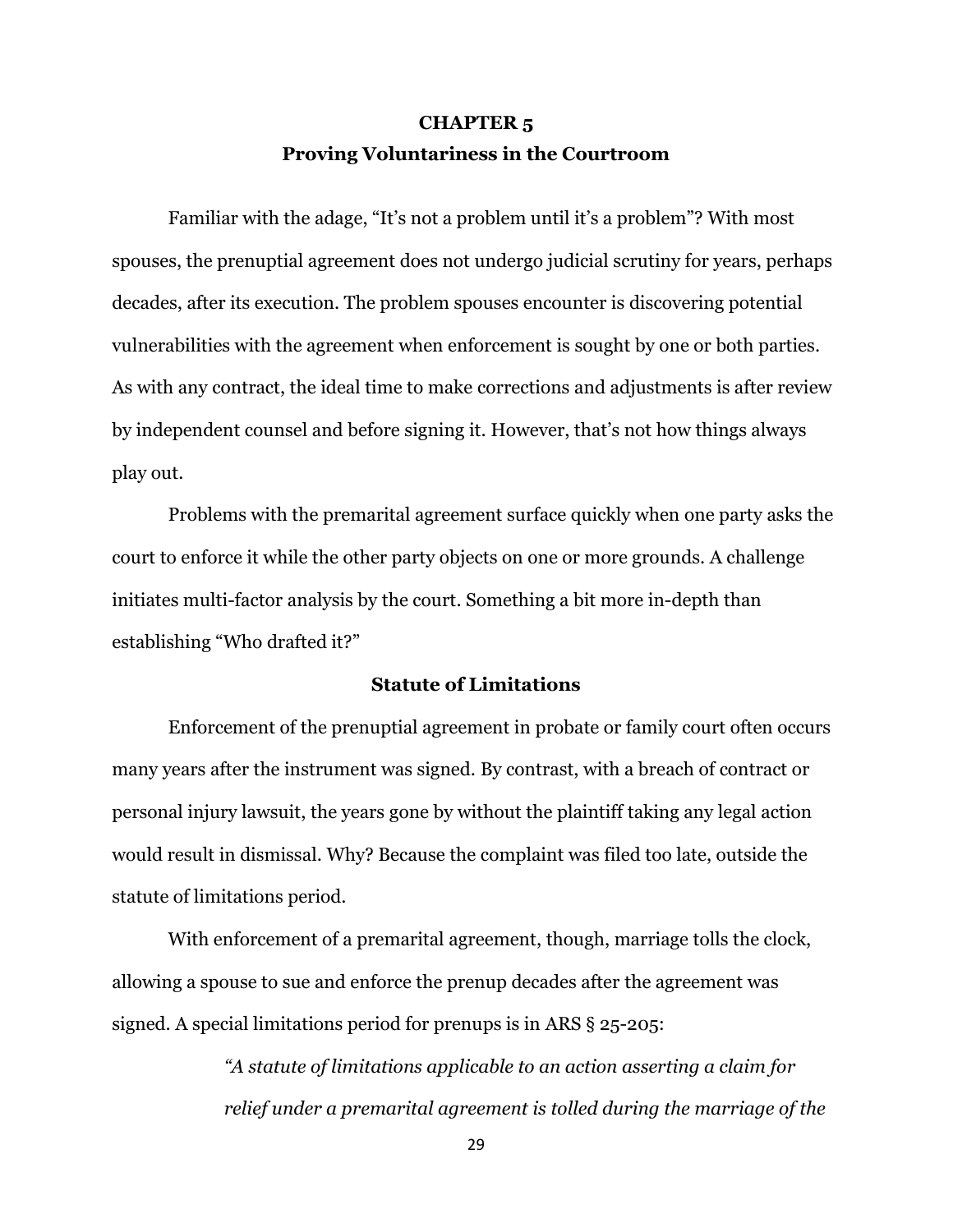*parties to the agreement. However, equitable defenses limiting the time for enforcement, including laches and estoppel, are available to either party."*

Consequently, arguments that prenup enforcement should be time-barred are only available in equity. Those equitable defenses include laches because of the spouse's unreasonable delay in seeking prenup enforcement, estoppel given the spouse's previous conduct, the spouse's unclean hands for having acted in bad faith, and others.

### **Who Carries the Burden of Proof in Court?**

When a premarital agreement's validity is challenged in a divorce or probate action, responsibility for carrying the burden of proof is an essential aspect of the case.

At the trial or hearing, the court opens with a legal presumption the spouses' premarital agreement is valid. From there, the opponent of the prenup – the spouse challenging its validity – carries the initial burden of proof and must make a prima facie case of the agreement's invalidity. The burden of proof then shifts to the proponent of the premarital agreement; he or she must offer evidence of the prenup's validity. (See *Pownall v. Pownall* below.) The judge begins the analysis with several important voluntariness factors. Will the agreement withstand judicial scrutiny?

#### **Voluntariness Factors**

With divorce or probate pending, validity of the premarital agreement may be challenged by either spouse (or both), by the deceased spouse's executor, or by a third party beneficiary of the contract. A prenup could be set aside for a number of reasons.

What factors should the court consider when determining whether the agreement was voluntarily entered into? The parties introduce relevant evidence of the following: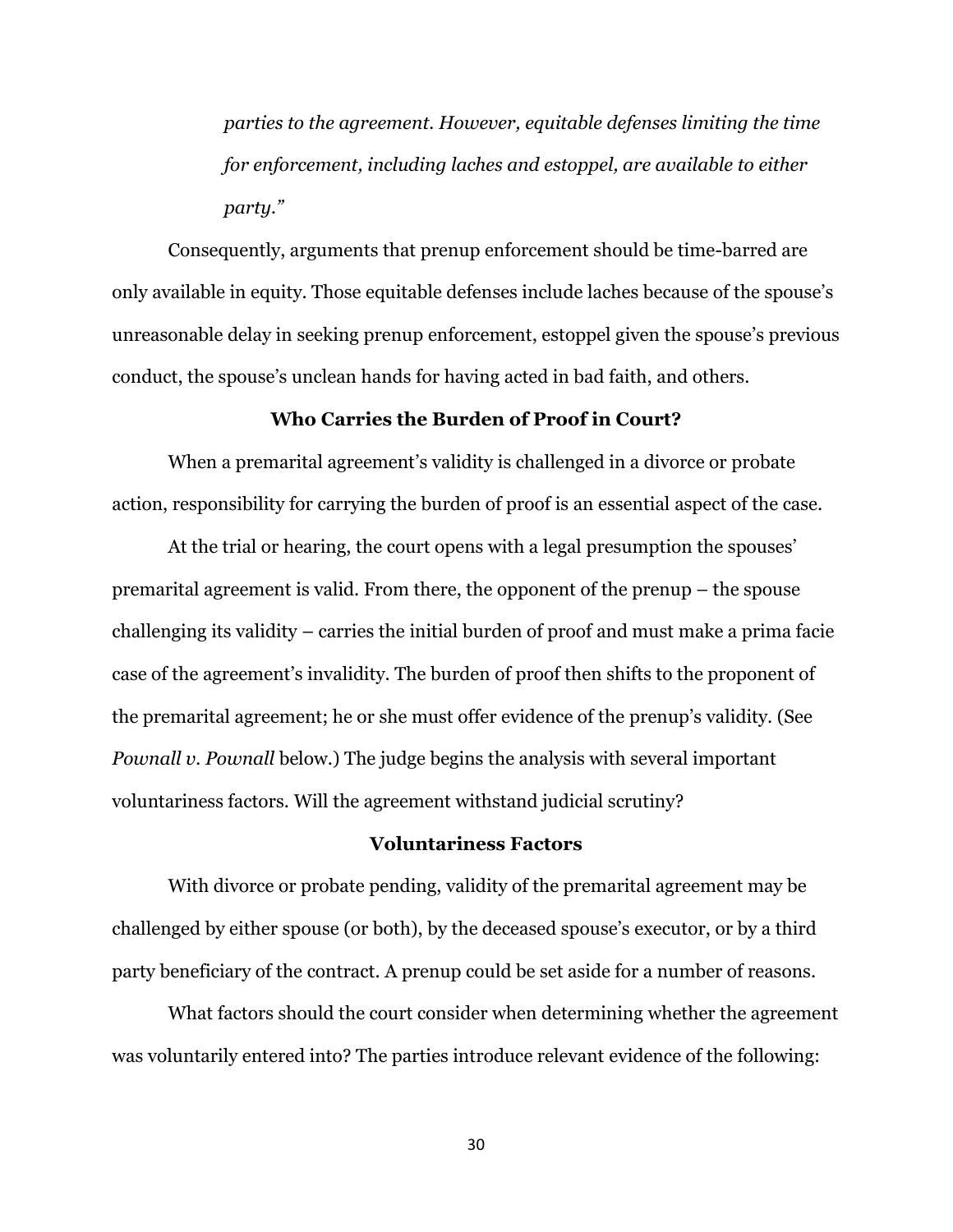**1. Competency:** Did the party have legal capacity to contract at the time he or she signed the agreement? Was he or she mentally incompetent at the time? Did the spouse sign the prenuptial agreement under the influence of drugs or alcohol?

**2. Financial Disclosure:** Was there any fraud to induce the party into signing the prenuptial agreement? Did a party materially misrepresent his or her property and debts? Misrepresentation occurs when a party misrepresents or hides assets or liabilities from the other party.

Parties to a prenup may include a recital, a statement, about how they know everything they need to know and how they made financial disclosures before executing the contract. Full financial disclosure of assets and debts is very important, but the right to fair and reasonable disclosure of property and financial obligations may be waived. (An experienced family lawyer would likely advise against such waiver). Not surprisingly, the waiver must be voluntary, express, and in writing.

There are various ways to make sufficient financial disclosures: Itemized statements; statements of net worth and income (summary); provision of financial records with raw data; verbal exchange of financial information; business profit and loss statement; and informal disclosure providing "constructive knowledge" of the offering spouse's financial picture.

Constructive knowledge is based on pre-existing, informally-obtained financial information. Knowledge is gathered by observation and communications occurring before and during the couple's courtship. Setting romance aside for just a moment, relying on the outward appearance of someone's lifestyle without concrete evidence of net worth and income is, well, a dicey proposition. Avoid it.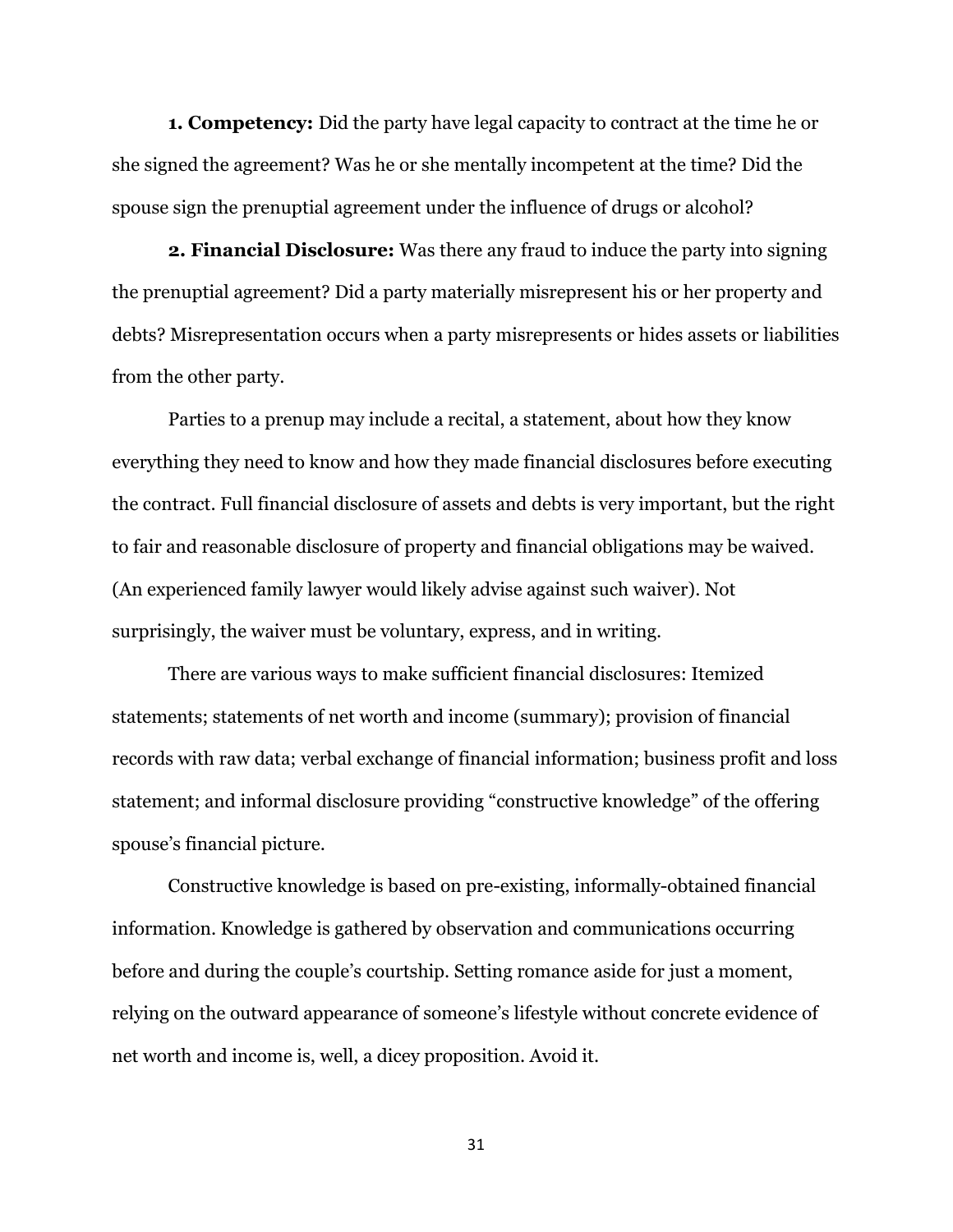A person may enjoy an high standard of living, but be massively in debt. Hence the need for full disclosure of property and finances. Worse, a carefully planned facade of wealth could rise to the level of intentional fraud. A way of inducing a paramour into marriage by rubbing elbows with all the right people and appearing at exclusive social occasions. Someone who appears to be of modest means may, in fact, be quite wealthy. Howard Hughes – among the most financially successful people in the world – was said to dress like a bum. Looks can be deceiving and often are.

**2. Independent Legal Advice:** Each spouse should have an attorney participate in drawing up the premarital agreement. Although having one's own attorney is not essential to a prenuptial contract's validity, obtaining independent legal counsel is a very strong indicator of voluntariness. Actually, it's probably the single most important factor supporting voluntariness when the agreement is challenged in court.

What if the attorney's recommendation was "don't sign the prenup as written," but the client signed it anyway? The attorney's recommendation was still independent legal advice despite the client's rejection.

What if the drafting party recommended the other party obtain independent legal advice before deciding whether or not to sign the agreement, but the other party rejected that recommendation and signed without an attorney's review? Knowing and having opportunity to obtain independent legal advice is still evidence of voluntariness. See *Pownall v. Pownall*[, 197 Ariz. 577, 5 P3d 911 \(Ariz. Ct. App. 2000\).](http://www.azafla.com/system/documents/310/original/Pownall%20v.%20Pownall.pdf)

**3. Timing:** When the prenuptial agreement was presented for execution is another important factor when considering voluntariness. Generally, premarital agreements should be finalized at least one month before the wedding ceremony.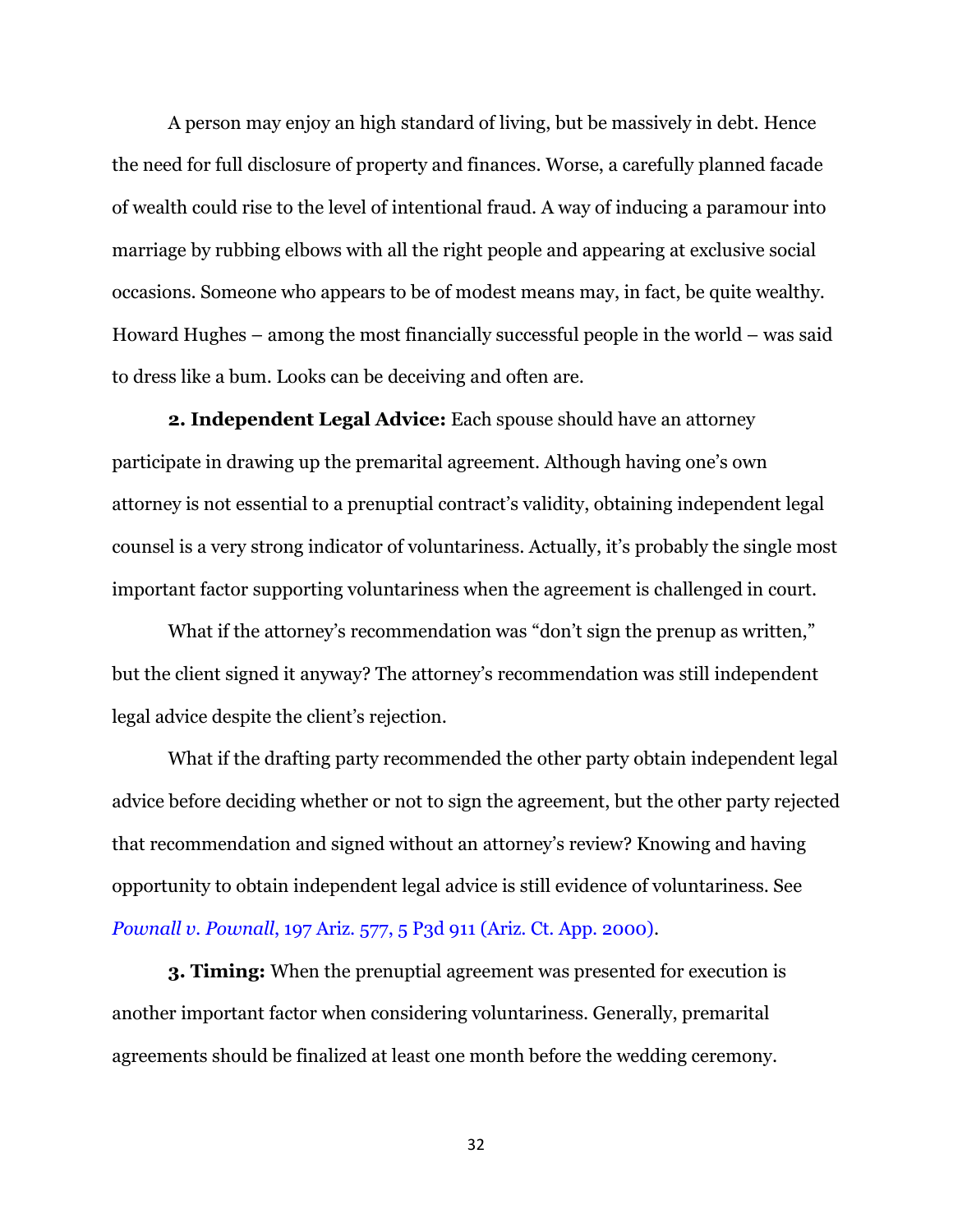Did the drafting party spring the prenup on the other spouse an hour before the wedding? 24 hours before? A week before? Springing a prenuptial agreement on the other party the day before the wedding is no way to start a marriage. Doing so is a sure way to have the prenup set aside for lack of voluntariness by the court.

Instead, plan to allow sufficient time for reasonable reflection. What is considered a reasonable period for reflection will depend upon the circumstances and, also, whether the whole matter of a premarital agreement was raised, discussed, and arranged before presentment for execution.

**4. Knowledge of Marital Rights:** This voluntariness factor ties in with the importance of obtaining independent legal advice and having actual knowledge of the other party's financial affairs. First, each party should know what his or her marital rights and obligations will be under the law. Second, each should know how the premarital agreement will impact those marital rights. Namely, those are community property rights and interests along with spousal maintenance rights and obligations in Arizona law.

Understand, too, that a waiver of those marital rights must be made voluntarily and intelligently for it to be enforced against the waiving spouse. There are limits on what a party can waive. Before signing any agreement, discuss marital rights and obligations with an attorney along with the potential consequences of waiving those rights.

**5. Overreach, Duress, Undue Influence:** Whether there was overreaching, duress, or undue influence depends upon the circumstances and is not always obvious. Consider the voluntariness of these circumstances: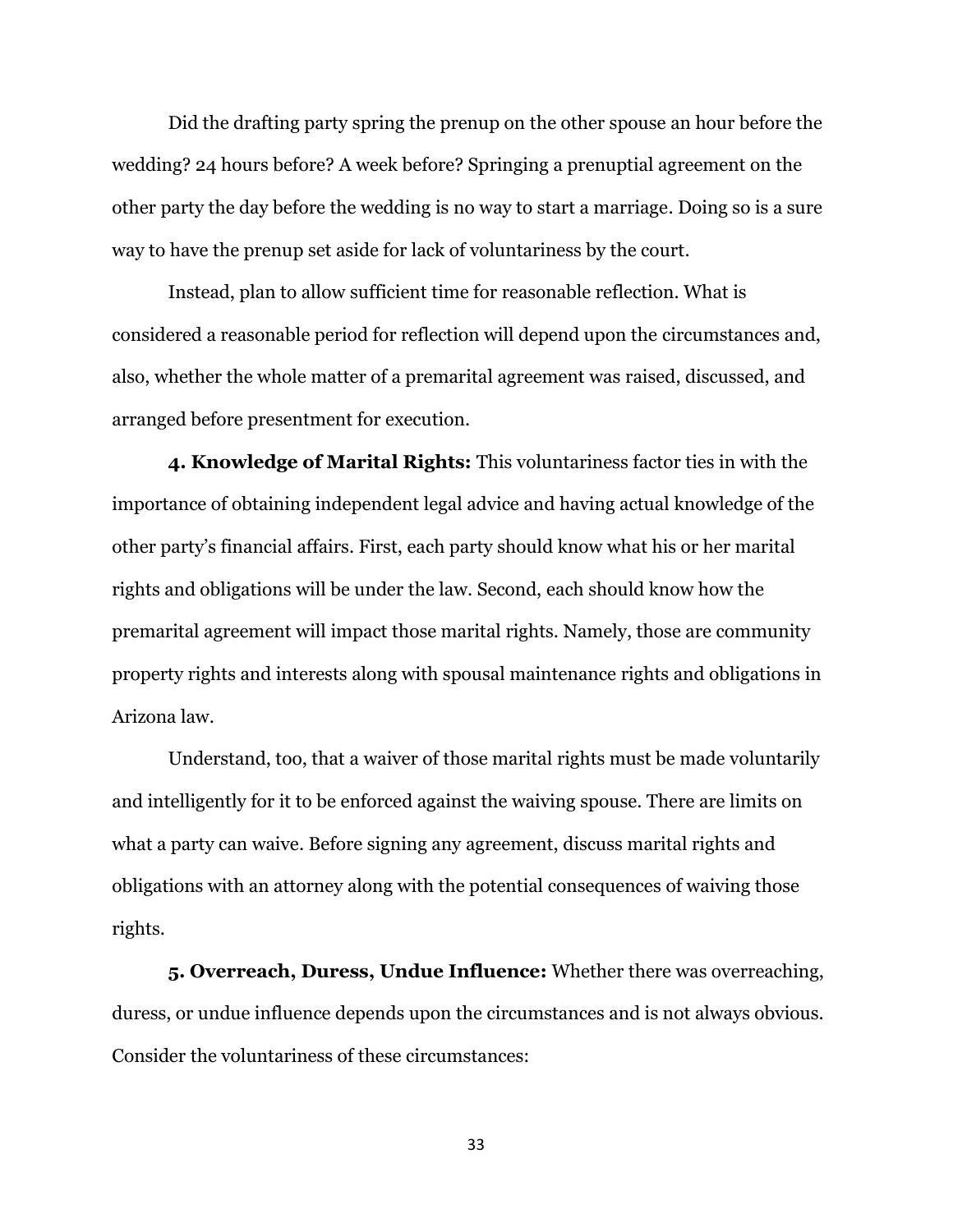- **Threats:** Were there threats? Duress includes a threat of violence, which would be persuasive evidence of involuntariness. By contrast, threatening not to marry unless the prenup is signed is not persuasive evidence of duress.
- **Pregnancy:** Nor is it persuasive for the woman to be so worried about being pregnant that she signed the prenup papers.
- **Language Fluency:** With a potential language barrier, as with an immigrant who is not fluent in English (or not fluent in the same language as the other party), the level of communication in English sufficient to support validity is low.
- **Emotionally Resistant:** It is not enough for a spouse to testify at trial: "I didn't want to sign the agreement." A party's emotional opposition to signing the prenuptial agreement, but who signed off anyway, is not persuasive evidence of involuntariness.
- **Unequal Bargaining Power:** This, too, is not persuasive because prenups almost always involve an imbalance of bargaining power. Negotiating a fair deal is a key reason for why both individual's should obtain independent legal advice.
- **Oral promises:** Verbal agreements that were never written into the premarital agreement are not persuasive evidence of involuntariness. However, on the issue of whether a party's waiver was voluntary, it may be useful to show the parties discussed the prenup and possible terms well in advance of the written instrument's presentation for execution.
- **Deliberate Ignorance:** What if a party was properly presented with the agreement, but opted not to read it? Choosing not to read the premarital agreement before signing is a personal choice. However, failure to read the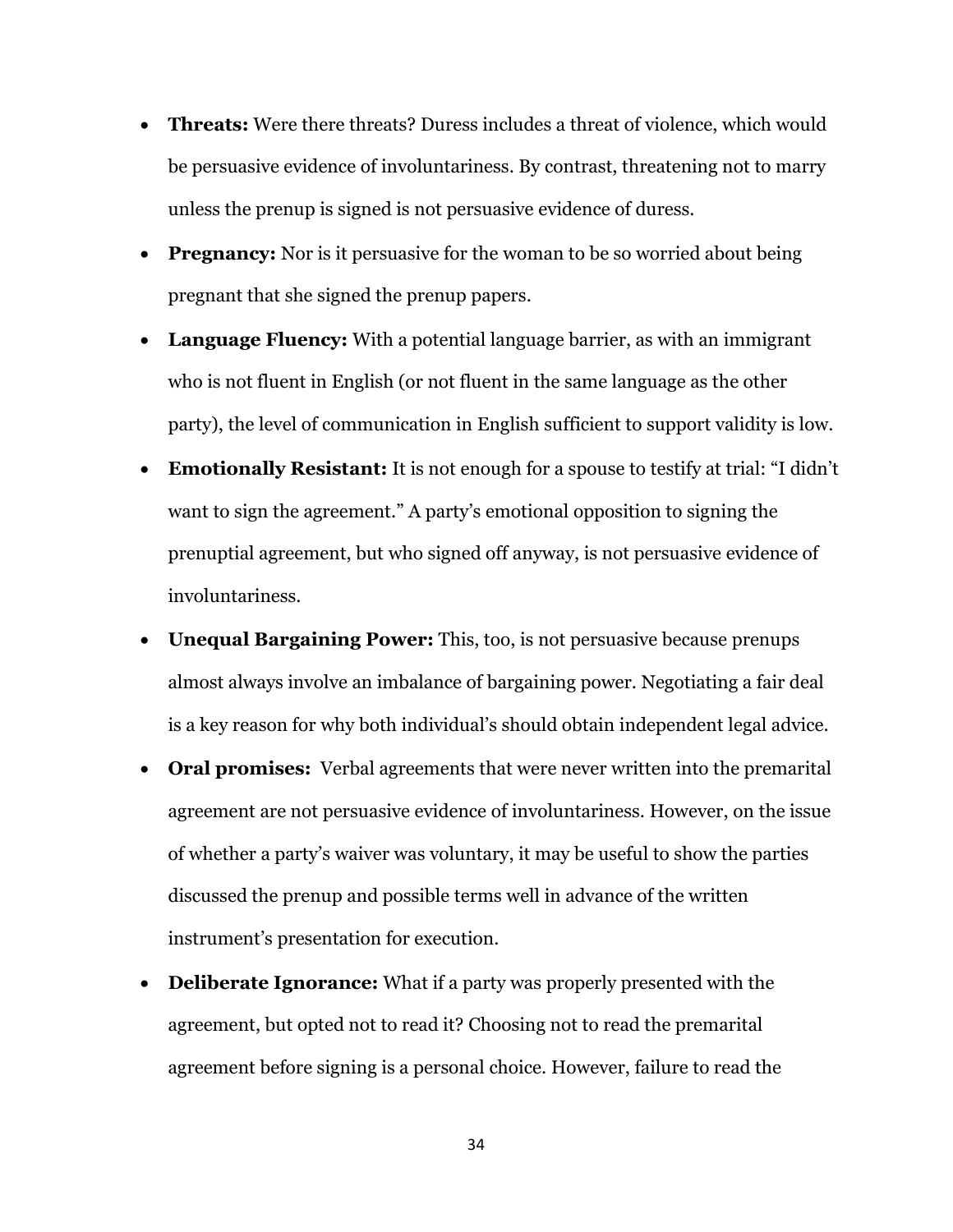instrument and choosing to blindly sign it is not persuasive evidence of an involuntary agreement.

Does love change everything? Say the party who wanted a premarital agreement made extraordinarily generous provisions for the other party. But in their divorce, that same spouse argued the prenup should be set aside for undue influence because he was blinded by love. As one might expect, being blinded by love is not persuasive evidence of involuntariness.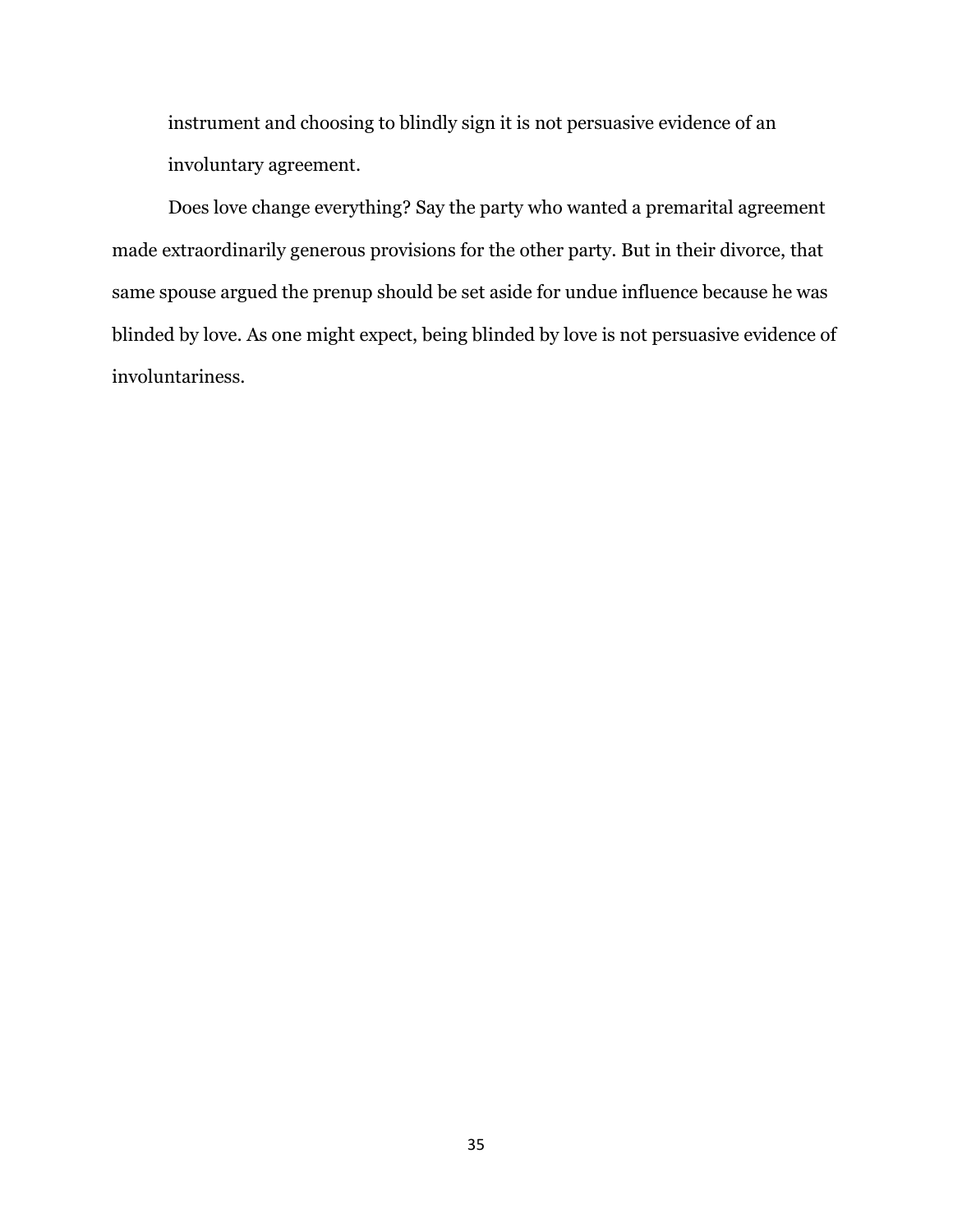#### **CHAPTER 6**

### **Amendments, Revocations & Postmarital Agreements**

Previously, we emphasized the flexibility and control that a well-drafted, thoughtfully-negotiated prenuptial agreement can provide. Still, the spouses may wish to make changes to their contract after they've been married for a while. In fact, they may choose to revoke the agreement altogether.

Can a premarital agreement be changed or terminated after the marriage? Yes, so long as all legal formalities are adhered to. Spouses may revoke their agreement. Doing so restores their marital rights under the law and puts them back in the position they would have been in had there been no prenuptial agreement at all.

Just as the prenuptial agreement must be in writing, any modification or revocation of the prenup must also be made in writing and must be signed by both spouses. No matter how many times the conversation surfaced over the years, verbalizing a mutual desire to cancel the contract does not make it so.

Mutual countervailing actions are also insufficient to revoke a prenup. For example, the spouses' decision to use separate funds to satisfy the mortgage on their marital home does not, in and of itself, terminate the prenuptial agreement. Even if it provides that separate property shall never be used to pay a community debt. As a rule, neither oral modifications nor oral revocations are valid.

Arizona's ARS § 25-204 controls amendments and revocations of prenuptial agreements:

> *After marriage, a premarital agreement may be amended or revoked only by a written agreement signed by the parties. The amended agreement or the revocation is enforceable without consideration.*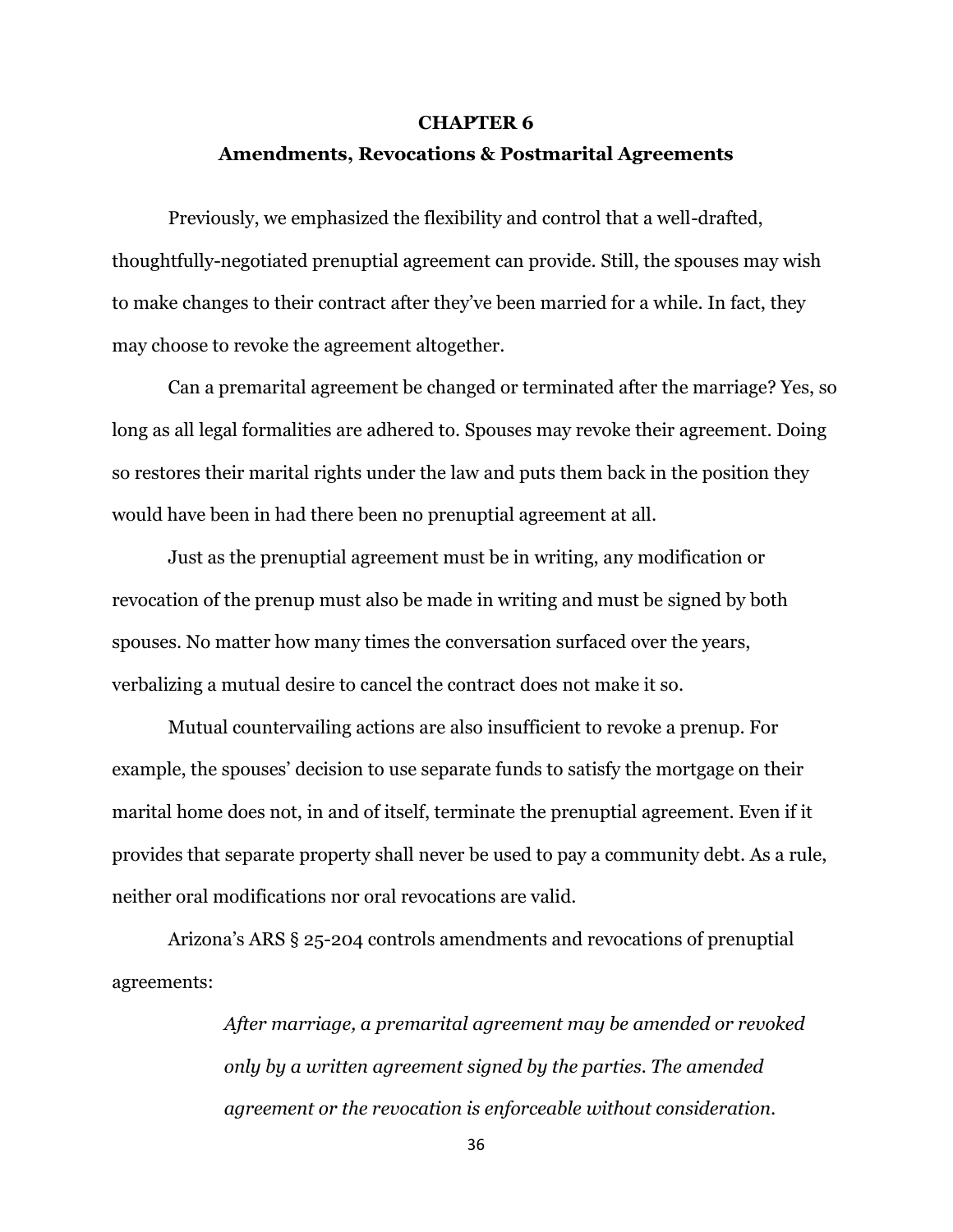Spouses who have been married for years might want to amend, revoke, or replace their old contract with a fresh agreement. For example, if the economically dependent spouse will not get a fair benefit upon divorce or probate and this is causing strife, then the parties may want to amend their prenup. The law controlling prenuptial agreements is statutory. Amending a prenuptial agreement after the marriage does not transform it into a postnuptial contract. Those are two distinct instruments controlled by two distinct bodies of law.

Assuming no divorce or legal separation is pending in court, the spouses could choose to substitute their premarital agreement entirely with a postmarital contract. Particularly if doing so promotes marital harmony. Couples who never had a prenup may want to talk to a family law attorney about a postnuptial contract.

#### **Postmarital Agreements in Arizona**

In Arizona, spouses may enter into postmarital agreements that cover similar territory as premarital agreements: categorizing and dividing property, providing spousal maintenance, funding a child's college trust, and so on.

This may be surprising, but there was a time in Arizona when a wife could not enter into a contract with her husband. *In re Estate of Harber*, [104 Ariz. 79, 449 P2d 7](https://www.courtlistener.com/opinion/1345431/in-re-estate-of-harber/)  [\(1969\)](https://www.courtlistener.com/opinion/1345431/in-re-estate-of-harber/), did away with that antiquated notion.

In 1969, the Arizona Supreme Court in *Harbor's Estate* enforced a postmarital contract that provided for the wife upon her husband's death. Given the close relationship between the parties, to be valid and enforceable a postmarital agreement must be fair and equitable, be entered into with full knowledge of the property, and be free from fraud, coercion, and undue influence. The proponent of the postmarital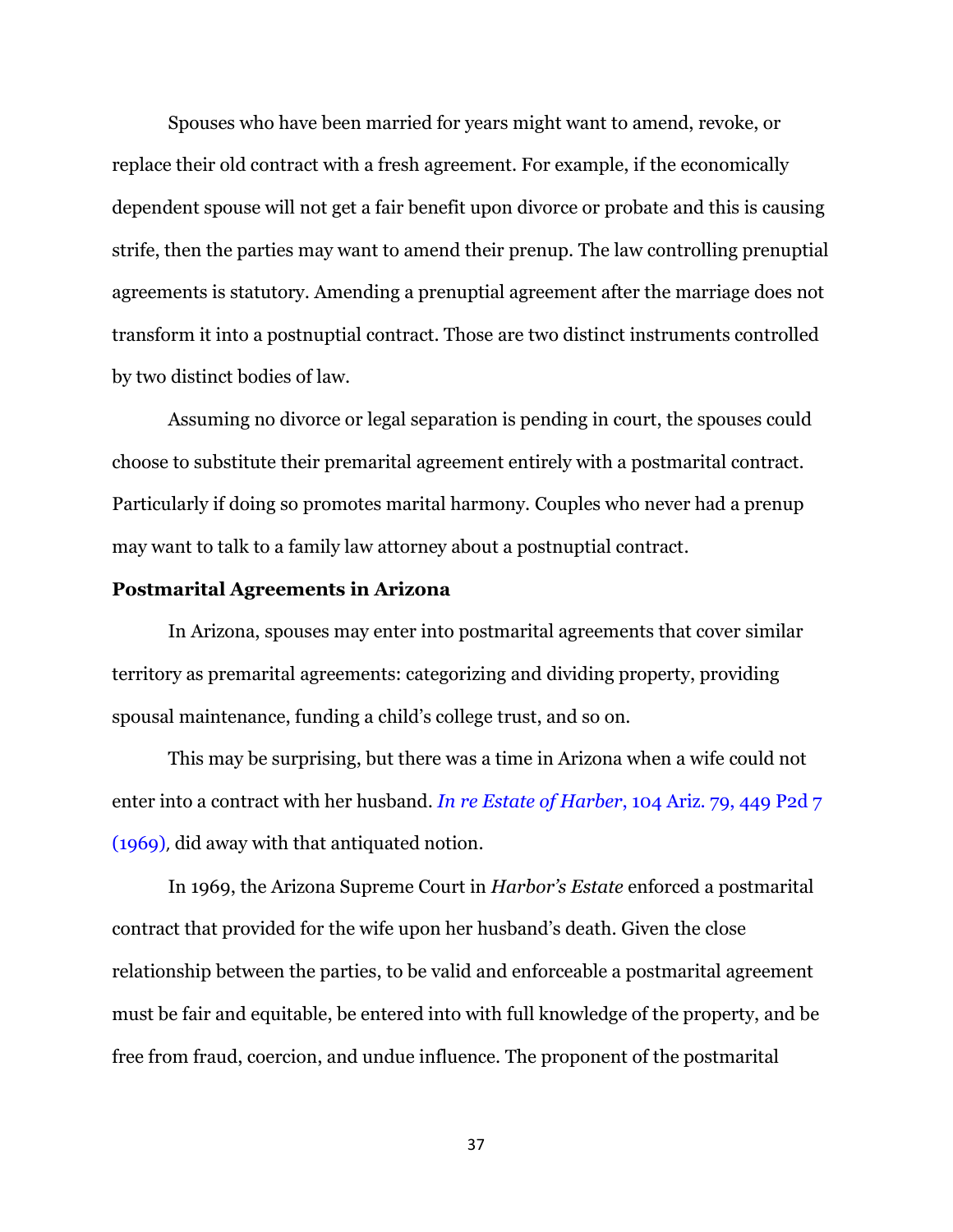contract has the burden of proving in court, by clear and convincing evidence, that the agreement was properly executed.

More recently, the Arizona Court of Appeals held that sophisticated LLC operating agreements which placed "permanent and significant limitations" on a spouse's property rights and which transferred substantial control to the other spouse were, therefore, "no less severe than a more traditional postnuptial property division agreement." *Austin v. Austin*[, No. 2 CA-CV 2014-0134 \(Ariz. Ct. App. April 30, 2015\).](http://www.omlaw.com/uploads/docs/Blog_Cases/CV20140134OPN.pdf)

The appeals court in *Austin* held that the requirements of *Harber's Estate* applied to the operating agreements because:

> *"[T]he mere use of a limited liability company to effectuate changes to the property rights of spouses does not transmute such an agreement into an arm's-length business transaction... Because the operating agreements were made during [the] marriage and altered each spouse's property rights in the event of death, the [llc] operating agreements meet the definition of postnuptial agreement. Therefore, the requirements of*  Harber's Estate *apply."*

In short, the duck test applies.

Needless to say, creating a postmarital agreement is a whole new ball game. Again, sound legal advice is essential for the best possible outcome. Be mindful that the law of postnuptial contracts is not the same as that of prenuptial agreements. (Postmarital agreements are governed by caselaw, not statutory law.) Postnuptial agreements must be in writing, be signed by both spouses, and preferably carry a notary public's signature and seal.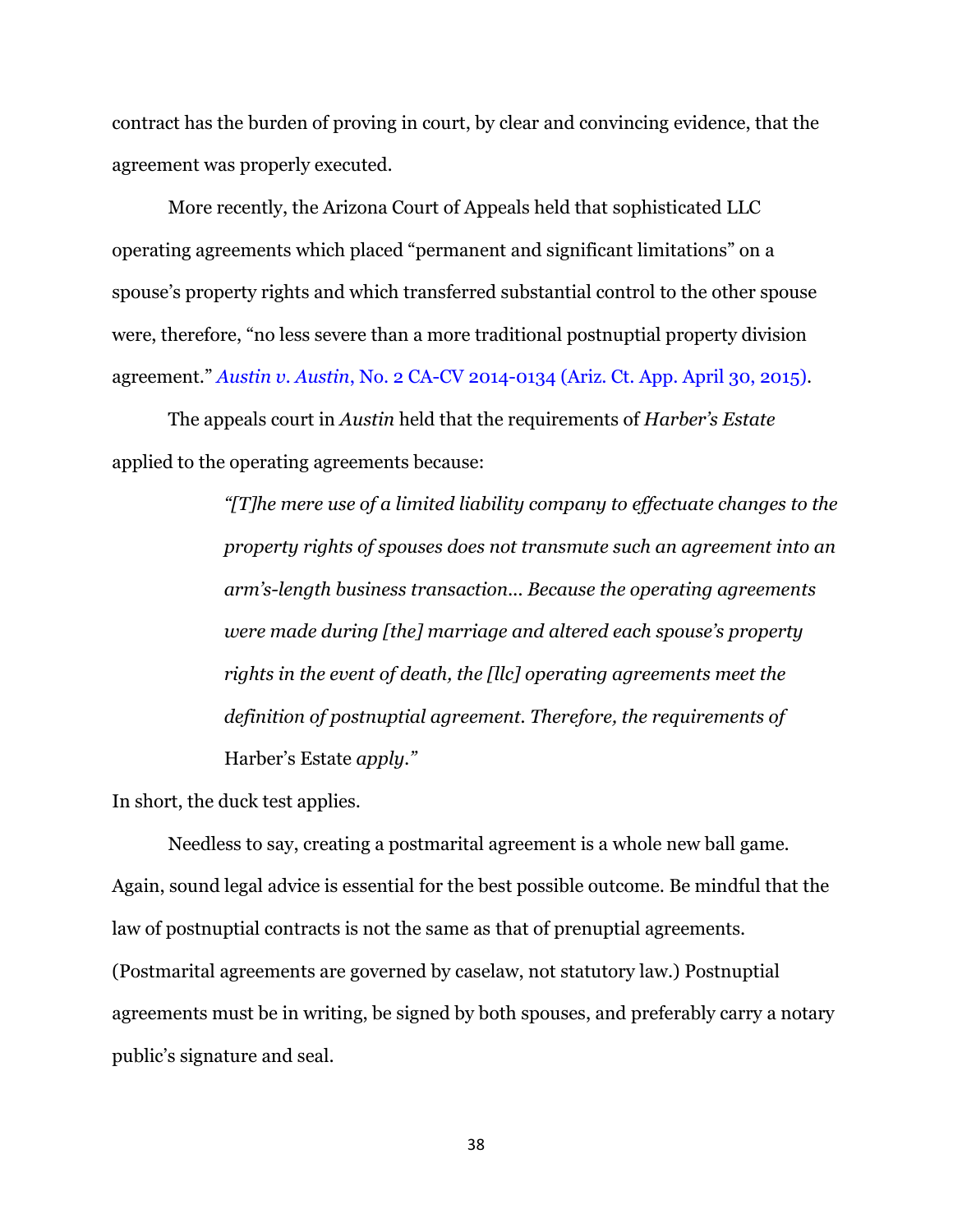A postmarital contract might better reflect the spouses' current reality and address areas of continuing conflict. ("Who cooks family dinner on Wednesdays?" or "Who drives the kids to weekend soccer?") The spouses may now have minor children, work full-time at independent careers, have accumulated substantial assets, and have various business interests. Marriage happens and circumstances change. A postmarital agreement can help spouses keep pace with their lifestyles. Given the most-cited reason for divorce is conflict over finances, being proactive and addressing hot-button issues calmly and reasonably with a postmarital agreement may help the couple avoid further marital conflict.

Spouses are free to substitute their prenuptial agreement with a valid superseding agreement. One that provides more equitable terms and covers aspects of marriage that were not anticipated before the wedding. Postmarital agreements may address a number of personal financial matters, including the following:

- Division of assets and debts in the event of divorce or legal separation;
- Provision of spousal support;
- Contribution to a child's college trust or added support beyond what the Arizona Child Support Guidelines mandate;
- Payment of the family's vacation and travel expenses;
- Supporting an adult family member with chronic illness or disability;
- Responsibility for domestic chores, home maintenance and repairs;
- Control of the family business;
- Inheritance as separate property despite being mingled with community assets; and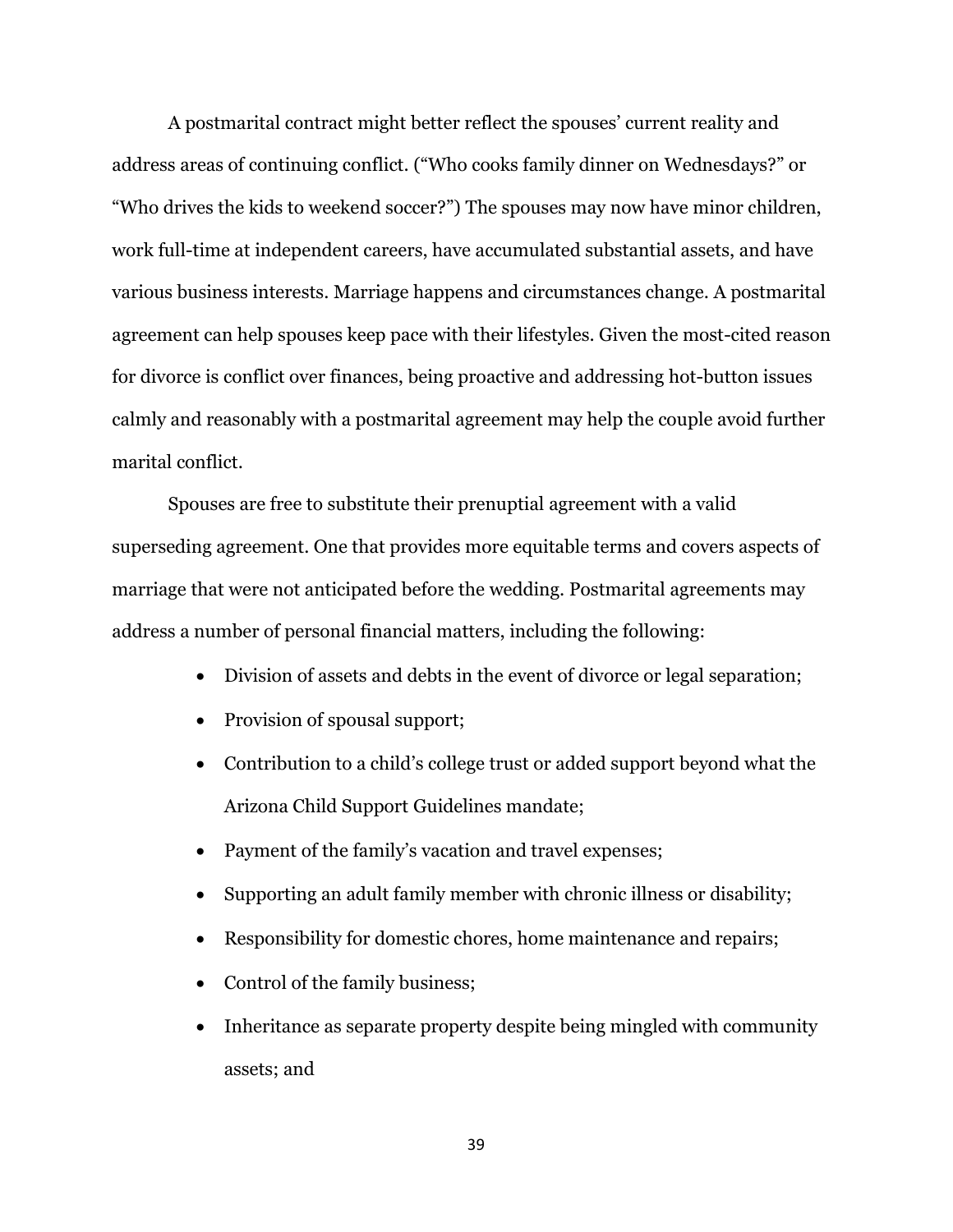Allocating responsibility for specific obligations during the marriage, such as utility bills or property taxes, among other things.

When separated or with divorce pending, spouses may no longer see eye-to-eye on their premarital or postmarital contract provisions. What can be done if one spouse wants the contract amended, but the other wants it revoked and gone? Or one party wants the spousal maintenance clause enforced, but not the property division clause? These and other serious concerns could be settled during divorce negotiations and with private mediation. Before taking action that may be cause for regret later, discuss legal alternatives with an attorney.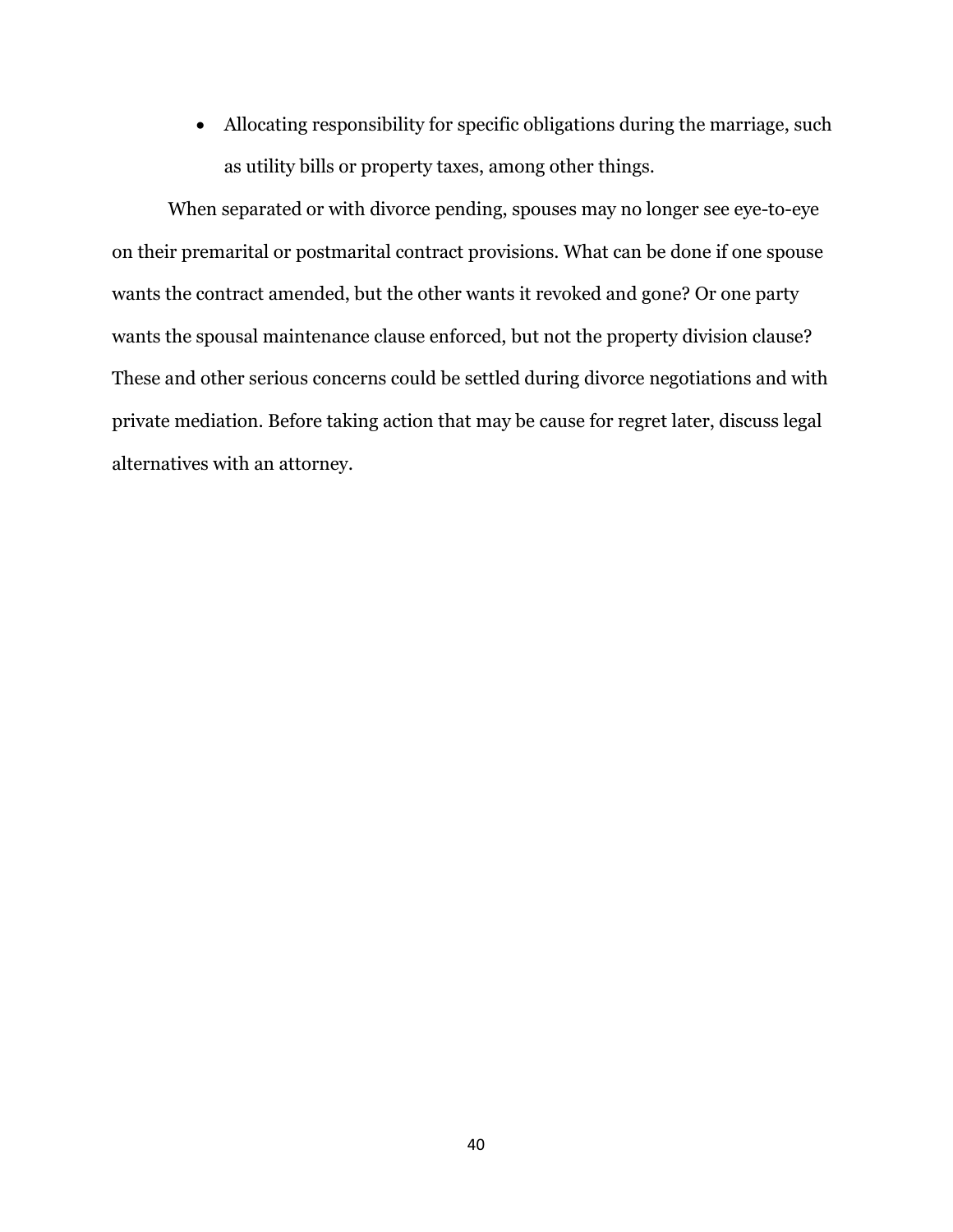# **CHAPTER 7 Role of the Family Law Attorney**

By now it should be apparent that, as beneficial as a premarital agreement can be, preparing an enforceable contract of this nature is not a weekend project for the do-ityourselfer. Hire a lawyer for professional guidance and legal advice during the entire process, from negotiation through execution. Indeed, being represented by an attorney with substantial drafting and trial experience is the best way to ensure validity, voluntariness, and enforceability of the prenup when it matters most some 10, 20, and 30-plus years down the road.

## **Checklist of Attorney's Role**

An attorney's involvement in the process of negotiating, interpreting, drafting, and litigating validity of a premarital agreement is not always fully understood by the client at the outset of the representation. In fact, the attorney's role may be somewhat of a mystery. Especially to a client who has little or no experience with contracts like these.

Mere mention of a premarital agreement before the wedding should raise some legitimate concerns. So long as sound legal advice is readily available and the client's questions get answered – before decisions are made and papers are signed – conversations about married life, raising a family, acquiring property, and future expectations can really do a lot of good.

What is the family law attorney's role in assisting the client with a premarital agreement? Consider the following.

 **Independent Counsel:** An attorney can serve as "independent counsel" during prenup negotiations. Each party should have a lawyer advising him or her on marital rights and interests, along with validity requirements and any concerns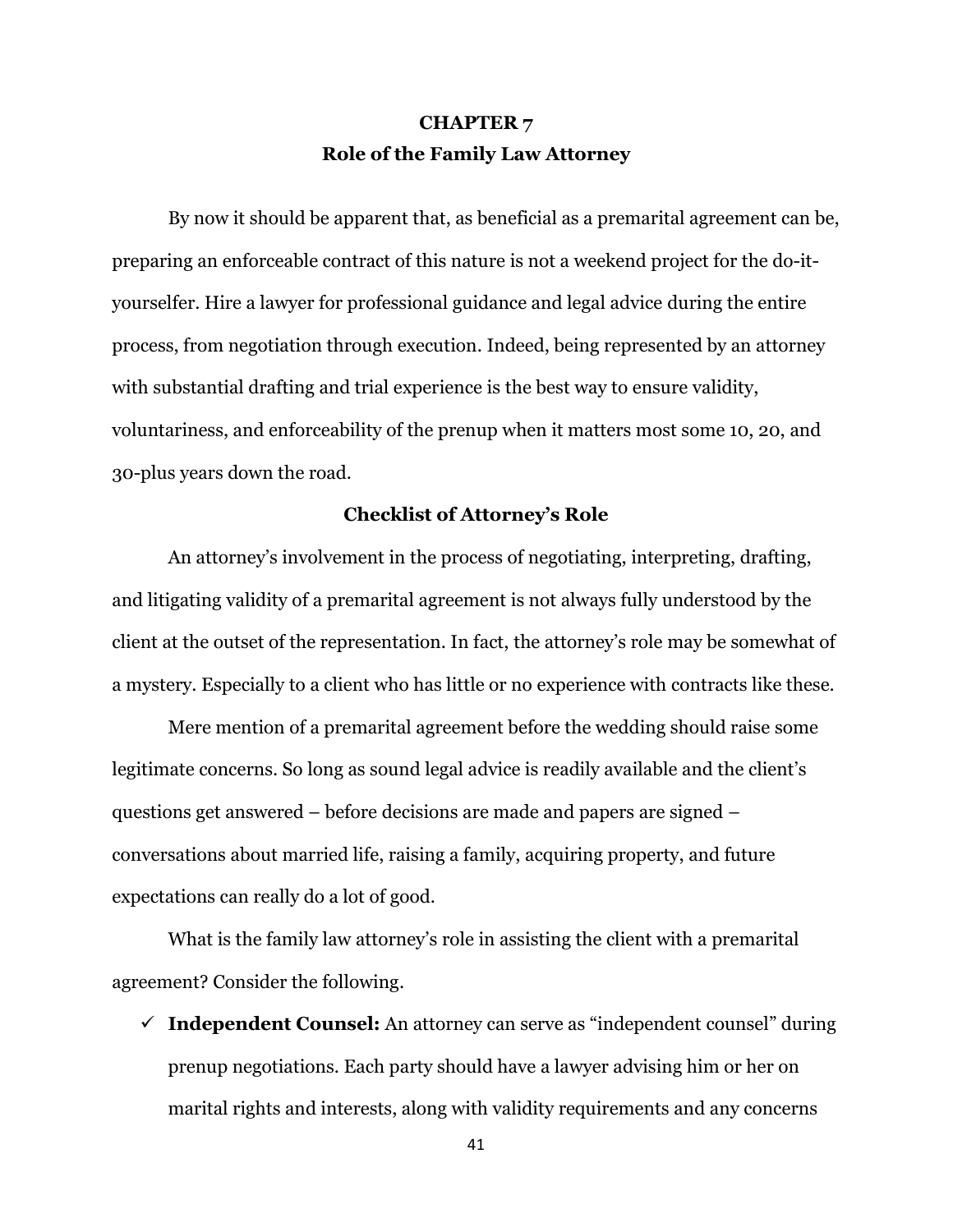about future enforceability of certain terms or conditions. This holds true for both premarital and postmarital contracts. As discussed in Chapter 5, independent legal advice is a key factor in establishing voluntariness of agreement in a divorce or probate action.

- $\checkmark$  **Experienced Litigator:** An attorney's experience as a litigator applies to drafting premarital and postmarital agreements to withstand challenge. Experience matters. Having litigated voluntariness and validity in the courtroom (for or against), a competent lawyer can then advise a client on the strengths and weaknesses of the case. Starting with the client's initial position on each proposed provision.
- **Community Property:** An attorney can explain to the client what his or her rights to separate and community property are. And what the legal consequences will be in the event of divorce or the other spouse's death. Arizona is among a minority of states adhering to the marital law of community property. Therefore, prenups typically include agreed provisions for succession and division of community assets and debts, as discussed in Chapter 3. The decision to give up marital rights in exchange for something else, well that is a very important choice to make. A choice that should only be made after discussing with the attorney, at length, what the client is being asked to surrender in exchange for what could be gained, if anything. In order to negotiate from a position of strength and make educated decisions, the client should know the fundamentals of community property law and how it may apply to different situations.
- $\checkmark$  **Transmutation and Commingling:** An attorney can educate the client on the consequences of transmuting and commingling assets. The carefully drafted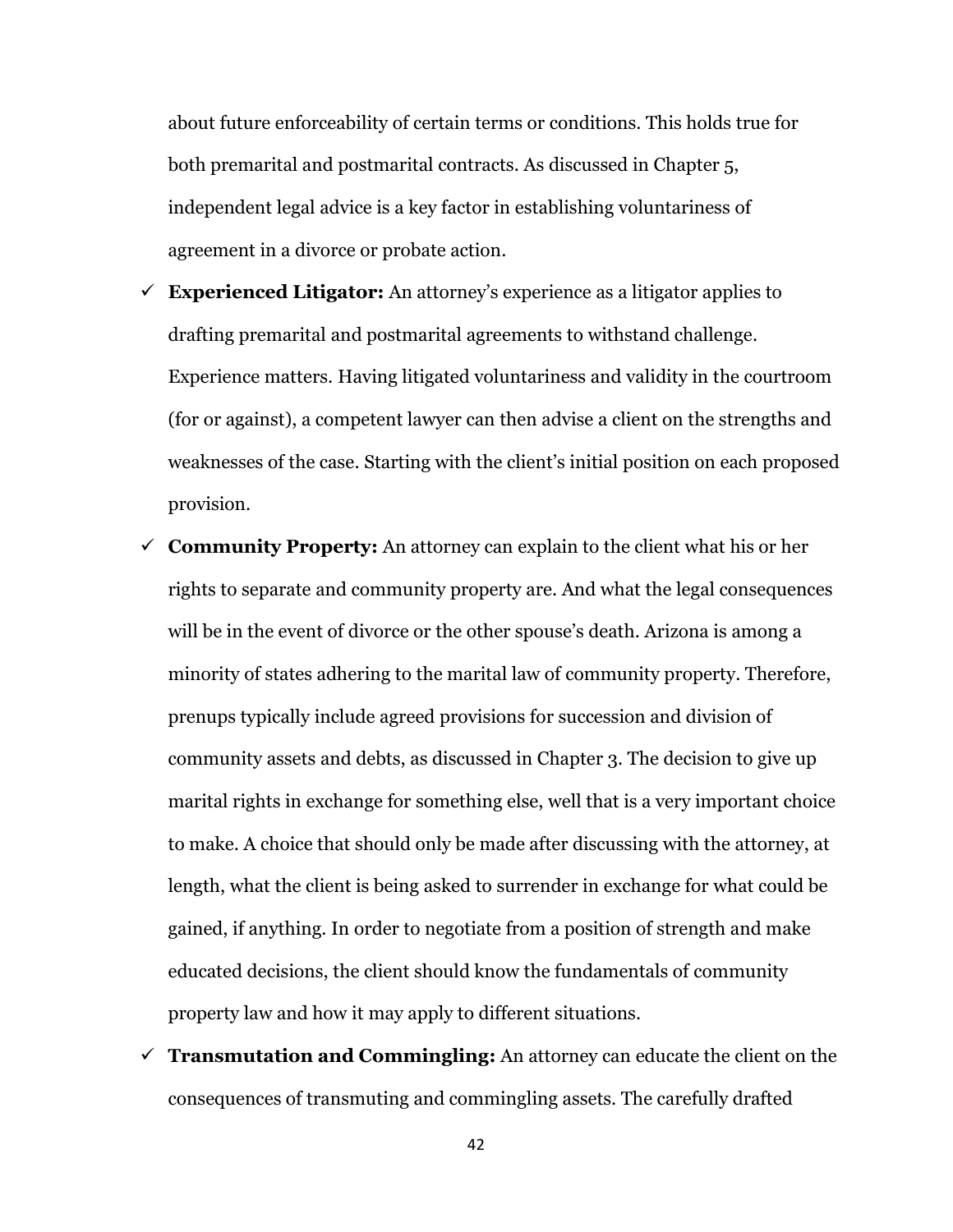prenup instrument may provide for future situations where a spouse's handling of his or her separate property does not result in its being transmuted or commingled with marital property. That's despite the fact that such acts would, in absence of agreement, result in the transformation of separate assets into community assets. Be mindful that community property is divided nearly 50/50 in divorce, while only half of the community property is included in the deceased spouse's probate estate. Take another glance at Chapter 1 for reasons why couples choose prenuptial agreements.

- $\checkmark$  **Spousal Maintenance:** An attorney can explain the rights of a party to spousal maintenance in divorce or legal separation as compared to the outcome under specific terms in a premarital contract. There are significant tax considerations associated with the payment and receipt of spousal support, too. For example, the Tax Cuts and Jobs Act of 2017 eliminated the alimony deduction, although there are some exceptions as mentioned in Chapter 3.
- **Legal Costs and Fees:** An attorney can discuss optional provisions arranging for payment of attorney's fees, court costs, forensic evaluator's fees, and other expert's fees. Who shall be responsible for the cost of preparing the prenuptial agreement? Who will pay costs associated with litigating validity of the prenup if challenged 5 or 15 years from now? As noted in Chapter 2, if the cost of representation is beyond the reach of a party or economically dependent spouse, then the prenup may provide for payment of legal expenses by the wealthier party or spouse. Most things are negotiable.
- **Judicial Discretion:** An attorney can educate the client about the extent a prenuptial agreement may divest the judge of discretion in divorce or probate.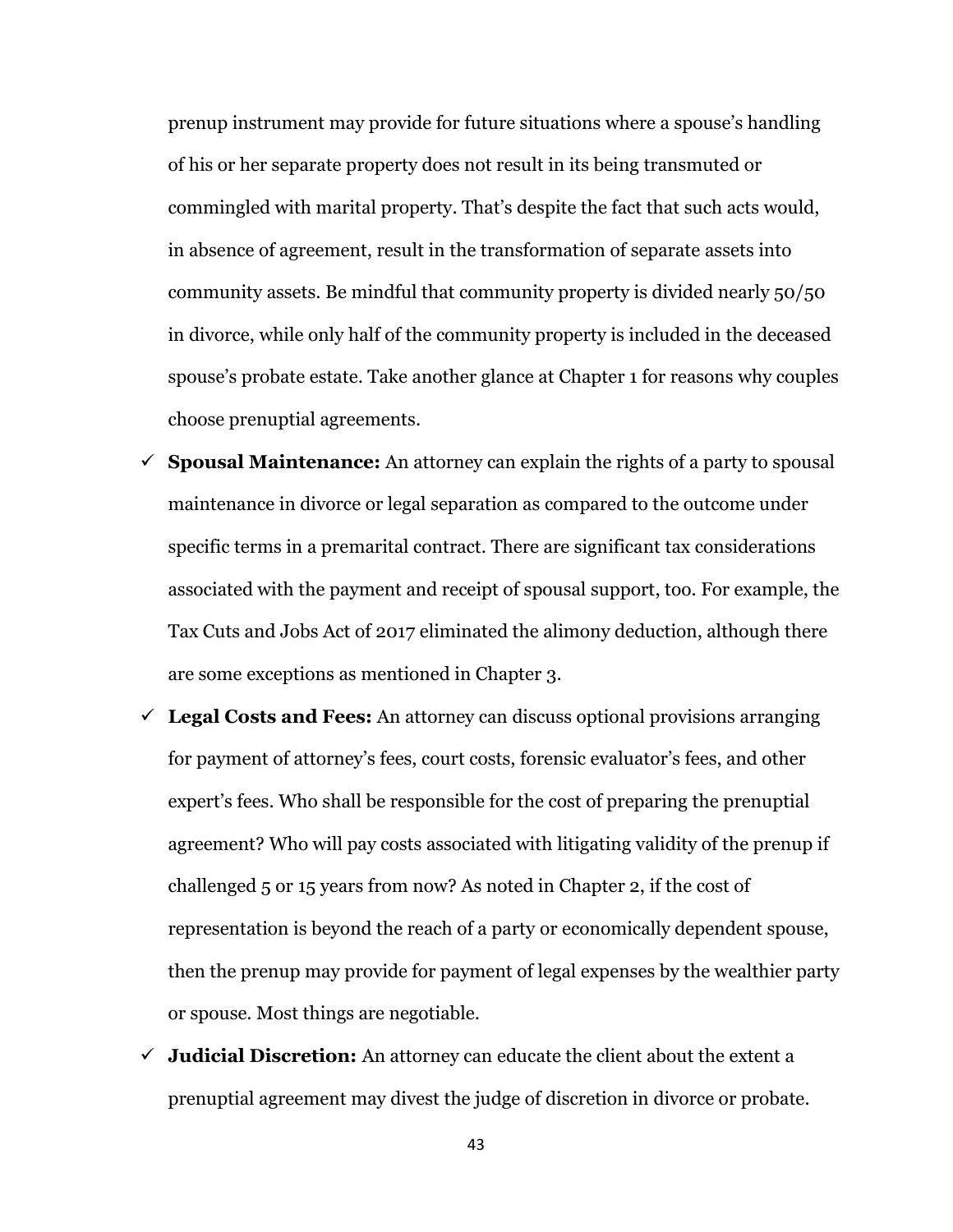With divorce proceedings, the judge has broad discretion in matters of spousal maintenance awards, in characterizing certain assets as community or separate property, in ordering child support in excess of what the Guidelines require, among other things. (We touched on additional support for a child in Chapter 3.) An agreement allows the parties to determine what the outcome will be when specific conditions are met. How will a spouse's disability affect spousal maintenance? Who will be responsible for which marital debt? How will pensions and retirement accounts be divided? How much shall a parent contribute to a child's college trust, travel expenses, or extracurricular activities? When the equities are decided by premarital agreement, the judge has a limited discretionary role – one addressing only those matters falling outside the scope of the parties' prenup.

Just as importantly, an attorney can provide specific legal advice as to why this client might not need a marriage contract. Before advising the client on the pros and cons of a prenuptial agreement, the attorney looks to current law, shifting legal trends and recent appellate court decisions, as well as any potentially beneficial alternatives to handling business assets, large debts, inheritances, family support obligations, retirement accounts, and the like. The attorney considers the personal information provided by the client, applies the law to that individual's situation, and then makes recommendations on how best to proceed. Every client, every marriage, and every prenup is unique.

## **Checklist for Initial Attorney Consultation**

Before meeting with an attorney to discuss representation, gather information and documentation about personal finances and the upcoming marriage. List both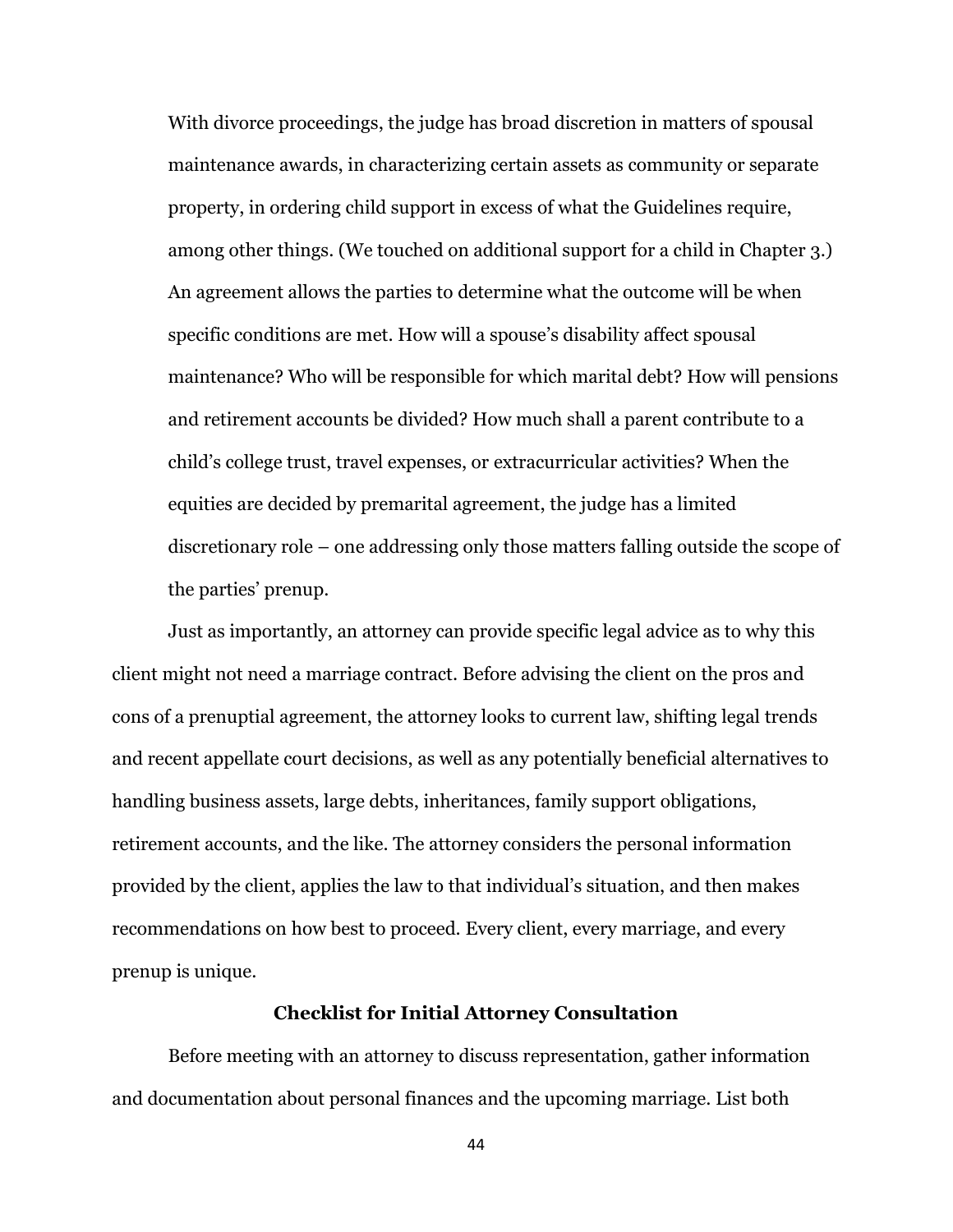general and specific questions regarding proposed premarital terms of agreement. At the initial consultation be ready to:

- **Discuss Circumstances:** Summarize both parties' premarital circumstances. Ask what the potential benefits and detriments are of having a prenuptial agreement, given the circumstances as they are currently known. What financial disclosures are necessary?
- **Discuss Estate Planning and Probate:** Ask about estate planning alternatives to a premarital agreement. What impact will probate have? After marrying, what must be done to integrate each spouse's estate plan with the agreed conditions and terms in the prenup?
- **Discuss Alternatives:** Ask the attorney to compare and contrast coverage of a premarital agreement with coverage of a negotiated separation agreement in divorce. How do they differ? How are they similar? Although settlement and divorce mediation are strongly encouraged in Arizona court proceedings, there is no guarantee the spouses' separation agreement will resolve all issues and eliminate the need for trial.
- **Discuss Collaboration:** Ask whether the attorney uses collaborative divorce techniques to assist the client in negotiating and preparing a prenuptial agreement. With a collaborative approach, each party is represented by counsel at face-to-face meetings where specific terms and conditions are discussed and negotiated. Although one attorney typically takes the lead in drafting the agreement, both lawyers assist in writing-up the papers to be signed by the parties. To foster trust and cooperation, the attorneys usually agree to refrain from representing either spouse in a later divorce or contested probate.
	- 45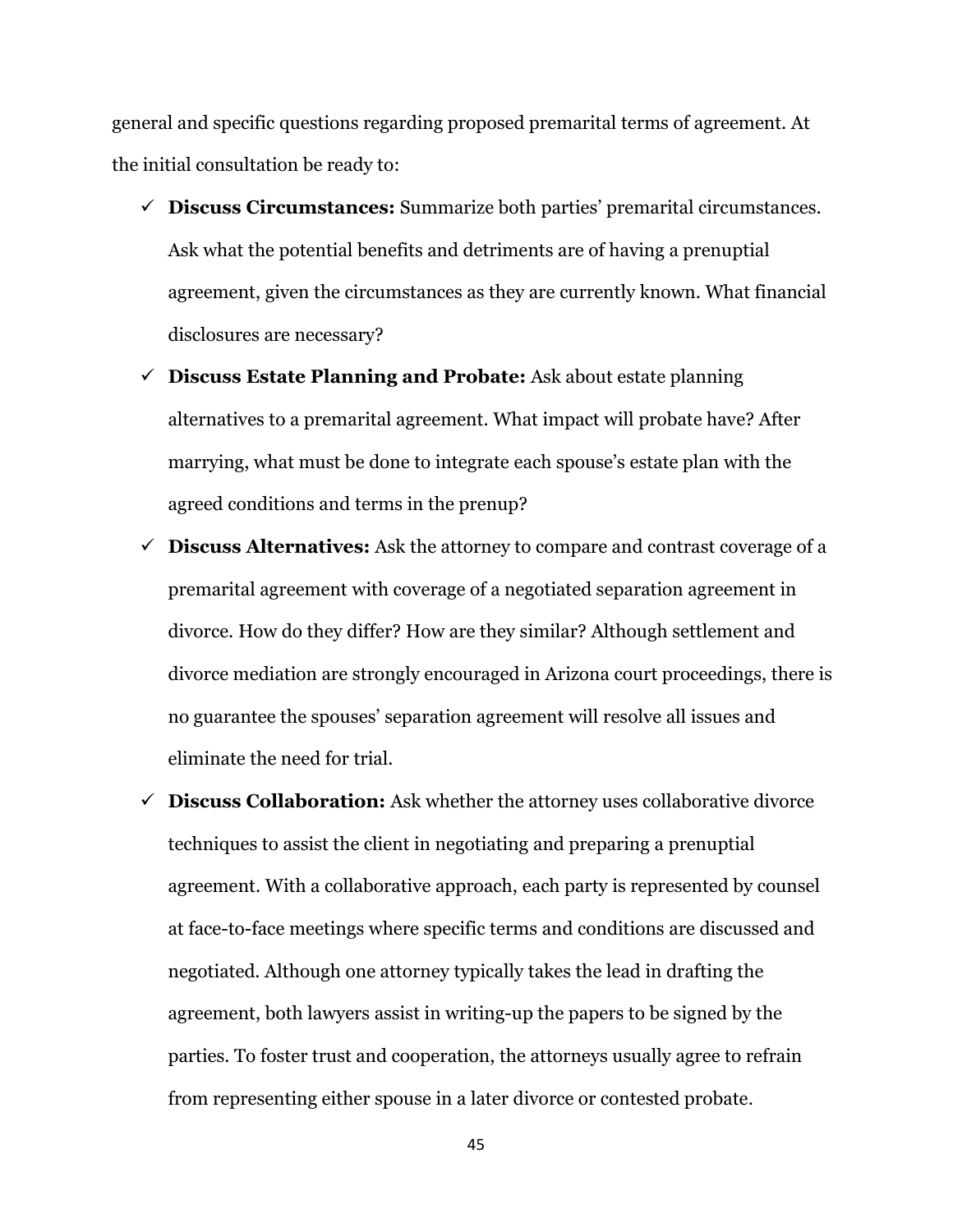Before you go, there's one more thing to consider. Premarital contracts can save on the cost of divorce litigation. How so? By eliminating the number of issues in contention. That's not hyperbole. Saving money and avoiding protracted court proceedings is possible, and likely, when the parties' prenuptial agreement specifically provides for the division of property and payment of spousal support. Of course, the agreement must be valid to be enforceable.

When a premarital contract is challenged in probate or as part of a spouse's divorce strategy, an experienced attorney is needed to successfully litigate that issue. If the judge finds the prenup is invalid, then it may be unenforceable in its entirety. The party opposing the prenup, the challenger, has the initial burden of proving the agreement is invalid. Talk to your lawyer.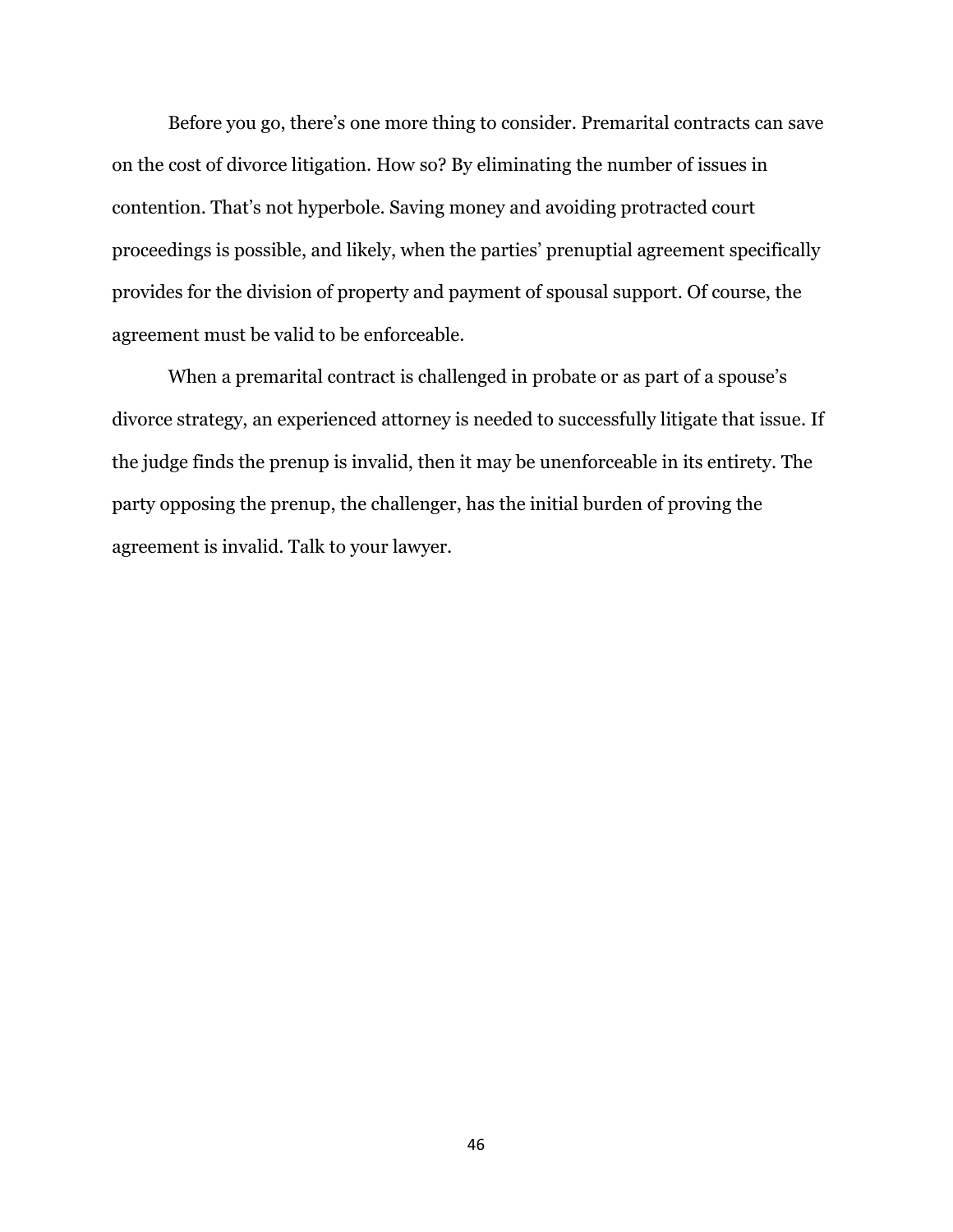## **About the Author**



**Scott David Stewart, Esq.**

Born and raised in Phoenix, author Scott David Stewart is the founding attorney of Stewart Law Group. His vision was to establish a unique law firm singularly focused on the clients' experiences when dealing with difficult and often intensely emotional legal matters. With eight office locations throughout the Valley of the Sun, today this influential law firm represents clients in all matters of divorce, child custody and family law, personal injury, estate planning and probate, professional license defense, DUI defense and criminal defense.

Early in his professional career, Scott Stewart was Deputy County Attorney in the Major Crimes Division of the Maricopa County Attorney's Office. As a felony prosecutor, Stewart honed his trial skills and developed the strategies for success that he continues to implement today in all aspects of his law practice. Since its formation, Stewart Law Group has earned the trust and respect of clients from all walks of life.